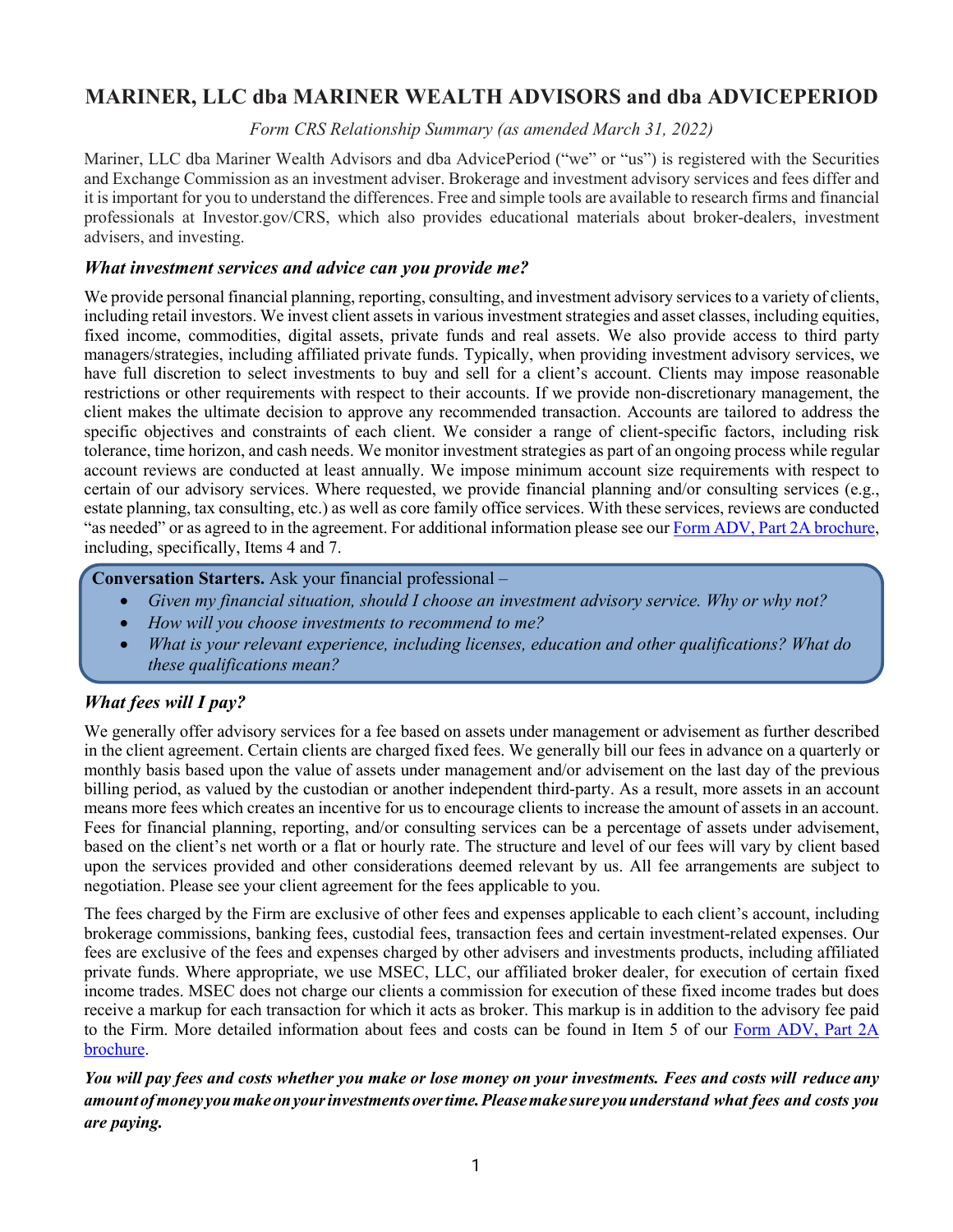**Conversation Starters.** Ask your financial professional –

• *Help me understand how these fees and costs might affect my investments. If I give you \$10,000 to invest, how much will go to fees and costs, and how much will be invested for me?*

# *Whatareyourlegalobligationstomewhenactingasmyinvestmentadviser? How else does yourfirm make money andwhat conflicts ofinterest do youhave?*

When we act as your investment adviser, we have to act in your best interest and not put our interest ahead of yours. *At the same time, theway we make money createssome conflicts with yourinterests. You should understand and* ask us about these conflicts because they can affect the investment advice we provide you. Here are some examples *to help you understand what this means.*

Together with our affiliates, we offer a variety of services to clients beyond investment advisory services. As further disclosed in our Form ADV Part 2A, our affiliates charge fees in addition to our fees and we receive compensation for referring clients to affiliates. Certain of our associates who are wealth advisors are registered representatives of a broker dealer and/or licensed insurance agents and are compensated for the sale of securities and/or insurancerelated products. To the extent such insurance products have commissions payable to the advisor, this presents a conflict of interest for the advisor to recommend such products for additional compensation. When you purchase an investment product through MSEC, MSEC receives payment in the form of a commission. This incentivizes advisors registered with MSEC to recommend such investment products based on the commission to be received. In situations in which MSEC receives an up-front commission and/or trail commission for a product sold through it, such as a mutual fund, we will not also charge a fee on the assets associated with this product. Further, where we determine to execute client trades through MSEC, we have a conflict of interest to trade more frequently in a client's account as we receive an indirect benefit from the markups charged on such trades. In situations where we recommend clients invest in affiliated private funds, we have an incentive to make such recommendations as the affiliated private funds charge fees in addition to and separate from the fees charged by us. More detailed information about conflicts of interest can be found in our Form ADV, Part 2A brochure.

- **Conversation Starters.** Ask your financial professional
	- *How might your conflicts of interest affect me, and how will you address them?*

# *How do your financial professionals make money?*

As permitted by applicable law, we compensate certain associates for business development activities, including the attraction or retention of client assets. Certain wealth advisors are compensated through a base salary and bonus while others are entitled to receive and share in the advisory fees payable to the Firm by a client. Certain of our advisors are registered representatives of a broker dealer and/or licensed insurance agents and are compensated for the sale of securities and/or insurance-related products. From time to time, we may receive indirect compensation from service providers or vendors in the form of gifts, entertainment, training sessions, tokens of appreciation, meals and/or gratis attendance at industry conferences and educational events.

#### *Do you or your financial professionals have legal or disciplinary history?*

Yes. Please refer to Investor.gov/CRS for free and simple search tool to research our firm and our financial professionals.

#### **Conversation Starters.** Ask your financial professional –

• *As a financial professional, do you have any disciplinary history? For what type of conduct?*

For additional information about our services, please refer to our Form ADV, Part 2A brochure. If you would like additional, up-to-date information or a copy of this disclosure, please contact us at (913) 904-5700.

**Conversation Starters.** Ask your financial professional –

• *Who is my primary contact person? Is he or she a representative of an investment adviser or broker-dealer? Who can I talk to if I have concerns about how this person is treating me?*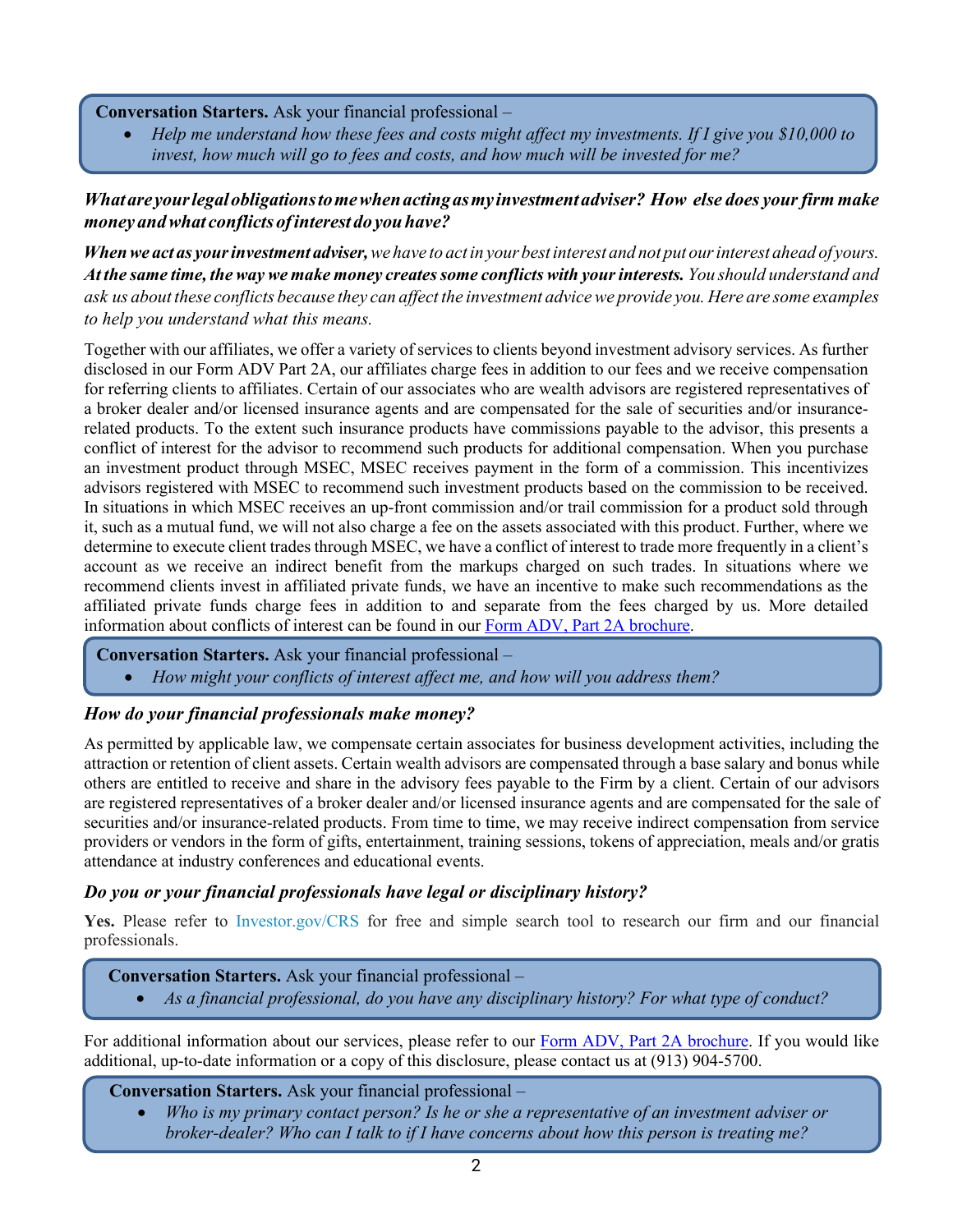# **EXHIBIT**

# **Summary of Material Changes to Mariner, LLC Form CRS**

Our Form CRS dated as of March 31, 2022, has been updated as follows:

- We prepared a separate Form CRS for our affiliated broker-dealer, MSEC, LLC and limited our Form CRS to apply to the Firm only.
- We added a new dba, AdvicePeriod as a result of the acquisition of AdvicePeriod, LLC by the Firm's holding company and transition of clients of AdvicePeriod, LLC to the Firm and its advisory affiliate, Mariner Platform Solutions.
- We added core family office services to the list of services we are offering.
- Fixed fees and reference to monthly billing were added to the section titled *What fees will I pay?*
- We made various non-material changes throughout to clarify certain services and practices of the Firm.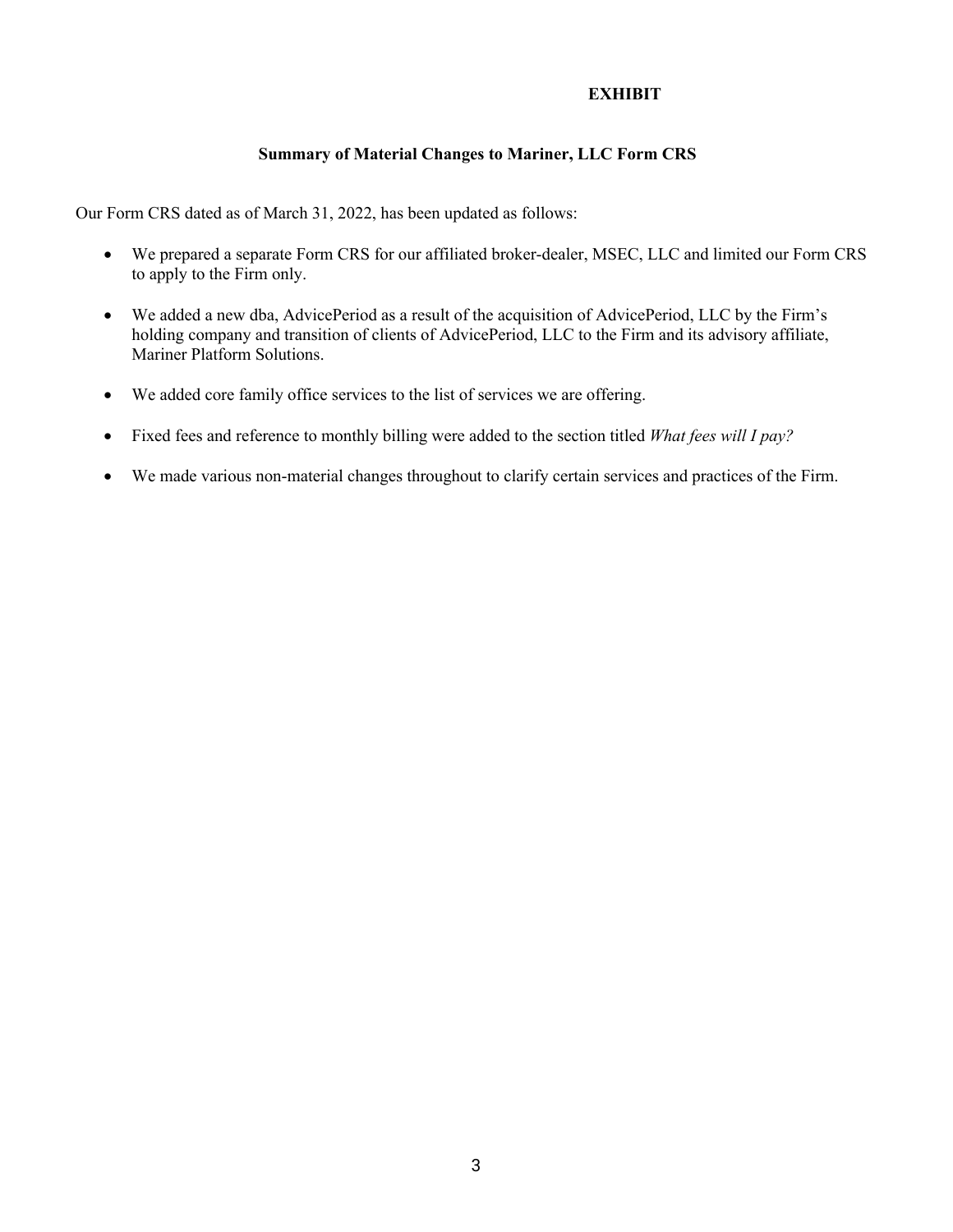**Item 1 – Cover Page**

# Mariner, LLC d/b/a Mariner Wealth Advisors d/b/a AdvicePeriod

Nall Corporate Centre II 5700 W. 112th Street, Suite 500 Overland Park, KS 66211 (913) 904-5700

www.marinerwealthadvisors.com

www.adviceperiod.com

March 31, 2022

This Brochure provides information about the qualifications and business practices of Mariner, LLC d/b/a Mariner Wealth Advisors and d/b/a AdvicePeriod ("we," "us" or the "Firm"). If you have any questions about the contents of this Brochure, please contact us at (913) 904-5700. The information in this Brochure has not been approved or verified by the United States Securities and Exchange Commission ("SEC") or by any state securities authority. The Firm is a registered investment adviser. Registration of an investment adviser does not imply a certain level of skill or training. The oral and written communications of an Adviser provide you with information through which you determine to hire or retain an Adviser.

Additional information about the Firm is also available via the SEC's website at www.adviserinfo.sec.gov. You can search this site by a unique identifying number, known as a CRD number. The CRD number for the Firm is 140195.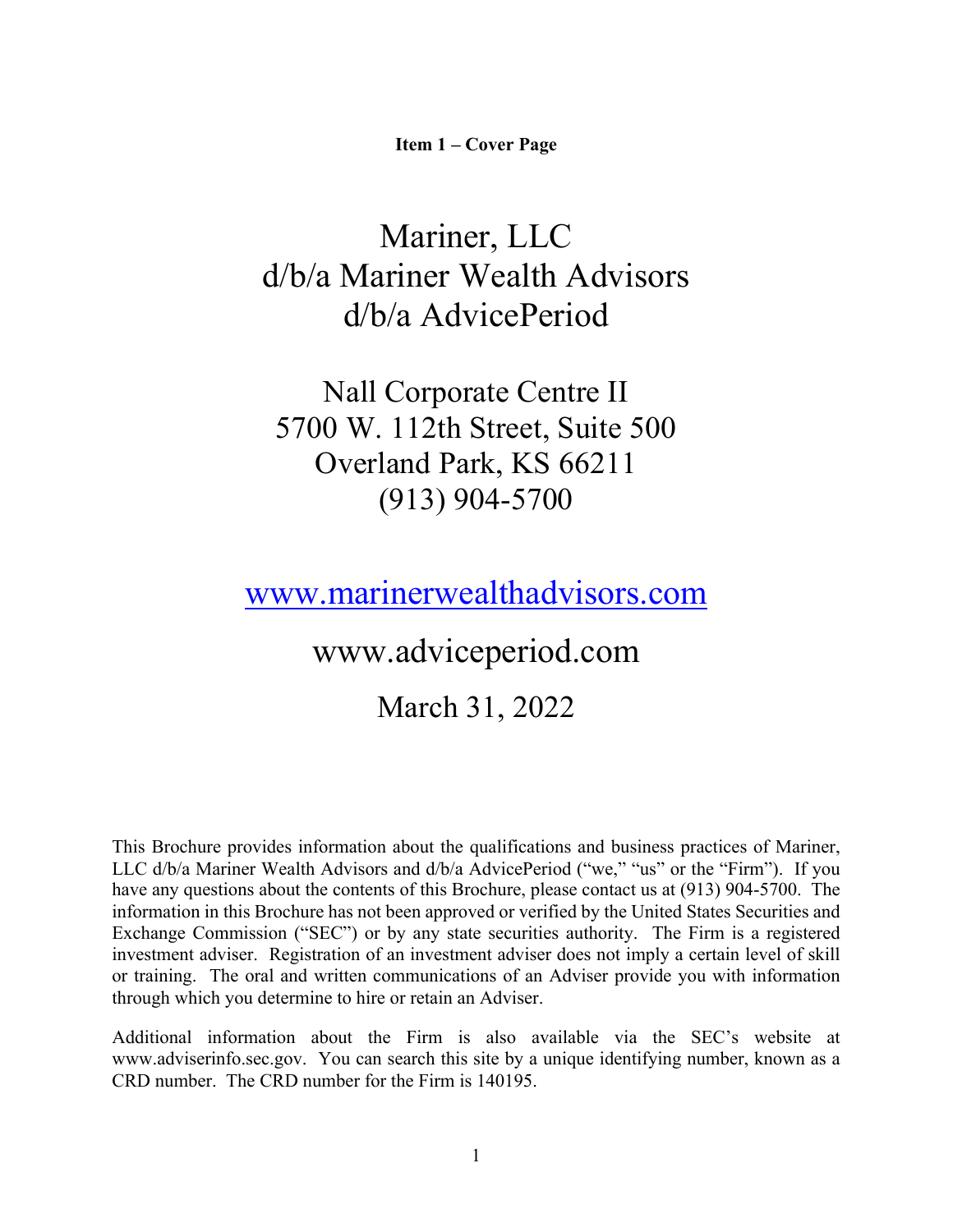# **Item 2 – Material Changes**

This Item 2 discusses only specific material changes that were made to this Brochure since the last annual update of our Brochure on March 30, 2021. It does not describe other modifications to this Brochure, such as updates to dates and numbers, stylistic changes or clarifications.

- We added a new dba, AdvicePeriod as a result of the acquisition of AdvicePeriod, LLC by the Firm's parent company and transition of clients of AdvicePeriod, LLC to the Firm and its advisory affiliate, Mariner Platform Solutions.
- We've updated discussion throughout the Brochure to reflect the recent acquisition of a number of independent advisory businesses by the Firm, specifically to discuss certain differences between the investment and operational practices of the acquired advisory businesses and those of the Firm.
- Item 4 was updated to reflect our current ownership structure as a result of Leonard Green & Partners, L.P. acquiring a minority stake in the Firm. It was also updated to provide description of new strategies, products and services and additional disclosure to retirement account clients.
- Item 5 was updated to update rebate procedures in the event of termination of services and to provide additional disclosure of fee billing practices.
- Item 8 was updated to include new strategies offered to clients by the Firm. The risks disclosure was updated as well.
- Item 10 was updated to provide additional information about affiliates.
- Item 12 was updated with additional disclosure of our brokerage practices.
- Item 17 was updated to provide additional information about our proxy voting procedures.

Pursuant to SEC Rules, we will ensure that you receive a summary of any material changes to this and subsequent Brochures within 120 days of the close of our business' fiscal year. We may provide other ongoing disclosure information about material changes as necessary.

We will provide you with a new Brochure if requested based on changes or new information, at any time, without charge. Currently, our Brochure may be accessed at www.marinerwealthadvisors.com/legal or requested by contacting us at (913) 904-5700 or compliance@marinerwealth.com.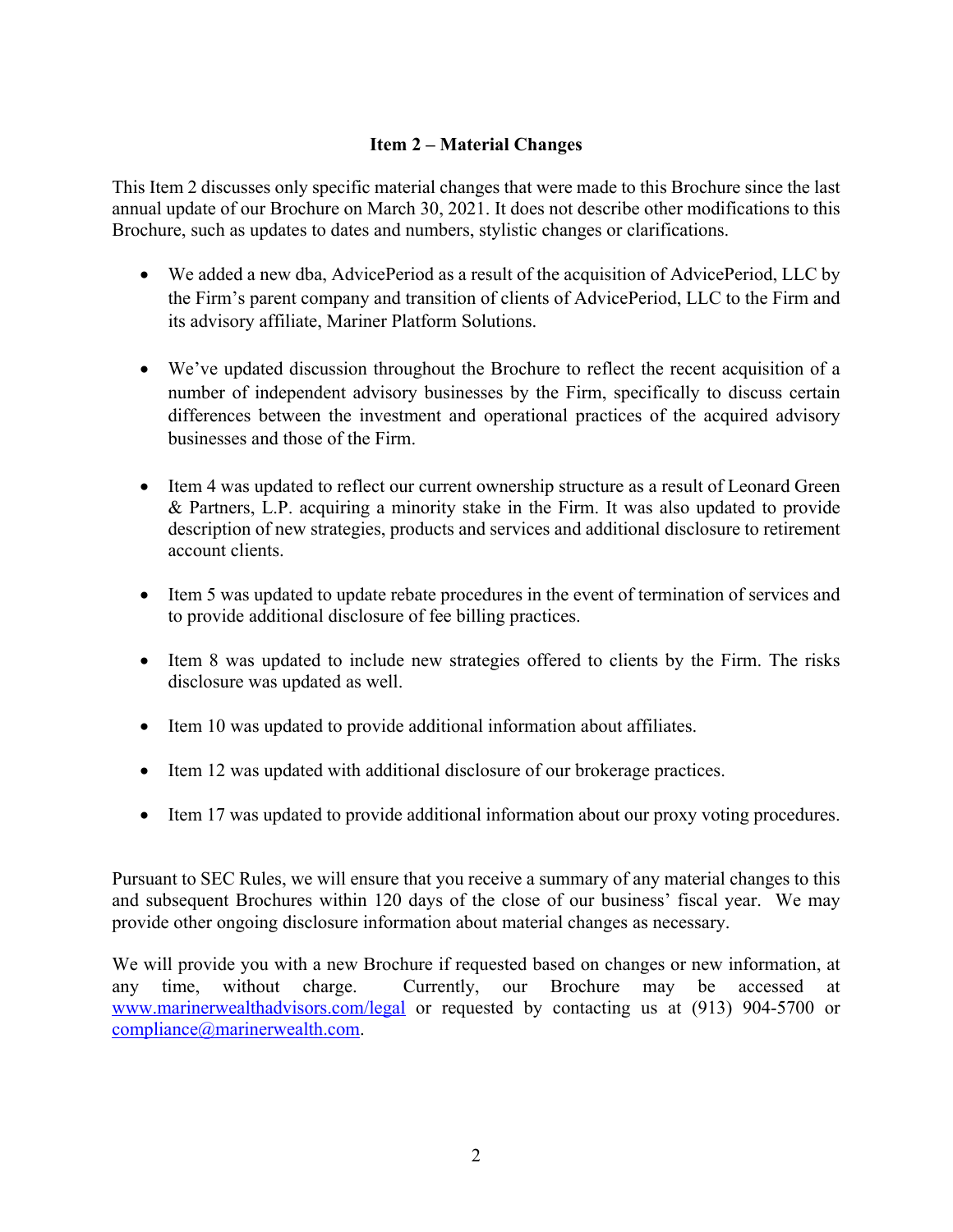# **Item 3-Table of Contents**

| Item 8 - Methods of Analysis, Investment Strategies and Risk of Loss  25                |  |
|-----------------------------------------------------------------------------------------|--|
|                                                                                         |  |
|                                                                                         |  |
| Item 11 – Code of Ethics, Participation or Interest in Client Transactions and Personal |  |
|                                                                                         |  |
|                                                                                         |  |
|                                                                                         |  |
|                                                                                         |  |
|                                                                                         |  |
|                                                                                         |  |
|                                                                                         |  |
|                                                                                         |  |
|                                                                                         |  |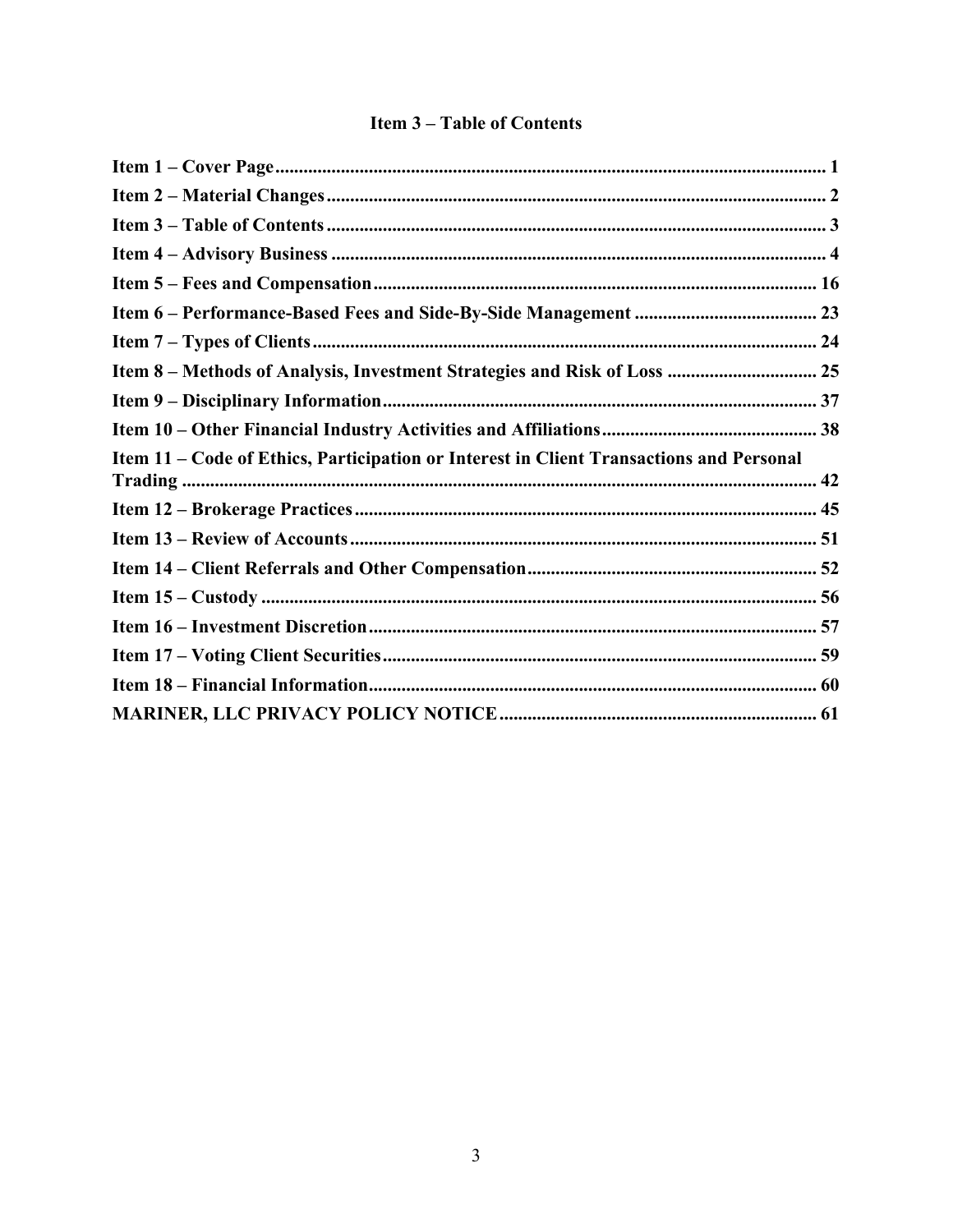#### **Item 4 – Advisory Business**

#### *About the Firm*

We are an investment adviser registered with the SEC since April 2006. We are a limited liability company organized under the laws of Kansas. We are wholly owned by Mariner Wealth Advisors, LLC (formerly known as Mariner Holdings, LLC and referred to herein as "Mariner"). MWA Midco, LLC ("Midco") is the manager of Mariner. MWA Holdco, LLC ("Holdco") is the manager of Midco. Holdco is owned by 1248 Holdings, LLC (formerly known as Bicknell Family Holding Company, LLC and referred to herein as "1248"), The Martin C. Bicknell Revocable Trust dated November 6, 2009, and GEI VIII MW Aggregator LLC ("MW Aggregator"). The O. Gene Bicknell Charitable Lead Trust of 2009 ("Bicknell Charitable") is a beneficial owner of 1248. Martin Bicknell, Chief Executive Officer ("CEO") and President of the Firm, is the elected manager of 1248 and the majority shareholder in the 1248 Trust Company, Inc ("1248 Trust"). 1248 Trust is trustee of Bicknell Charitable. Peridot Coinvest Manager LLC ("Peridot") is the manager of MW Aggregator. MW Aggregator is majority owned by GEI VIII MW Blocker LLC ("MW Blocker") and minority owned by Green Equity Investors VIII, L.P. ("GEI LP"). GEI Capital VIII, LLC ("GEI Capital") is the general partner of Green Equity Investors Side VIII, L.P. ("GEI Side"). Peridot is the non-member manager of MW Blocker and GEI Side is the sole member of MW Blocker. Leonard Green & Partners, L.P. ("LGP") and the general partner of LGP are principally owned indirectly by John G. Danhakl, Jonathan D. Sokoloff, John M. Baumer and Jonathan A. Seiffer.

We are headquartered in Overland Park, Kansas with offices as of the date of this filing in Arizona, California, Colorado, Connecticut, Delaware, Florida, Georgia, Illinois, Indiana, Iowa, Kansas, Kentucky, Maryland, Massachusetts, Michigan, Minnesota, Missouri, Nebraska, New Hampshire, New Jersey, New York, North Carolina, Ohio, Oklahoma, Oregon, Pennsylvania, South Dakota, Tennessee, Texas, Utah, Washington and Wisconsin.

#### *Investment Advisory Services*

We provide personal financial planning, reporting, consulting, and investment advisory services to individuals, pension and profit-sharing plans, trusts, estates, charitable organizations, corporations and business entities. We employ a variety of investment strategies when constructing a client's portfolio. In addition to our traditional investment management activities, we also serve as the manager of certain pooled investment vehicles. We generally offer our investment management and advisory services for a fee based on assets under management or advisement as further described in the agreement with the client. In certain cases, we provide financial planning, reporting and/or consulting services for an additional fee, which can be a percentage of assets under advisement, based on the client's net worth or a flat or hourly rate.

Typically, when providing investment advisory services, we have full discretion to select securities to buy and sell for a client's account. However, from time-to-time clients impose reasonable restrictions, limitations or other requirements with respect to their individual accounts. Client accounts are tailored to address the specific goals, objectives and constraints of each client. We consider a range of factors that can impact the investment management process, including risk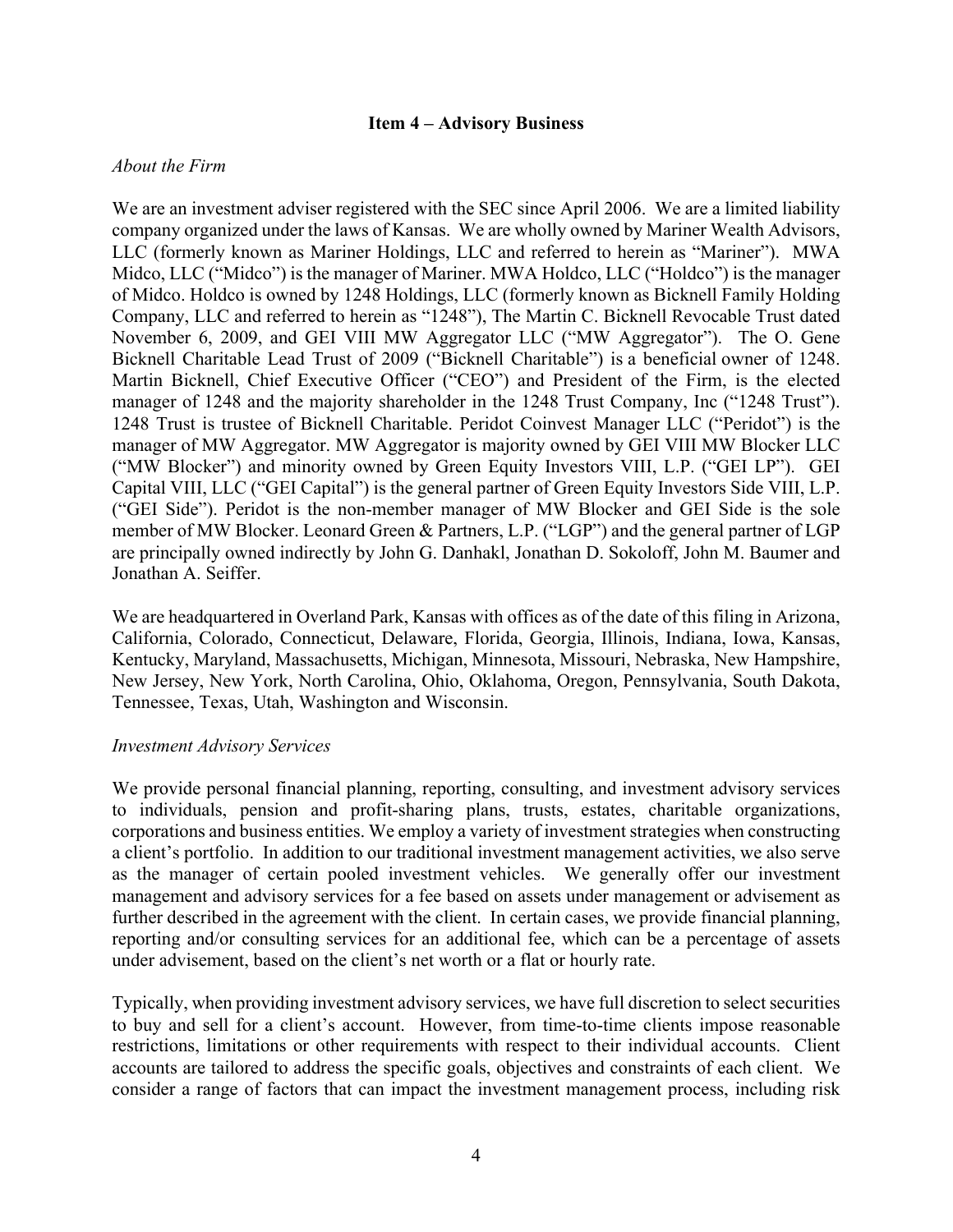tolerance, investment time horizon, current and future cash needs and such other circumstances deemed relevant.

We also provide our clients with access to third-party managers (each a "third-party manager"), including managers in which Mariner or a related entity holds an ownership stake as well as managers of private funds that are affiliated with, but operationally independent of, the Firm. This service provides clients access to a wide range of investment opportunities and asset classes, including international equities, emerging market equities, global fixed income, high-yield fixed income, private equity, commodities, hedge funds, digital assets, structured notes and real assets. By combining third-party managers with our extensive in-house resources, we seek to optimize our customized portfolio management capabilities for clients. Unless otherwise set forth in the third-party manager's agreement, the third-party manager shall have discretionary authority for the day-to-day management of the assets that are allocated to it by the Firm or the client. The thirdparty manager shall continue in such capacity until such arrangement is terminated or modified by the Firm. For certain accounts, the Firm utilizes third-party providers of unified management accounts, separately managed accounts and model programs to access third-party money managers namely, Adhesion Wealth Advisor Solutions and Envestnet. The Firm also acts as a sub-advisor to other registered investment advisors, broker-dealers, banks and other financial intermediaries.

The Firm's Investment Committee, led by the Chief Investment Officer and supported by the investment team, is generally responsible for overseeing the due diligence process on prospective investment strategies, managers and products that are made available for investment in a client's portfolio. The Firm's Private Investments Committee generally approves private equity, hedge funds and other illiquid pooled investment vehicles available for investment in a client's portfolio. The Firm may also approve certain other alternative strategies for use in clients' portfolios. A client's wealth advisor works with the client to understand the client's objectives, goals, risk tolerance, constraints and other relevant criteria, and to develop an appropriate portfolio for the client. As a general matter, the wealth advisor will determine the specific investments to utilize in a client's portfolio. The Firm also maintains an internal portfolio management team, which wealth advisors may leverage in developing client portfolios. Notwithstanding the foregoing, a limited number of wealth advisors may include in client portfolio investments and strategies not approved in the manner described above, subject to oversight by senior investment professionals. In addition, with respect to the legacy clients of certain investment advisory business acquired by the Firm, the portfolios of such legacy clients may temporarily contain investments and strategies not approved in the manner described above as the legacy clients are transitioned and integrated to the Firm.

The Firm also participates as a portfolio manager in WRAP and/or Managed Account programs offered by unaffiliated registered investment advisers and/or broker dealers. The Firm does not sponsor any WRAP or Managed Account programs. A full list of the WRAP programs in which the Firm participates as a manager are listed in Section 5.I.2 of the Firm's ADV Part 1, a copy of which is available on the SEC website or upon request. WRAP program clients typically enter into an investment advisory agreement with the sponsor, and the sponsor enters into an agreement with the Firm to provide portfolio management services to the WRAP program. In these circumstances, the sponsor is responsible for analyzing the financial needs of each particular WRAP program client and determining whether the Firm's portfolio management services are suitable for that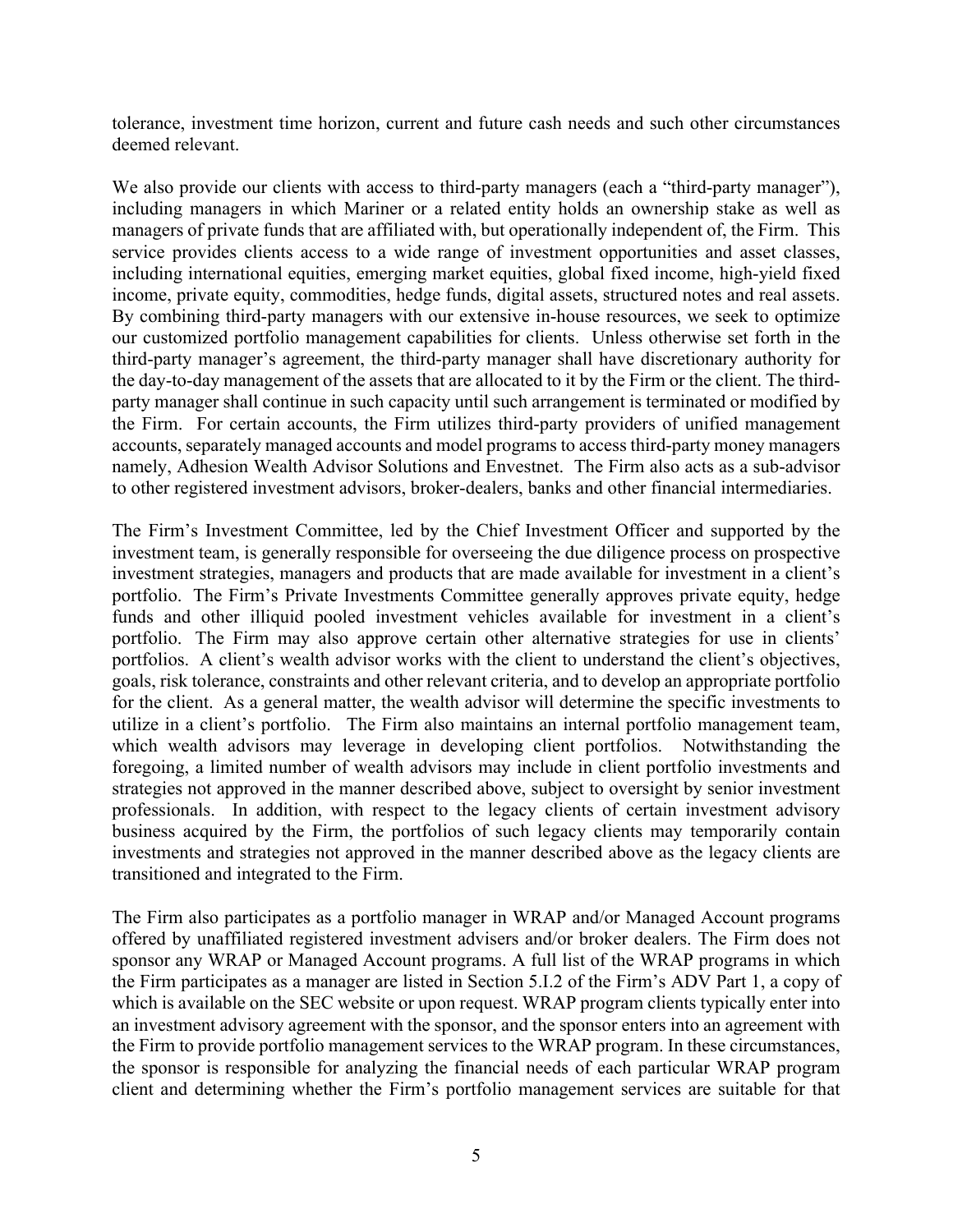client. WRAP program clients generally do not pay an investment advisory fee directly to the Firm; instead, the sponsor pays the Firm's advisory fee out of the proceeds of the "wrap fee" that the clients pay to the sponsor. With some exceptions, WRAP program accounts are managed by the Firm in a manner that is generally similar to certain separately managed account clients. If a client receives investment management services from the Firm through a WRAP or Managed Account program, the client should refer to the WRAP brochure provided by the sponsor for important information concerning the program. The Firm follows trading practices in accordance with the client agreement, seeking best execution. This means that trades may be executed away from the sponsor-designated broker-dealer, resulting in additional fees.

# *Financial Planning and Consulting*

To the extent specifically requested, the Firm will provide financial planning and/or consulting services (including investment and non-investment related matters, such as estate planning, insurance planning, education savings, tax consulting and preparation, divorce, etc.). Financial planning and consulting services are typically provided as part of the Firm's investment advisory services, however, the Firm may charge an additional fee for such services depending on the level of service provided and other considerations deemed relevant by the Firm in its sole discretion. The Firm will also provide financial planning and consulting services on a stand-alone basis. Prior to engaging the Firm to provide these services and to the extent a client has not entered into an investment advisory agreement (also referred to as an investment management agreement) with the Firm, clients are generally required to enter into a Financial Planning or Consulting Agreement with the Firm setting forth the terms and conditions of the engagement (including termination), describing the scope of the services to be provided, and the portion of the fee that is due from the client prior to the Firm commencing services, if applicable.

**Please Note:** While certain investment adviser representatives of the Firm are licensed attorneys, they do not provide legal services to the Firm's clients and no attorney-client relationships exist.

# *Core Family Office ("CFO") Services*

To the extent specifically requested, the Firm offers Core Family Office ("CFO") Services along with other services or independently, which includes the assistance with bill or invoice payments through Bill.com or another equivalent online platform. We are designated as administrator which gives us the authority and ability to categorize and approve bills, authorize and schedule payments, and control user access (such as adding and deactivating users on the account) depending on the scope of services selected. CFO Services may include: banking, paying bills, record keeping, reporting, and payroll.

# *Tax Compliance, Planning, Preparation and Consulting*

To the extent specifically requested by a client, we provide coordinated tax compliance, planning, preparation and consulting services (collectively referred to as "tax services") to investment advisory clients as an integrated part of our investment advisory services. We also provide tax services on a stand-alone basis, pursuant to a separate tax engagement agreement, to individuals, businesses and family offices. The Firm's tax planning practice includes employees who are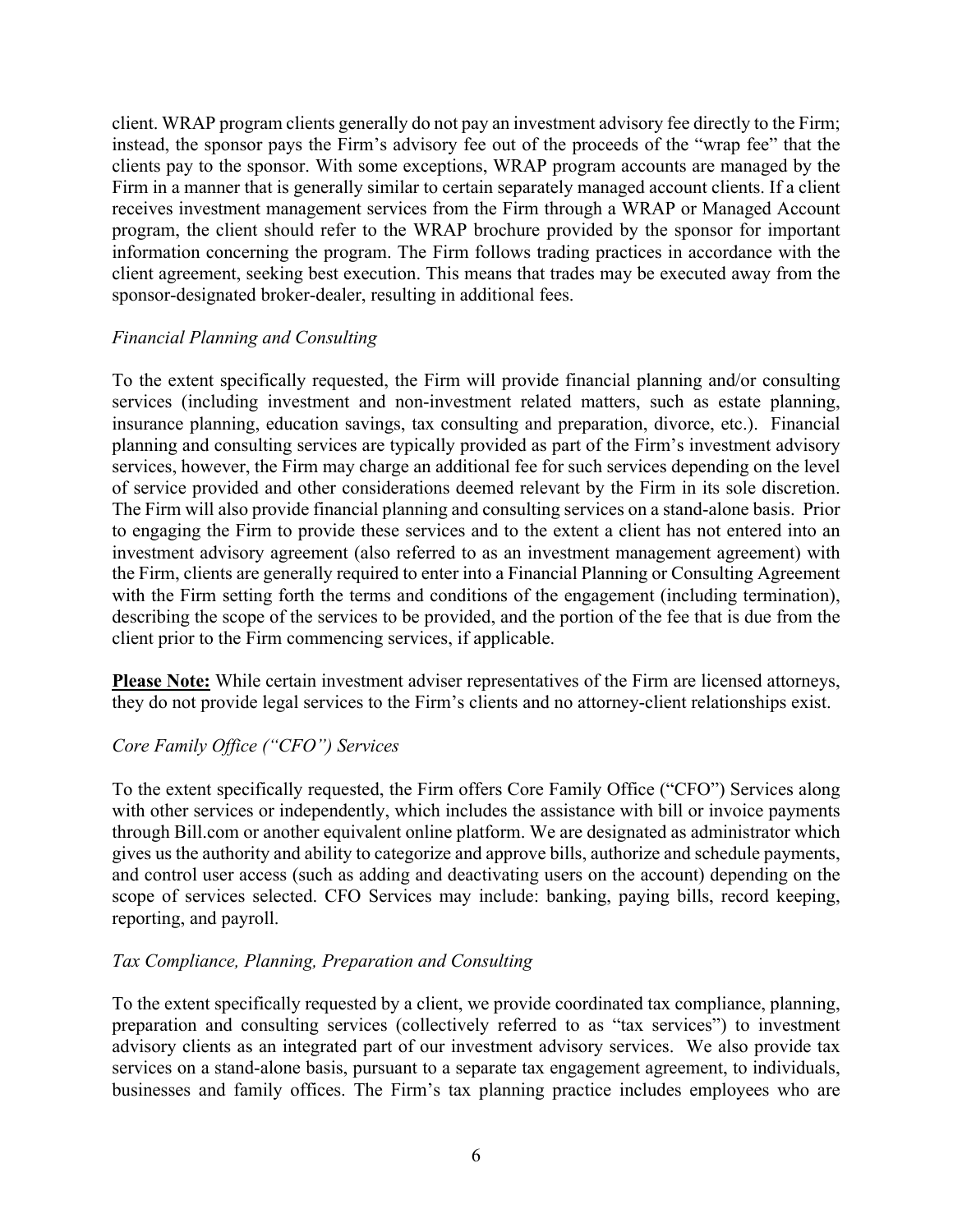certified public accountants (CPAs) with backgrounds in complex tax matters as well as enrolled agents (EAs), who are federally authorized tax practitioners with technical expertise in the field of taxation and are qualified to represent tax payers before all administrative levels of the Internal Revenue Service for audits, collections and appeals. Although the Firm is a registered investment adviser under the Investment Advisers Act of 1940 ("Advisers Act"), the Firm is not serving in a fiduciary capacity in its provision of stand-alone tax services and will not provide ongoing investment advisory services with respect to stand-alone tax clients' assets or accounts. For clients who receive tax services on a stand-alone basis, we may recommend the Firm be retained as their investment adviser pursuant to a separate investment advisory agreement; however, such clients are under no obligation to do so. The Firm may also recommend the services of other, nonaffiliated professionals to provide tax services. Our clients are under no obligation to engage the services of any such recommended professional. It is solely up to our clients as to whether they accept or reject any recommendation made by the Firm.

**Please Note:** Our clients agree that, if any dispute arises between our client and any other professional recommended by the Firm, they will seek recourse exclusively from and against the engaged qualified professional.

**Please Also Note:** While certain investment adviser representatives of the Firm are licensed CPAs or EAs, they are not responsible for providing tax services unless the client's Agreement with the Firm specifically sets forth that such tax services will be provided. The Firm typically charges an additional or separate fee for tax services.

# *Retirement Plan Consulting and Management Services*

We provide consulting and advisory services for employer-sponsored retirement plans that are designed to assist plan sponsors of employee benefit plans. Generally, such retirement plan consulting and advisory services consist of managing, or otherwise advising sponsors in establishing, selecting, monitoring, removing and/or replacing, the investment options under the plan, consistent with the objectives, written guidelines and/or investment objectives set forth in the written investment policy statement adopted by the plan sponsor. As the needs of the plan sponsor dictate, the Firm offers the following areas of management or advisement: plan investment options, asset allocation, plan structure, participant education, and managing model portfolios. When providing consulting and/or management services to plan sponsors of employee benefit plans, plan participants should not assume that general informational materials or educational sessions devised and/or provided by the Firm on behalf of the plan serves as the receipt of, or as a substitute for, personalized investment advice from the Firm, or from any other investment professional. To the extent that any participant requires initial or ongoing personalized investment advice, he/she is encouraged to consult with the investment professional of his/her choosing.

In addition to the services described above, the Firm may also provide discretionary advisory services to client accounts that are governed by the Employment Retirement Income Security Act of 1974, as amended ("ERISA").

All retirement plan investment advisory services shall be in compliance with the applicable state law(s) regulating retirement plan advisory services. This applies to client accounts that are plans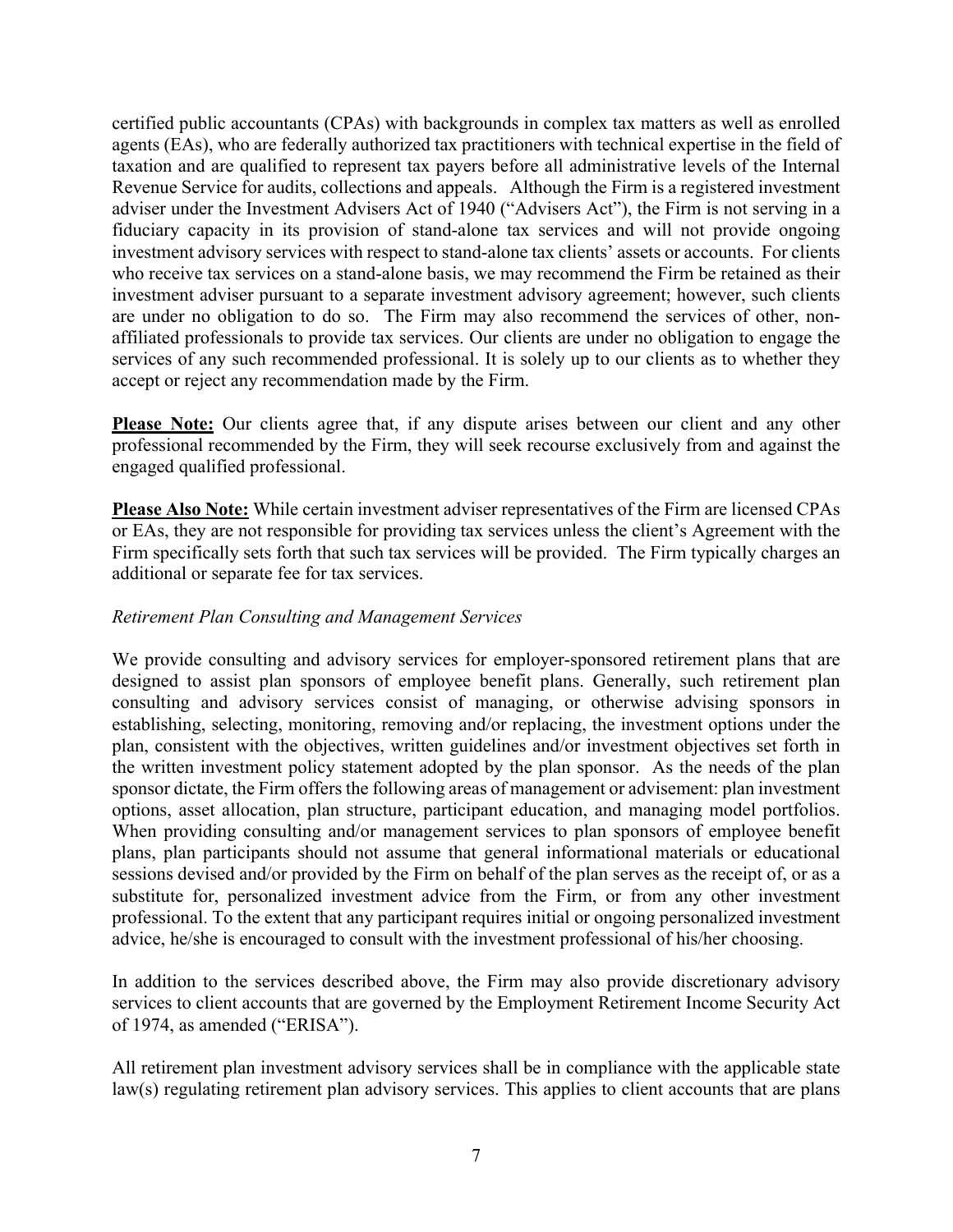governed by ERISA. If the client accounts are part of the plan, and we accept appointments to provide our services to such accounts, we acknowledge that we are a fiduciary within the meaning of section 3(21) of ERISA (but only with respect to the provision of services described in the applicable agreement). We emphasize continuous and regular account supervision. Once the appropriate plan investments have been determined, we review the plan investments at least annually and if necessary, provide advice to or otherwise add, replace or remove investment options based upon the plan sponsor's objectives, written guidelines and/or investment objectives.

# *Our Fiduciary Acknowledgement*

When we provide investment advice to you regarding your retirement plan account or IRA, we are fiduciaries within the meaning of Title I of the Employee Retirement Income Security Act ("ERISA") and/or Section 4975 of the Internal Revenue Code (the "Code"), as applicable, which are laws governing retirement accounts. The way we make money creates some conflicts with your interests, so we operate under a special rule that requires us to act in your best interest and not put our interest ahead of yours. Under this special rule's provisions, we must:

- Meet a professional standard of care when making investment recommendations (give prudent advice);
- Never put our financial interests ahead of yours when making recommendations (give loyal advice);
- Avoid misleading statements about conflicts of interest, fees, and investments;
- Follow policies and procedures designed to ensure that we give advice that is in your best interest;
- Charge no more than is reasonable for our services; and
- Give you basic information about conflicts of interest.

For purposes of this special rule, covered "plans" include 401(k), 403(b), profit sharing, pension and all other plans that are subject to ERISA, together with tax-qualified retirement plans under the Code (even if not subject to ERISA) such as Solo 401(k) and "Keogh" plans. "IRAs" subject to the special rule include both traditional and Roth IRAs, individual retirement annuities, health savings accounts, Archer medical savings accounts and Coverdell education savings accounts.

# *Our Material Conflicts of Interest*

Our material conflicts of interest are described in this brochure.

Investment advisory, financial planning, tax and/or retirement service recommendations as described above may pose a conflict between the interests of the Firm and the interests of clients. For example, a recommendation to engage the Firm for investment advisory services or to increase the level of investment assets with the Firm, including through rollovers or other transfers of retirement plan accounts or IRAs, would pose a conflict, as it would increase the advisory fees paid to the Firm. Clients are not obligated to implement any recommendations made by the Firm or maintain an ongoing relationship with the Firm. If a client elects to act on any of the recommendations made by the Firm, the client is under no obligation to execute the transaction through the Firm.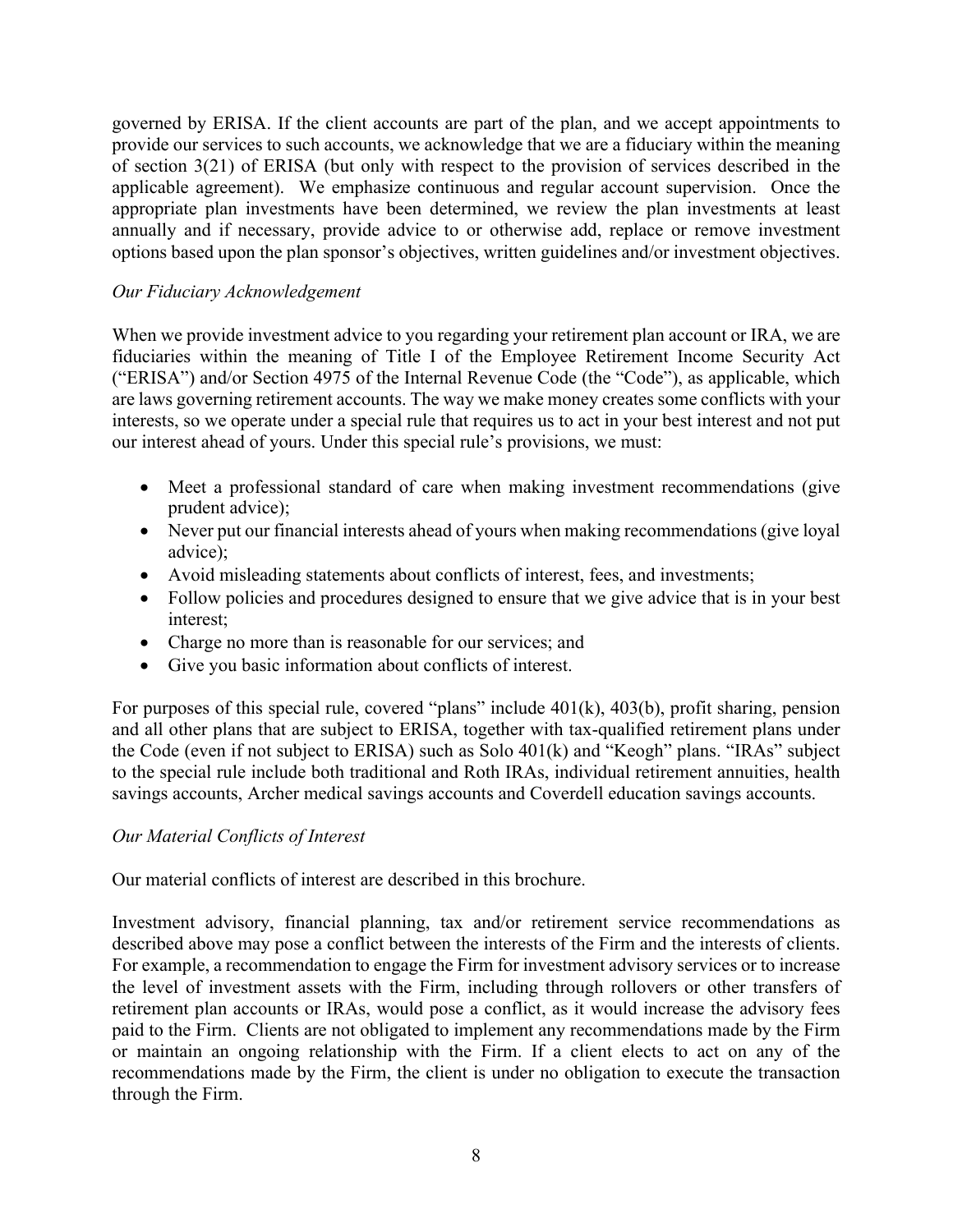Certain of our individual wealth advisors, in addition to being investment adviser representatives of the Firm, are also registered representatives of MSEC, LLC ("MSEC"), a broker-dealer firm which is under common control with us. If we provide (or may recommend to you) brokerage services with MSEC, we encourage you to review the MSEC Broker-Dealer Disclosure which describes the material conflicts of interest associated with those brokerage services.

In addition, please note the following:

Advisory Services (the Firm) vs. Brokerage Services (MSEC). In most cases, the total compensation that our Firm receives (consisting primarily of advisory fees) for providing investment advisory services is more than our affiliate MSEC receives (consisting primarily of commissions and other transaction-based payments, including trail compensation) for providing brokerage services. Also, the advisory fees you would pay to us in an investment advisory account do not decrease even where the level of investment trading activity in your advisory account is low. Our individual wealth advisors, in addition to salary, typically receive bonuses based largely on overall Firm performance and/or a percentage share of the fee and commission revenue they generate, with respect to the Firm and our affiliates (including MSEC) alike.

Therefore, both our Firm (considered together with our affiliate MSEC) and our individual wealth advisors typically make more money if you choose an advisory account with the Firm over a brokerage account with MSEC. Thus, we have a financial incentive to encourage you to select an advisory account with the Firm over a brokerage account with MSEC.

While we are not prohibited from doing so, if you are an investment advisory client of the Firm, in most cases we do not expect to recommend that you roll over plan accounts or IRAs into brokerage IRAs serviced by MSEC, because we generally intend to manage these accounts on an integrated basis together with your other advisory accounts, and those of your household (if applicable). More typically, brokerage IRAs serviced by MSEC are established where we have acquired another firm, or hired an individual advisor, that already maintains brokerage IRAs. In these cases, if you wish to receive continued brokerage services from such firm or advisor, MSEC may be substituted for a prior firm as "broker of record" on the account.

#### *Rollovers and Account Type Changes*

Regardless of the investments and services you select, the Firm (together with our affiliates such as MSEC) will make more money if you roll over assets from a retirement plan or IRA for which we do not provide services, to a retirement plan or IRA for which we do provide services, whether the rollover is from (1) a plan to an IRA, (2), an IRA to an IRA, (3) a plan to another plan, or (4) an IRA to a plan (as those terms are described above). As noted above, our individual wealth advisors are typically compensated in part based on the total advisory fee and commission revenues they generate for our Firm and its affiliates. Therefore, both our Firm and our individual wealth advisors have financial incentives to recommend plan and/or IRA rollovers to plans and IRAs serviced by us, or by MSEC. You are under no obligation, contractually or otherwise, to complete the rollover. Furthermore, if you do complete the rollover, you are under no obligation to have the assets in an IRA managed by us.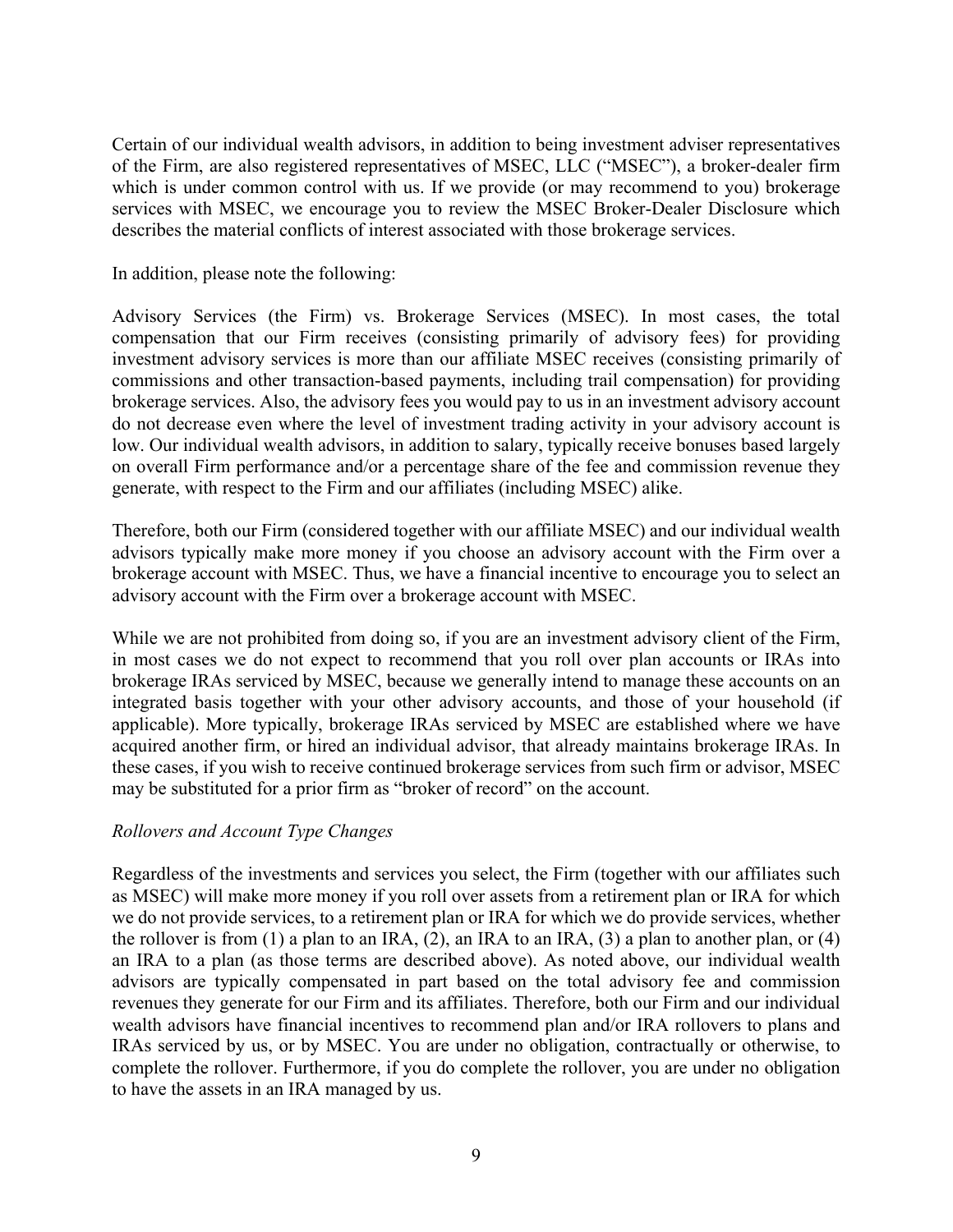Likewise, only limited brokerage services and investments are available through MSEC, and some of our individual wealth advisors are not licensed to provide brokerage services (i.e., through MSEC or otherwise) at all. Thus, our Firm and individual wealth advisors often have additional incentives to recommend that Clients roll over or transfer (or otherwise convert) brokerage accounts held at other financial institutions (which may be IRAs, retirement plan accounts or otherwise types of brokerage accounts) to advisory accounts with our Firm.

#### *Certain QDIA (Investment Management) Services*

If you are the sponsor or other fiduciary (e.g., a committee or trustee) of a  $401(k)$  or other participant-directed plan, we may recommend to you that your plan utilize one of the Firm's Managed QDIA ("Qualified Default Investment Alternative") Services, which are provided in partnership with certain third-party providers. A QDIA is a default investment used when money is contributed to an employee's 401(k) account, but the employee has not made an investment election. Managed QDIA Services will result in our receipt of additional asset-based fees (which vary according to the specific program you select), and the level of fees will likewise depend on whether a regular or "dynamic" QDIA service, or a participant-by-participant "opt-in" service, will be used. Likewise, our Managed QDIA Services with certain third-party partners impose a "minimum assets" requirement which, if not met, would require the Firm to make a payment to the third-party partner.

Again, as noted above, our individual wealth advisors are typically compensated in part based on the total fees and other revenues they generate for our Firm. Therefore, both our Firm and our individual wealth advisors have financial incentives to recommend Managed QDIA Services, and those particular services, which would pay us the most additional revenues. If we recommend a Managed QDIA Service for your plan, you will be provided with additional information about fees and costs at that time.

A recommendation to a retirement plan sponsor or fiduciary to use a specific Managed QDIA program or service level would pose a conflict because some programs and service levels cause the Firm to receive more advisory fees than others. Also, where a "minimum assets" requirement is imposed upon the Firm by a third-party provider of QDIA Services (or any other services), this poses a conflict because the Firm may avoid having to make a payment to the provider by recommending it to enough plans to maintain the "minimum assets" required.

#### *Client Agreement*

Prior to engaging us, the client will be required to enter into one or more written agreements setting forth the terms, conditions, and objectives under which we shall render our services (the "Agreement"). Additionally, we will only implement our investment recommendations after a client has arranged for and furnished all information and authorization regarding accounts with appropriate financial institutions. Our clients are advised to promptly notify us if there are ever any changes in their financial situation or investment objectives.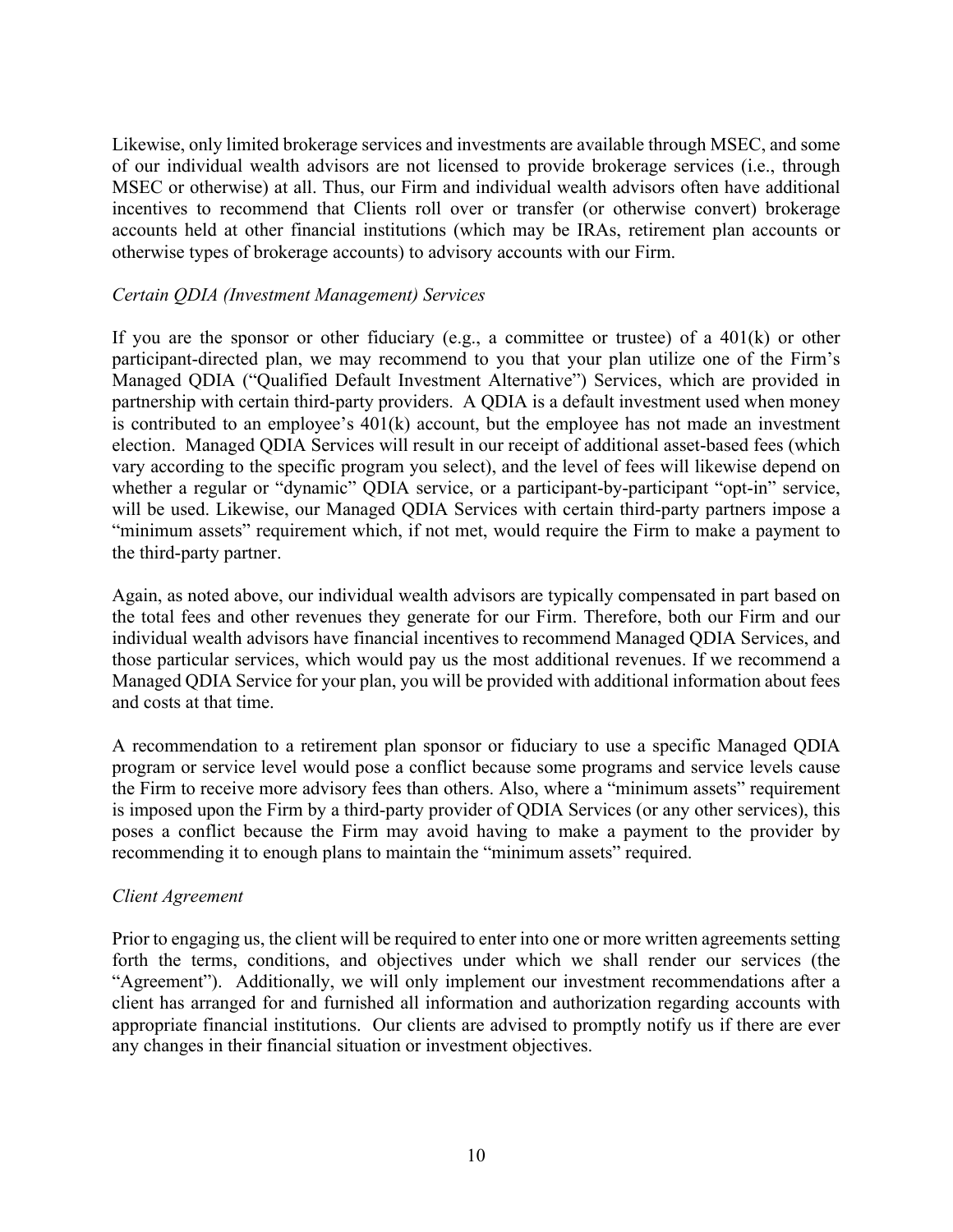#### *Managed Accounts – Equity and Fixed Income Portfolios*

We also offer our clients a variety of equity and fixed income strategies. These strategies offer clients access to equity and fixed income securities. The Firm generally imposes account minimums of \$100,000 when offering managed accounts to clients, which may be adjusted depending on the level of service provided to the client, the investment strategy employed by the account and other considerations deemed relevant by the Firm in its sole discretion. The equity strategies vary by mandate, all with a focus on capital appreciation as a primary objective. Philosophies include dividend-based strategies, GARP (growth at a reasonable price), direct indexing and socially conscious. The Firm will select individual securities based upon fundamental analysis performed by our research investment professionals. We rely primarily on publicly available information in our analysis, supplemented by third-party research and analytical tools. With respect to our fixed income strategies, our primary objective is capital preservation. Secondary objectives include providing a steady, tax-efficient revenue stream and the potential for capital appreciation. Our fixed income strategies are formed through a combined top-down and bottom-up perspective. From the top-down, we develop our economic outlook and interest rate strategy using macroeconomic and market data and trends. We will alter our duration, sector, and yield curve exposure targets based on this outlook.

# *Closed-end Funds, Exchange Traded Funds (ETFs) and Mutual Fund Portfolios*

The Firm provides advice to client accounts that are limited to or include as part of the overall client allocation portfolios of closed-end funds, ETFs and mutual funds. The Firm implements a number of investment strategies for clients by creating portfolios that may include closed-end funds, ETFs and mutual funds.

#### *Options Strategies*

We also offer our clients a variety of options strategies. These strategies are generally designed to provide clients with income that is generally uncorrelated to the performance of their underlying investments held as collateral. Alternatively, the options strategies may be used to enhance the returns of an underlying concentrated position or to protect the downside of an equity or an index.

#### *Structured Notes Strategies*

We offer our clients structured notes strategies. These strategies are generally designed to provide clients with an alternative risk/reward payoff compared to owning the same asset directly. The structured notes objectives are to offer capital appreciation to equity indices and varying levels of downside protection to the index. They may also be used to provide income or principal protection.

#### *Personalized Equity Portfolios*

We offer our clients personalized equity portfolios. This strategy is generally designed to provide clients with broad equity exposure with the added benefit of tax loss harvesting. It may also be used to create personalized equity strategies based on client circumstances around tax or stock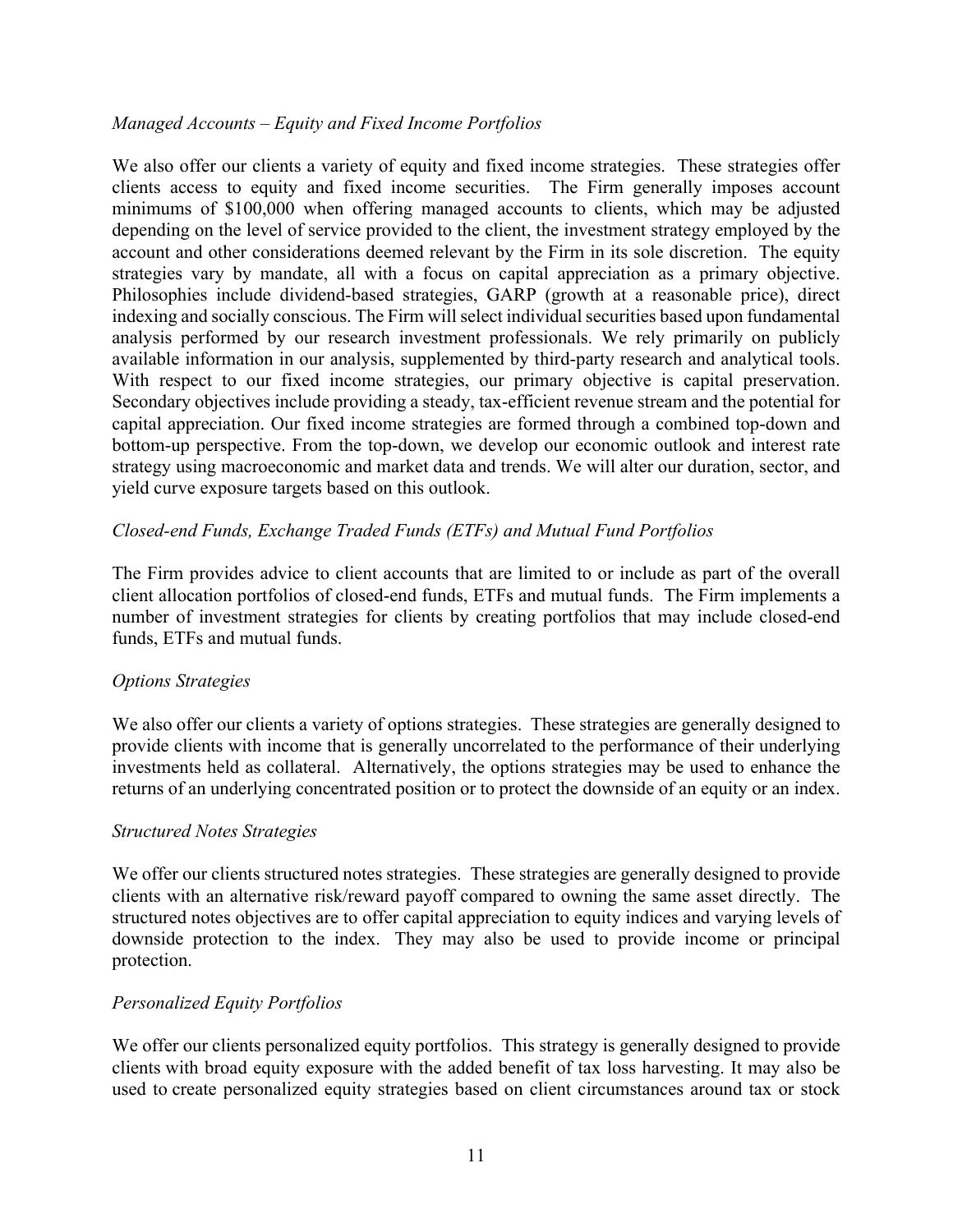concentrations or based on their values-based preferences. We rely on the screens provided by our portfolio management system to implement the portfolios with respect to sector, industry, or values-based identification.

# *Alternative Strategies*

Our alternative and private fund strategies focus on generating absolute, risk-adjusted returns that are intended to have lower correlation to the broad equity market. As a result, clients must affirmatively subscribe for any such investment.

Additionally, certain of our clients hold positions in a series fund which is managed by an unaffiliated investment advisor and through which they are able to access certain private equity and hedge fund portfolios.

# *American Funds F-2 Direct Program*

As the result of certain acquisitions, the Firm has entered into an agreement with American Funds Service Company through which it is able to offer its clients funds within the American Funds Family designated as F-2 class by the American Funds. This share class is designed for investors who choose to compensate their financial professionals based on the total assets in their portfolio, rather than via commissions or sales charges. Shares in this class do not have upfront or a contingent deferred sales charges and do not carry a 12b-1 fee but may have slightly higher administrative costs than other share classes. Clients in this program should consult the fund's prospectus to have a better understanding of the costs and expenses of the specific mutual fund, including the expenses of the F-2 share class.

# *Institutional Intelligent Portfolios®*

We offer an automated investment program (the "Program") through which clients are invested in a range of investment strategies we have constructed and manage, each consisting of a portfolio of exchange-traded funds and mutual funds ("Funds") and a cash allocation. We typically offer this Program to clients with account balances of less than \$100,000. The client's portfolio is held in a brokerage account opened by the client at Charles Schwab & Co., Inc. ("Schwab"). We use the Institutional Intelligent Portfolios® platform ("Platform"), offered by Schwab Performance Technologies ("SPT"), a software provider to independent investment advisors and an affiliate of Schwab, to operate the Program. We are independent of and not owned by, affiliated with, or sponsored or supervised by SPT, Schwab or their affiliates (together "Schwab"). We, and not Schwab, are the client's investment advisor and primary point of contact with respect to the Program. We are solely responsible, and Schwab is not responsible, for determining the appropriateness of the Program for the client, choosing a suitable investment strategy and portfolio for the client's investment needs and goals, and managing that portfolio on an ongoing basis. We have contracted with SPT to provide us with the Platform, which consists of technology and related trading and account management services for the Program.

The Platform enables us to make the Program available to clients online and includes a system that automates certain key parts of our investment process (the "System"). The System includes an online questionnaire that helps us determine the client's investment objectives and risk tolerance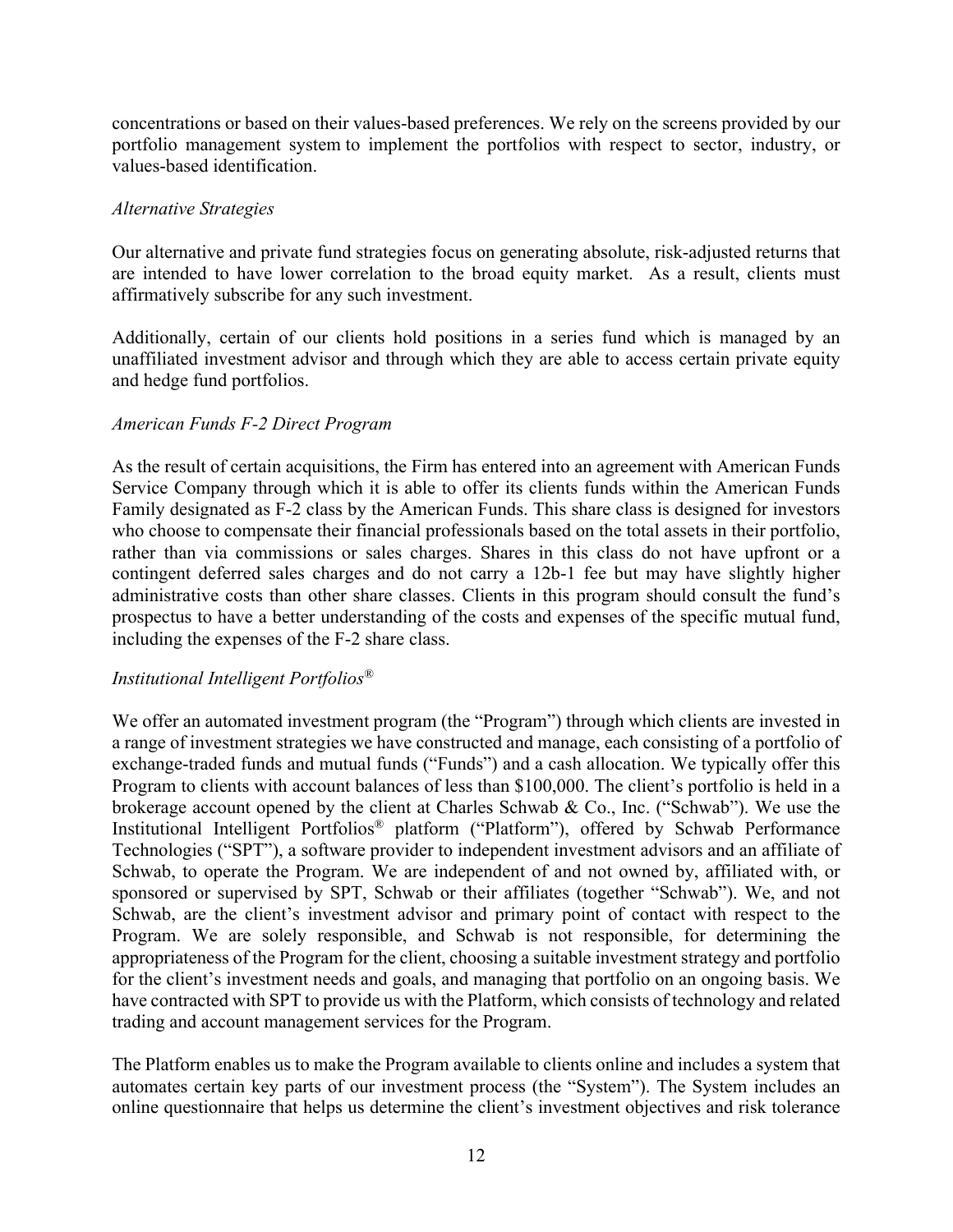and select an appropriate investment strategy and portfolio. Clients should note that we will recommend a portfolio via the System in response to the client's answers to the online questionnaire. The System also includes an automated investment engine through which we manage the client's portfolio on an ongoing basis through automatic rebalancing and tax-loss harvesting (if the client is eligible and elects).

We charge clients an advisory fee for our services as described below under *Item 5 Fees and Compensation*. Our fees are not set or supervised by Schwab. Clients do not pay brokerage commissions or any other fees to Schwab as part of the Program. Schwab does receive other revenues, including (i) the profit earned by Charles Schwab Bank, a Schwab affiliate, on the allocation to the Schwab Intelligent Portfolios Sweep Program described in the Schwab Intelligent Portfolios Sweep Program Disclosure Statement; (ii) investment advisory and/or administrative service fees (or unitary fees) received by Charles Schwab Investment Management, Inc., a Schwab affiliate, from Schwab ETFs™ Schwab Funds® and Laudus Funds® that we select to buy and hold in the client's brokerage account; (iii) fees received by Schwab from mutual funds in the Schwab Mutual Fund Marketplace® (including certain Schwab Funds and Laudus Funds) in the client's brokerage account for services Schwab provides; and (iv) remuneration Schwab may receive from the market centers where it routes ETF trade orders for execution.

# *Robo-Advisory Program*

For some clients, our wealth advisors may recommend a web-based electronic investment advisory program operated and provided by Betterment LLC, an third-party investment adviser ("Betterment"). Under this arrangement, clients access Betterment exclusively through their website. Clients provide Betterment with their risk tolerance, financial circumstances and other information and their portfolio is created with asset allocations in exchange-traded funds (ETFs) that match tolerance levels and goals. Betterment then provides investment advice to the client and directs trades to its affiliate broker-dealer, Betterment Securities. In addition to the advisory fee a client agrees to pay the Firm, clients pay Betterment a fee that covers the investment advice, execution, and custody of the client's account in the Betterment Program.

Clients should understand that with Robo-Advisory Services:

- Advice provided by Betterment is computer-generated, and therefore inherently has several limitations including, but not limited, to the following: (i) neither the Firm nor Betterment can ensure that the Program can achieve any particular tax result for any client or that the mathematical algorithms employed are designed properly, updated with new data, and can accurately predict future security, market, industry, and sector performance; (ii) the algorithm may rebalance Program accounts without regard to the then-current market conditions or on a more frequent basis than the client might otherwise expect; and (iii) the algorithm may not address prolonged market condition changes.
- We will be unable to manage your Program account in a way we may otherwise advise for advisory accounts we manage. Betterment can amend the terms of the client's agreement at any time upon notice to the client. A client's participation in the web-based electronic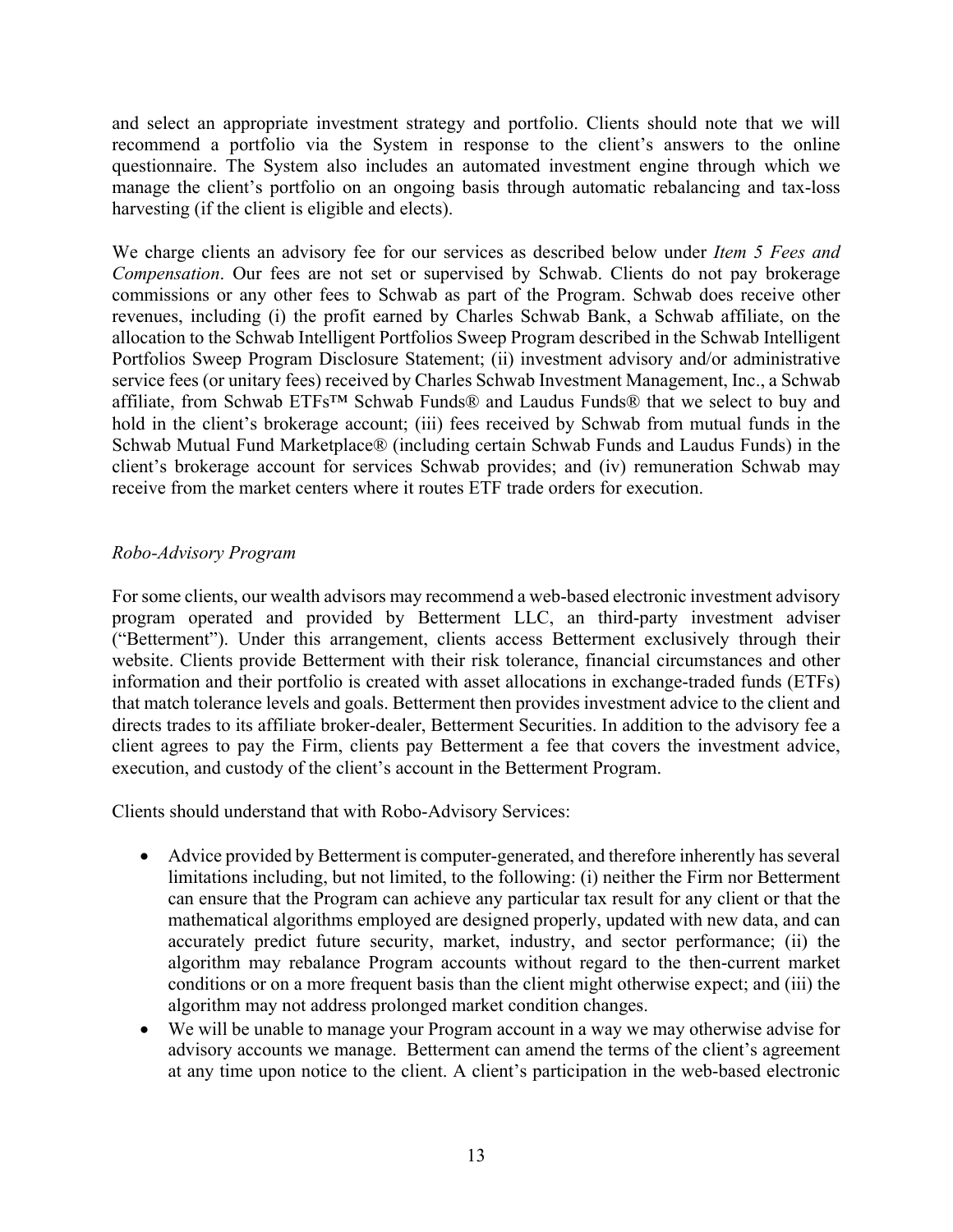investment advisory program is subject to numerous conditions (as noted on the website); Clients must agree to arbitration of any disputes they may have with Betterment; and

• Betterment fees are billed in arrears while the Firm bills primarily in advance.

#### *Annuity Products*

Clients may grant the Firm discretion to: (a) select investment strategy allocations for clients' existing or new annuity products; and (b) allocate among the investment strategy allocations available from the specific annuity sponsor (collectively (a) and (b) are referred to as the "Annuity Allocation Services"). In performing Annuity Allocation Services, the Firm will only consider the options available within the specific annuity purchased by the client. If an annuity was purchased with retirement account assets, client agrees that the Firm did not exercise discretionary control with respect to the purchase of the annuity. Any changes in client's annuity investments (reallocations among investment strategy allocations) are subject to the terms and conditions imposed by the applicable annuity sponsor. The assets invested in any annuity product for which the Firm is providing Annuity Allocation Services are included in the total assets on which the Firm's advisory fee is calculated. The Firm's advisory fee is separate from, and in addition to, the management fees and expenses charged on a continuing basis by the annuity sponsor, insurance company, and/or associated investment manager. Annuities have inherent risks, will fluctuate in value, incur losses based on the performance of selected investments or investment strategy allocations, are suitable only as long-term investments, and should not be viewed as short-term trading vehicles. Clients should carefully review the prospectus and other offering documents for more information on annuities.

# *Other Businesses and Investment Programs*

The Firm and our affiliates also offer to our clients a variety of services, including estate and trust services, and risk management. The Firm earns fees for the services provided by it, and its affiliates will likewise earn fees directly for services they provide. Please see Item 10 for more information on the services provided by our affiliates.

# *Securities Class Actions and Proofs of Claim*

The Firm is not obligated to file, nor will it act in any legal capacity with respect to class action settlements or related proofs of claim. If requested by the client, the Firm will try to provide the client with the required documentation, if available. For clients that would like assistance to help monitor and file class action proof of claims, the Firm uses the services of Institutional Shareholder Services ("ISS"), a third-party service provider. Custodians, which, as of the date of this Form ADV, are limited to Fidelity and Schwab, periodically provide ISS with the transaction history for clients' accounts and ISS subsequently monitors for any claim activity related to the securities that have been purchased in the client's account. Where the custodians and/or ISS do not have access to the transaction history for a security, the Firm and ISS will be unable to assist the client. ISS will monitor each claim that applies to the client, collect the applicable documentation, interpret the terms of each settlement, file the appropriate claim form, interact with the administrators and distribute any award due for the client's benefit. For their services, ISS charges a contingency fee of 15%, which is subtracted from the client's award when it is paid. The net proceeds are generally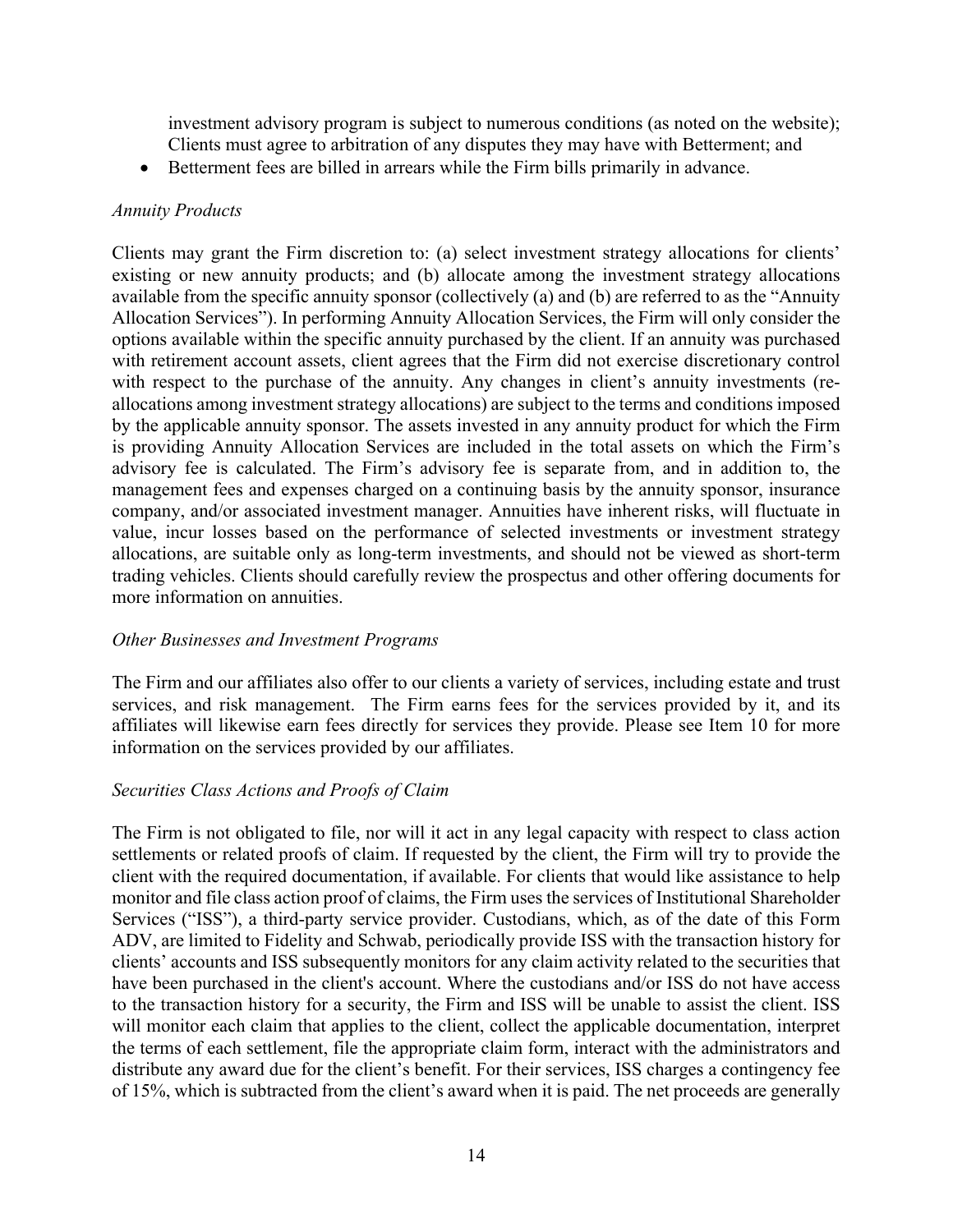deposited directly into the client's investment account but may be sent to the client's account or directly to the client. When a claim develops, ISS communicates directly with the claims administrator to file the claim on the client's behalf. ISS warrants that any specific private client information they receive will be maintained as confidential and will not be used or disclosed for any reason, except for the completion of the claim itself.

#### *Assets Under Management*

Our total assets under management are approximately \$55,432,642,000 as of December 31, 2021, including \$51,151,386,000 managed on a discretionary basis and \$4,281,256,000 managed on a non-discretionary basis. These assets include assets attributable to AdvicePeriod, LLC ("AdvicePeriod"), an affiliate of the Firm. Over the last 6 months, the investment personnel, operations and advisory clients of AdvicePeriod were transitioned and integrated with those of the Firm, culminating with the assignment of certain AdvicePeriod advisory clients to the Firm effective as of 3/1/2022. AdvicePeriod has since ceased operations as an investment adviser. Accordingly, our assets under management and other information presented herein represent the aggregate information of both the Firm and AdvicePeriod as of 12/31/2021.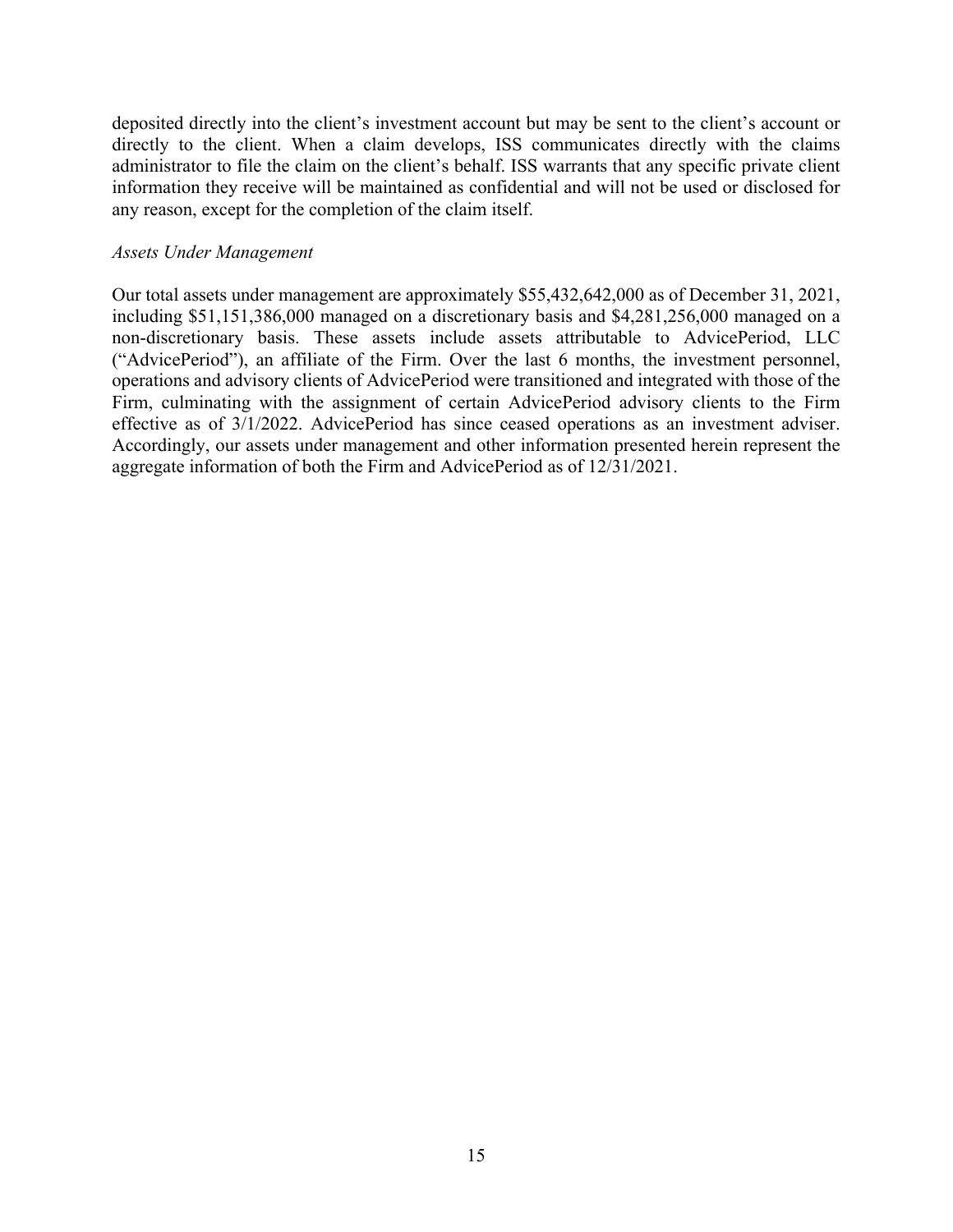#### **Item 5 – Fees and Compensation**

The specific manner in which our fees are charged is established in the Agreement. While certain clients may be billed in arrears, we will generally bill our fees in advance on a quarterly or monthly basis based upon the value of assets under management and/or advisement on the last day of the previous billing period, as valued by custodian or another independent third-party, as set forth on the most recent statement made available to us, or as otherwise dictated by the client's Agreement. The Agreement also addresses the application of fees with respect to accrued interest. The Agreement and/or the separate agreement with any financial institution(s) authorizes us to invoice the custodian for the advisory fee. The Agreement further authorizes the custodian to deduct the amount stated in the fee statement from one or more of the client's accounts in accordance with applicable custody rules. The custodian does not validate or check our fee or its calculation on the assets on which the fee is based. The custodian will deduct the fee from the account(s) or, if the client has more than one account, from the account designated to pay our fees. The financial institution(s) recommended by us have agreed to send a statement to the client, at least quarterly, indicating all amounts disbursed from the account including the amount of advisory fees paid directly to us.

A client may make additions to and withdrawals from the account at any time, subject to our right to terminate an account. For advanced billing, and if provided for in the client's Agreement, if assets are deposited into an account after the inception of a billing period that exceed the threshold set forth in the specific client's Agreement, the fee payable with respect to such assets will generally be prorated based on the number of days remaining in the quarter. The Firm typically reserves the right to adjust the threshold upon advance notice to clients. The threshold may vary from client to client, as set forth in the applicable Agreement. A client may withdraw account assets, subject to the usual and customary securities settlement procedures. If provided for in the client's Agreement, for partial withdrawals in excess of the threshold set forth in the specific client's Agreement within a billing period, we shall credit our unearned fee towards the next billing period's fee. Clients should note that we design our portfolios as long-term investments and asset withdrawals can impair the achievement of a client's investment objectives. The applicability of the proration as set forth herein is governed by the specific Agreement with each client.

The billing practices applicable to legacy clients of certain investment advisory businesses acquired by the Firm may temporarily deviate from the general practices described above, as the operations of the investment advisory businesses acquired by the Firm are transitioned and integrated to the Firm. Clients should refer to their applicable Agreements to understand the specific billing practices applicable to their assets.

For a limited portion of client accounts, we utilize the Adhesion Wealth unified managed account program to access third-party money managers for certain client accounts. The following accounts in Adhesion Wealth unified managed account program are charged an additional annual fee of 0.08% by Adhesion Wealth and an annual manager fee up to 0.50% depending on the manager(s) selected, in addition to the annual advisory fee and additional annual advisory fee described above. We make available and, where appropriate and permitted by applicable law, may select our own manager option within the Adhesion Wealth unified managed account program to manage client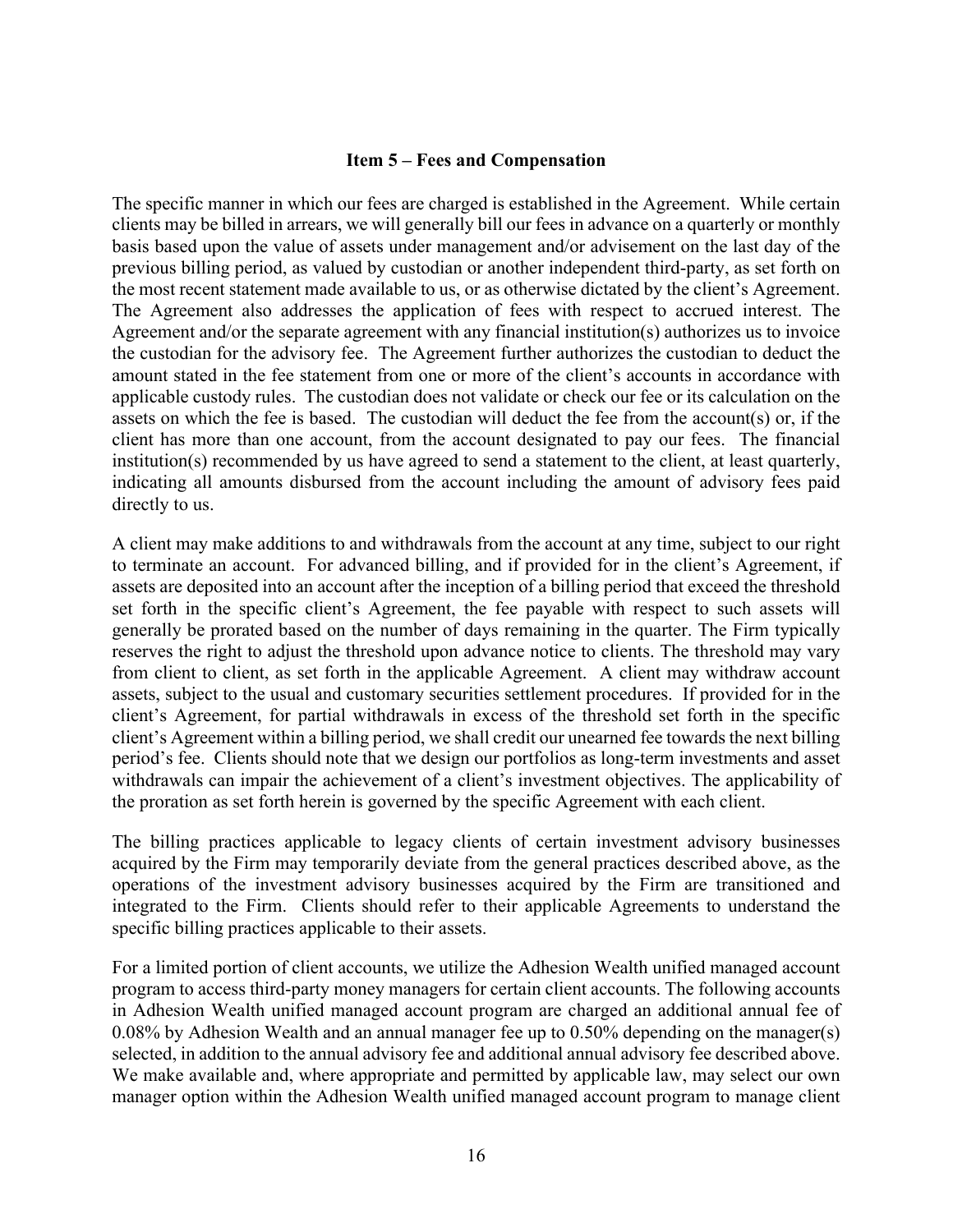accounts. Where we select this option for a client, we will receive the manager fee for those accounts. This creates a conflict of interest because we will receive the manager fee in addition to the annual advisory fee and additional annual advisory fee. Clients will receive statements from the custodian that present the fees charged to accounts and may also ask us at any time for a description and accounting of the annual advisory fees, additional annual advisory fees and manager fees being charged.

As set forth in greater detail in the specific client's Agreement, for the initial billing period of investment management services, the first billing period's fees shall be calculated on a *pro rata*  basis if less than a full calendar quarter. The Agreement between us and a client will continue in effect until terminated by either party pursuant to the terms of the Agreement. Our annual fee(s) shall be prorated through the date of termination and any remaining balance shall be charged or refunded to the client, as appropriate, in a timely manner. If set forth in a client's Agreement with the Firm, a non-refundable minimum fee is assessed when tax services are provided by us, as further defined below, and a pro-rata refund of any remaining fees is allowable after the minimum fee is deducted. As set forth in a client's Agreement, we may charge a client fixed fees and apply an annual adjustment of an agreed-upon percentage.

Additions may be in cash or securities provided that we reserve the right to liquidate any transferred securities, or decline to accept particular securities into a client's account. We may consult with our clients about the options and ramifications of transferring securities. However, clients are advised that when transferred securities are liquidated, they are subject to transaction fees, fees assessed at the mutual fund level (i.e., contingent deferred sales charge) and/or tax ramifications.

# *Investment Advisory Fees*

The structure and level of our advisory fee will vary by client based upon the services provided and other considerations deemed relevant by us, but typically takes the form of a percentage of assets under management and/or advisement, ranging up to 2.50% per annum. Unless otherwise agreed with a client, advisory fees are applied to all discretionary assets and non-discretionary assets under management and assets under advisement. Clients that receive financial planning and consulting services from us (including, but not limited to, estate planning, insurance planning, tax consulting and preparation, etc.) in addition to investment advisory services may be subject to an additional fee, which is added to the advisory fee, in connection with such services. For consulting and reporting services, the structure and level of fees will vary by client based upon the services provided and other considerations deemed relevant by us. In our discretion, the Firm will apply a minimum annual fee and/or an initial and non-refundable account establishment fee with respect to certain clients. At our discretion, we may agree to 'household' certain client accounts for purposes of fee calculation depending on the client relationship and overall services provided. All fee arrangements are subject to negotiation. Please see your Agreement for the fees applicable to you.

# *Financial Planning and Consulting Fees (Stand-Alone)*

The Firm's financial planning and consulting fees are generally billed on a fixed fee basis, an hourly rate basis, or based upon a percentage (%) per annum for services provided at any asset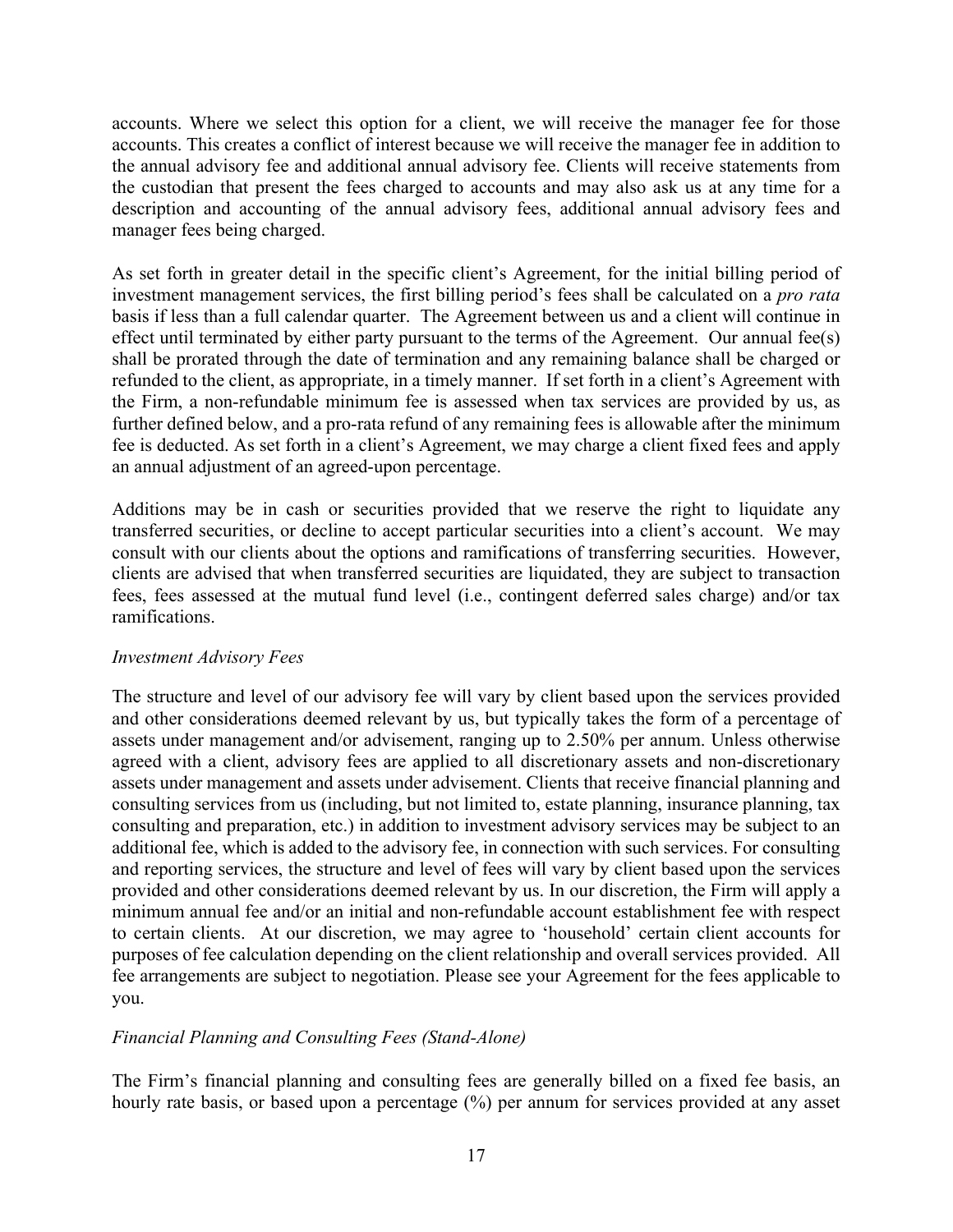level (up to .25%), depending upon the level and scope of the service(s) required and the professional(s) rendering the service(s). In some cases, the Firm will provide its clients with tax consulting and preparation services as part of its financial planning fee or investment advisory fee. All fee arrangements are subject to negotiation.

# *Tax Compliance and Consulting Fees (Stand-Alone)*

To the extent specifically requested by a client and agreed to by the Firm, we will provide clients with tax preparation services typically for an additional fee and generally billed on either a fixed fee basis, an hourly rate basis or based upon a percentage (%) per annum for services provided at any asset level (up to .25%). The Firm's tax preparation fees are negotiable depending on the level and scope of the service(s) required and the professional(s) rendering the service(s). We reserve the right to waive or reduce the fee at our discretion for investment advisory clients. The Firm has a full tax practice with clients that are not investment advisory clients. Fees for tax clients are determined on a case by case basis by members of the tax practice.

# *Options Strategy Fees*

For our options strategies, the advisory fee is based upon either the notional value or market value of assets under management on the last day of the previous quarter (including margin release, net unrealized appreciation or depreciation of investments of cash, cash equivalents and accrued interest) depending on the strategy and Agreement in place. The fee relating to the options strategy is set forth in a separate fee addendum and may range up to 1.50% of assets under management, charged per annum. All fee arrangements for our options strategies are subject to negotiation.

#### *Fees for Retirement Plan Consulting and Management Services*

For employer sponsored retirement plans, the advisory fee will vary by client based upon the services provided but shall be reasonable in conformity with U.S. Department of Labor regulations. The structure and level of fees relating to these services will vary by client based upon the services provided and other considerations deemed relevant by the Firm, but typically takes the form of a fixed fee or a percentage of assets under management. We will generally bill these fees in arrears and payment is typically collected by directly remitted payments from clients or through client directed deductions through a plan's record keeper. Retirement plan advisory clients should note that certain of our representatives are separately Registered Representatives of MSEC, and in that separate capacity have financial incentive to recommend the purchase of commissionbased retirement products including group annuity products. The purchase of retirement products through MSEC means that certain of our representatives will receive commissions. In addition, MSEC and their representatives will also receive additional ongoing 12b-1 fees or other trailing commissions directly from the product sponsor. Commissions or other fees received from product sponsors will be applied to offset our advisory fees.

# *Private Fund Fees*

We manage private funds for the purpose of facilitating client investments. While clients of the Firm invest in one or more of these private funds and typically pay an advisory fee to the Firm, the Firm does not typically charge to or receive a fee from the vehicle for the services it provides as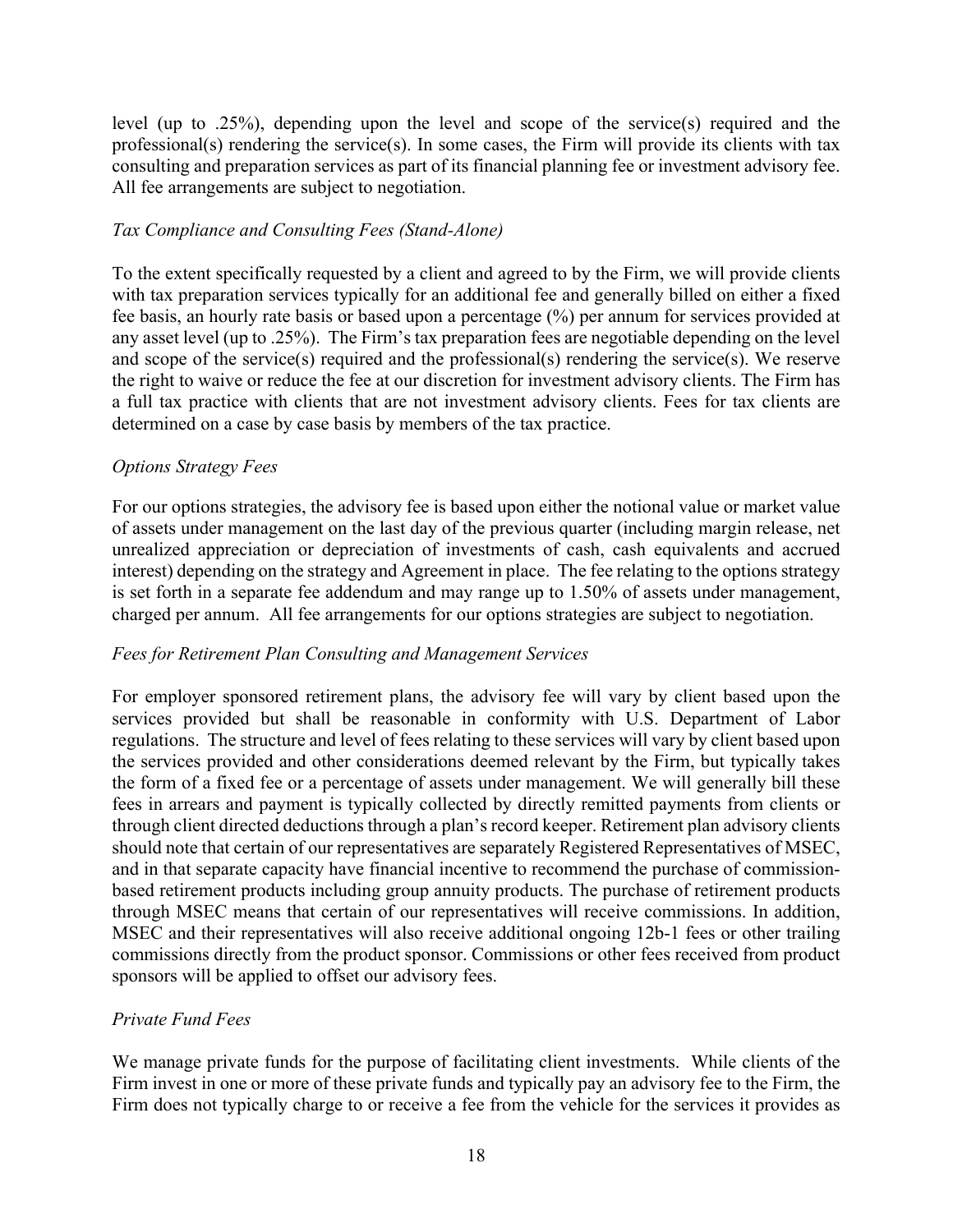investment manager of the private fund; however, for certain funds the Firm or its affiliates are entitled to administrative fees. The administrative fees, if any, will be set forth in the offering documents. In general, the minimum level of investment for accounts participating in private equity, alternatives and direct investment funds sponsored by the Firm is \$100,000, which is subject to waiver at the discretion of the Firm. If an advisory client invested in one of the private funds described above terminates its Agreement with the Firm, such client will be subject to a management fee payable to the Firm with respect to the client's investment in the private fund, as more fully described in the private fund's offering documents.

Aside from the Firm's proprietary private funds, clients may invest in affiliated and unaffiliated private funds and other privately offered investment vehicles. Clients will be subject to management fees and/or other fees in addition to the Firm's advisory fee, if applicable. The fees and expenses of each vehicle are fully described in the offering materials. A conflict of interest exists when the Firm causes clients to invest in investment products advised by its affiliates where the Firm or the affiliate receives additional fees. The Firm has sought to mitigate this conflict as detailed below under "Conflicts of Interest."

Investors in such privately offered vehicles must meet specific suitability and investor eligibility requirements in order to invest and specific opportunities may require higher levels of investment.

# *Third-Party Manager Fees*

The Firm may employ a third-party manager to manage a portion of your account. The fees payable to a third-party manager will be set forth in a written agreement and shall be in addition to the advisory fee payable under your Agreement. If the Firm retains the third-party manager as a "subadviser" to your account, the Firm will typically pay the sub-advisory fee from your advisory fee payable to the Firm, but for certain sub-advisers there may be a separate written agreement between you and the sub-adviser to pay an additional amount directly to the sub-adviser.

# *Institutional Intelligent Portfolios®*

Clients in the Program pay an advisory fee in the form of a percentage of assets under management, ranging up to 1% per annum. Clients do not pay fees to SPT or brokerage commissions or any other fees to Schwab as part of the Program. Refer to *Item 4 Advisory Business* for information regarding Schwab's revenues. Brokerage arrangements are further described in *Item 12 Brokerage Practices*.

# *Robo-Advisory Program (Betterment)*

In addition to the advisory fee a client agrees to pay the Firm, clients in the Program pay Betterment a fee that covers the investment advice, execution, and custody of the client's account in the Betterment Program. Betterment fee is billed in arrears.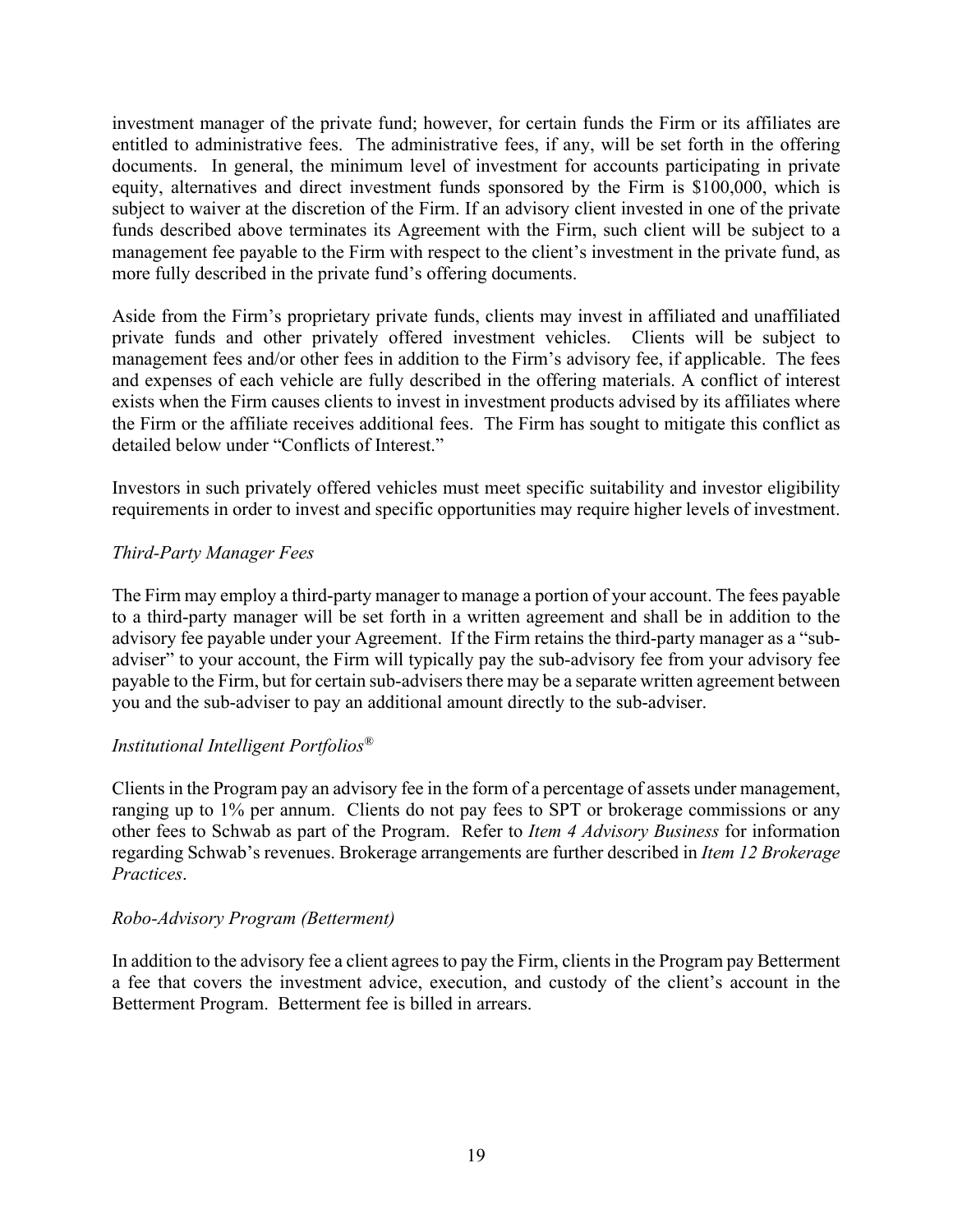#### *Additional Fees and Expenses*

Our fees are exclusive of administration expenses, brokerage commissions, transaction fees, fund expenses and other related costs and expenses which shall be incurred by a client. Custody fees will vary depending on the custodian. Clients utilizing the same custodian may be subject to differing levels of custody fees, based on the billing practices of the applicable custodian. For example, certain investment advisory businesses acquired by the Firm previously arranged for reduced custody fees with respect to their clients' accounts, which were grandfathered by the custodian to the client accounts assigned to the Firm. All brokerage charges and related transaction costs are charged to the account(s) as they occur. Clients incur certain charges imposed by custodians, brokers, third party managers and other third parties such as fees charged by managers, custodial fees, deferred sales charges, odd-lot differentials, transfer taxes, wire transfer and electronic fund fees, and other fees and taxes on brokerage accounts and securities transactions.

When beneficial to the client, certain transactions may be effected through brokers other than the account custodian, in which event, except in situations in which the custodian has waived the additional fee, the client generally will incur both the fee (commission, mark-up/mark-down) charged by the executing broker and a separate "tradeaway," "step-out" and/or prime broker fee charged by the custodian. Clients should review custodial agreements for additional detail on the fees charged.

Mutual funds, closed-end funds, ETFs, structured products and other pooled investment vehicles are subject to commissions, fees and expenses which are disclosed in the fund's prospectus or offering documents. Such charges, fees and commissions are exclusive of and in addition to our advisory fee. Clients may be charged a sales load for any mutual funds where applicable.

Many funds offer multiple share classes available for investment based upon certain eligibility and/or purchase requirements. For instance, in addition to more commonly offered retail mutual fund share classes (typically, Class A (including load-waived A shares), B and C shares for mutual funds), some funds offer institutional share classes or other share classes specifically designed for purchase by an account for a fee-based investment advisory program. However, these share classes may also have higher transaction costs and may have minimum purchase criteria that limit availability to larger transactions. Clients should not assume that their assets will be invested in the share class (regardless of the type of fund structure – mutual fund, closed-end fund, hedge fund, private equity fund or other alternative vehicle) with the lowest possible expense ratio.

#### *Brokerage Products*

Advisory clients should note that they have the option to purchase investment products recommended by us through other non-affiliated brokers, agents or agencies. Non-discretionary brokerage accounts opened or maintained to purchase investment products (i.e., 529s, mutual funds and variable annuities) through MSEC or The Leaders Group Inc. ("Leaders Group"), as applicable, or by engaging our associates, in their individual capacities, as registered representatives of MSEC or Leaders Group, will result in MSEC or Leaders Group and the related registered representative(s) receiving certain commissions, fees and costs, as applicable, on the brokerage product.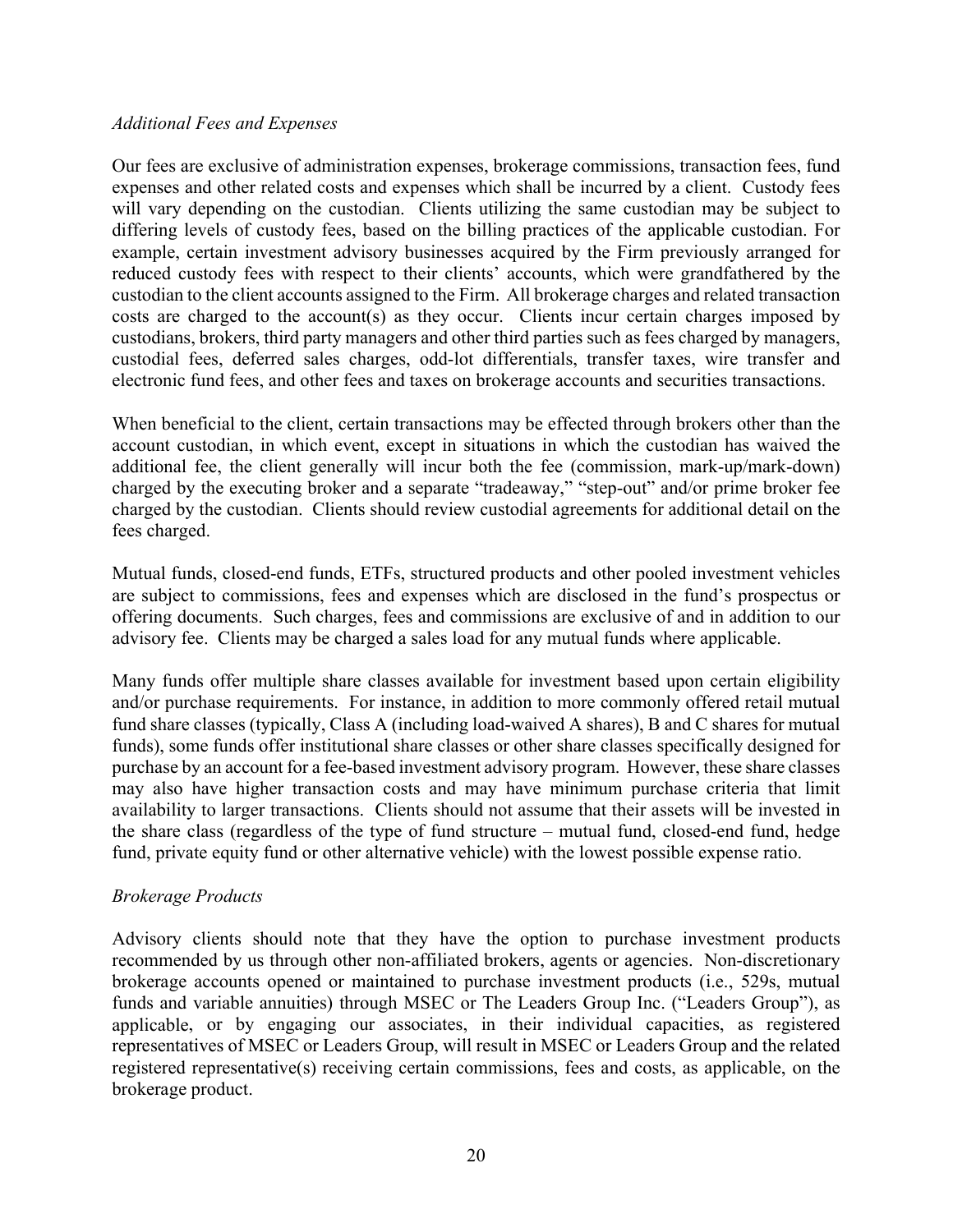The recommendation to purchase commission products from MSEC or Leaders Group presents a conflict of interest, as the receipt of commissions provides an incentive to recommend investment products based on commissions to be received. No client is under any obligation to purchase commission products from MSEC or Leaders Group. In addition, clients have the option to purchase investment products recommended by the Firm through other broker-dealers.

Annuities and life insurance products recommended by our advisors may contain charges such as mortality and expense fees, administrative fees, and optional rider fees. These fees vary by company and are disclosed in the materials related to the insurance product. In addition, our insurance agency affiliate will receive one-time or trail commission from the insurance company depending on the specific contract. Please refer to the insurance product materials for details.

Item 12 further describes the factors that we consider in selecting or recommending broker-dealers for client transactions and determining the reasonableness of their compensation (e.g., commissions) and compensation received by the Firm.

# *Conflicts of Interest*

When allocating investment opportunities among our investment programs, products and clients, the Firm has an incentive to favor the investment programs, products and clients that generate the most revenue for the Firm. For example, when recommending the use of a third-party manager, the Firm has an incentive to recommend a manager which charges a separate fee instead of paying the manager out of the Firm's fee.

Martin Bicknell, the CEO and President of the Firm, has significant ownership stakes in our parent company, Mariner, and in Mariner's parent company, 1248. As further detailed in Item 10, because the Firm, Mariner and 1248 own or have interests in various other investment-related service providers and investment managers and other financial entities, we have an indirect financial incentive to recommend other services/products provided and/or private funds managed by such entities and managers because revenues earned by them from such services and products ultimately flow to Mariner and 1248. We have mitigated this conflict by disclosing it to clients and not sharing any revenue from affiliated private funds and other investment-related services and products with the wealth advisors who recommend client investments. Further, such services, products and funds are recommended to clients by wealth advisors with considerations of various factors, including but not limited to, the client's investment objective and financial circumstances.

# *Use of MSEC for Client Trades; Conflict of Interest*

Subject to our obligation to obtain best execution and the client's ability to request that we direct brokerage to other broker-dealers, we use MSEC for execution of certain fixed income trades. The Firm and MSEC are affiliated entities under common control. Clients have the ability at any time to terminate our use of MSEC to execute transactions for their account, and clients may use brokers not affiliated with us. MSEC does not receive a commission but does receive a markup for each transaction for which it acts as broker. MSEC clears its transactions through National Financial Services. We will use MSEC if we can, in our judgment, provide value to the client by applying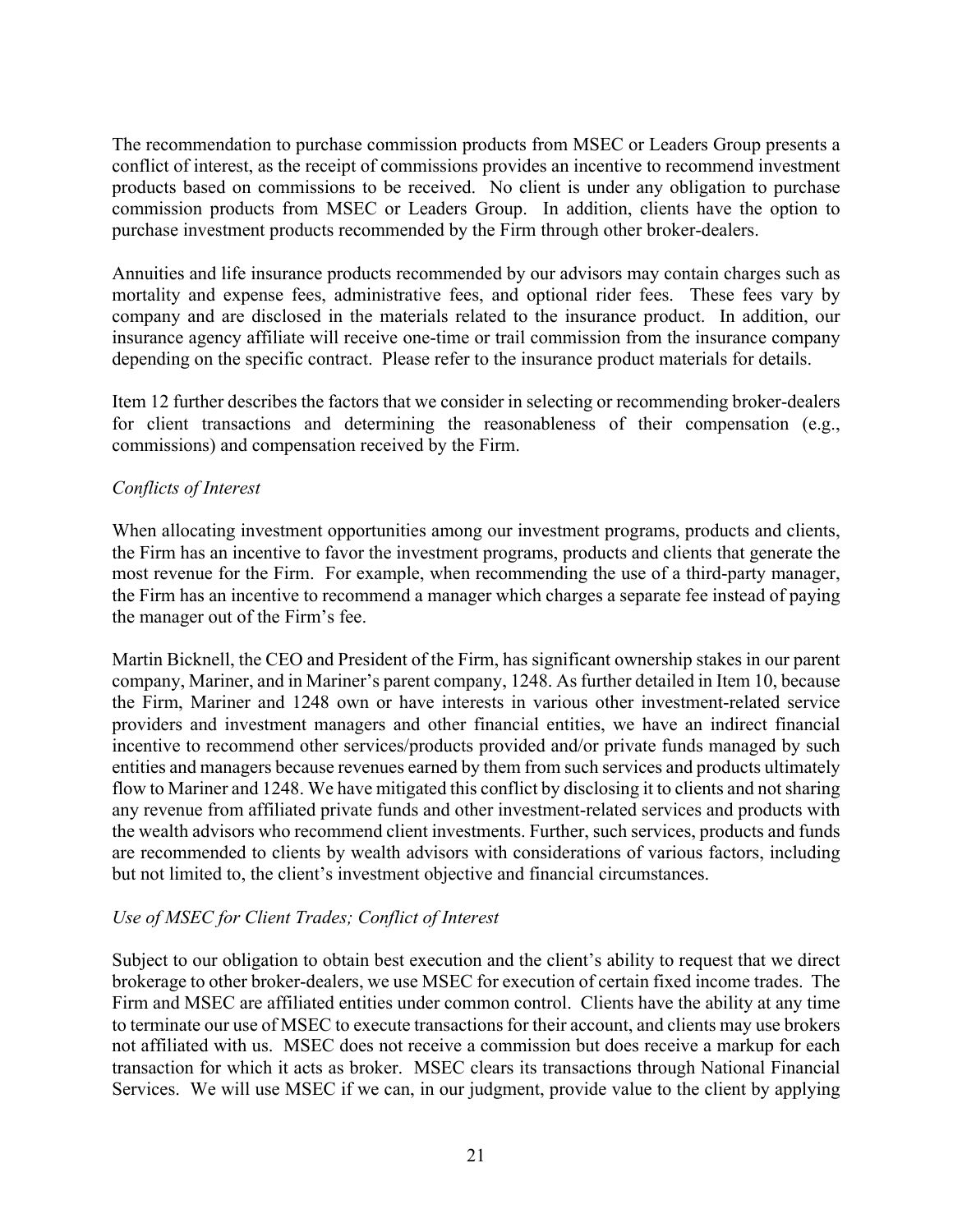our fixed income philosophy and trading strategy in such cases, and if authorized by the client. Our brokerage practices, directed brokerage, and related conflicts of interest are discussed in greater detail in the section below entitled "Brokerage Practices."

Certain employees of the Firm are also registered representatives of MSEC. As further disclosed herein, MSEC and the Firm have the same owner, and it receives a benefit from the use of MSEC in executing client trades. However, wealth advisors are incentivized to maximize long-term growth of client assets. Our investment management philosophy is concentrated on long-term asset growth, not on short-term trading. Although we do not offset markup against advisory fees, we believe that it is in our associates', our clients', and our best interest to minimize transaction costs and increase the value of the clients' accounts. This is reflected in the fact that the revenue of MSEC received from fixed income trades executed for the Firm is small compared to the revenue that the Firm receives for providing investment advisory services. In addition to the markup, clients also pay fees charged by our clearing firm.

There are other conflicts of interest if we use our affiliated broker-dealer to execute certain of clients' fixed income trades. We may be tempted to fail to remedy or fail to disclose to our client trade execution errors, such as buying instead of selling, buying or selling the wrong amount of securities, or buying securities when there is insufficient cash in the client's account. We may choose to charge certain clients more favorable markups. We may also give certain clients more favorable allocation of trades when there is a limited amount of securities available for purchase or sale for clients, in each case to favor one client over another client for our own benefit. We have described mitigating circumstances relating to this conflict above.

We believe that we have adequate controls in place to mitigate the risk posed by these conflicts. For more details of our brokerage practices including the use of MSEC for certain fixed income client trades, see Item 12 – Brokerage Practices.

# *Compensation of Employees for Sale of Securities or Other Products*

As permitted by applicable law, we compensate certain employees for business development activities, including the attraction or retention of client assets. It is expected that wealth advisors will be entitled to receive and share in the advisory fees payable to the Firm by a client.

As noted above, the Firm and its affiliates offer a variety of services to our clients beyond investment advisory services. Certain representatives of the Firm are licensed insurance agents and are compensated for the sale of insurance-related products. To the extent such insurance products have commissions payable to the wealth advisor, this presents a conflict of interest for the wealth advisor to recommend such products for additional compensation. Item 10 further describes our affiliated broker-dealer, insurance companies or agencies and the conflict of interest that is presented when a representative of the Firm recommends that a client purchase an insurance commission product.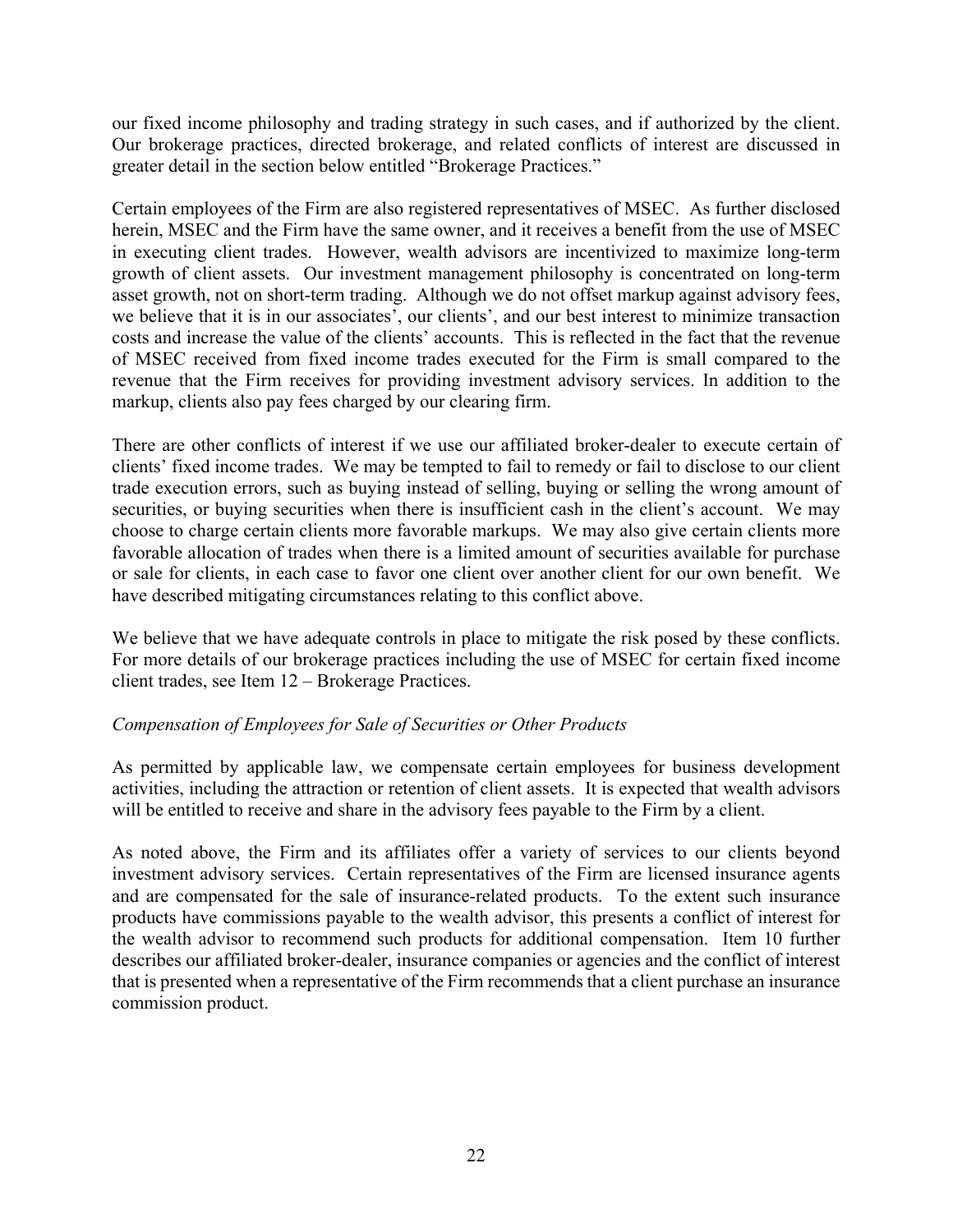#### **Item 6 – Performance-Based Fees and Side-By-Side Management**

#### *Performance-Based Fees*

We do not charge any performance-based compensation (fees based on a share of capital gains on or capital appreciation of the assets of a client). If deemed appropriate for a particular client, our recommended investments include certain products managed by third parties that charge performance-based fees, including products managed by certain affiliates.

#### *Side-by-Side Management*

In some cases, the Firm manages clients in the same or similar strategies. This may give rise to potential conflicts of interest if the clients have, among other things, different objectives or fees. For example, potential conflicts may arise in the following areas: client orders do not get fully executed; trades may get executed for an account that may adversely impact the value of securities held by a client; there will be cases where certain clients receive an allocation of an investment opportunity when other accounts may not; and/or trading and securities selected for a particular client may cause differences in the performance of different accounts or funds that have similar strategies.

The Firm has adopted written policies and procedures designed to treat accounts equitably regardless of the fee arrangement. In addition, we have adopted trading practices designed to address potential conflicts of interest inherent in proprietary and client discretionary trading. During periods of unusual market conditions, the Firm may deviate from its normal trade allocation practices. There can be no assurance, however, that all conflicts have been addressed in all situations.

From time to time, certain clients of the Firm may invest in private investments or limited investment opportunities. The allocation of these investments across client portfolios is generally not executed on a *pro rata* basis as a number of factors will determine whether the private or limited offering is appropriate or suitable for a client. Accordingly, such opportunities may be allocated based on another approach, including random selection, selection based on account size or another methodology. Factors which may impact the allocation, include but are not limited to: account size, liquidity, investor qualification and risk tolerance. We note that private investments or limited investment opportunities may not be appropriate for smaller accounts, depending on factors such as minimum investment size, account size, risk, and diversification requirements, and accordingly may not be allocated such investments. Certain limited investment opportunities are available only to the legacy clients of certain investment advisory businesses acquired by the Firm.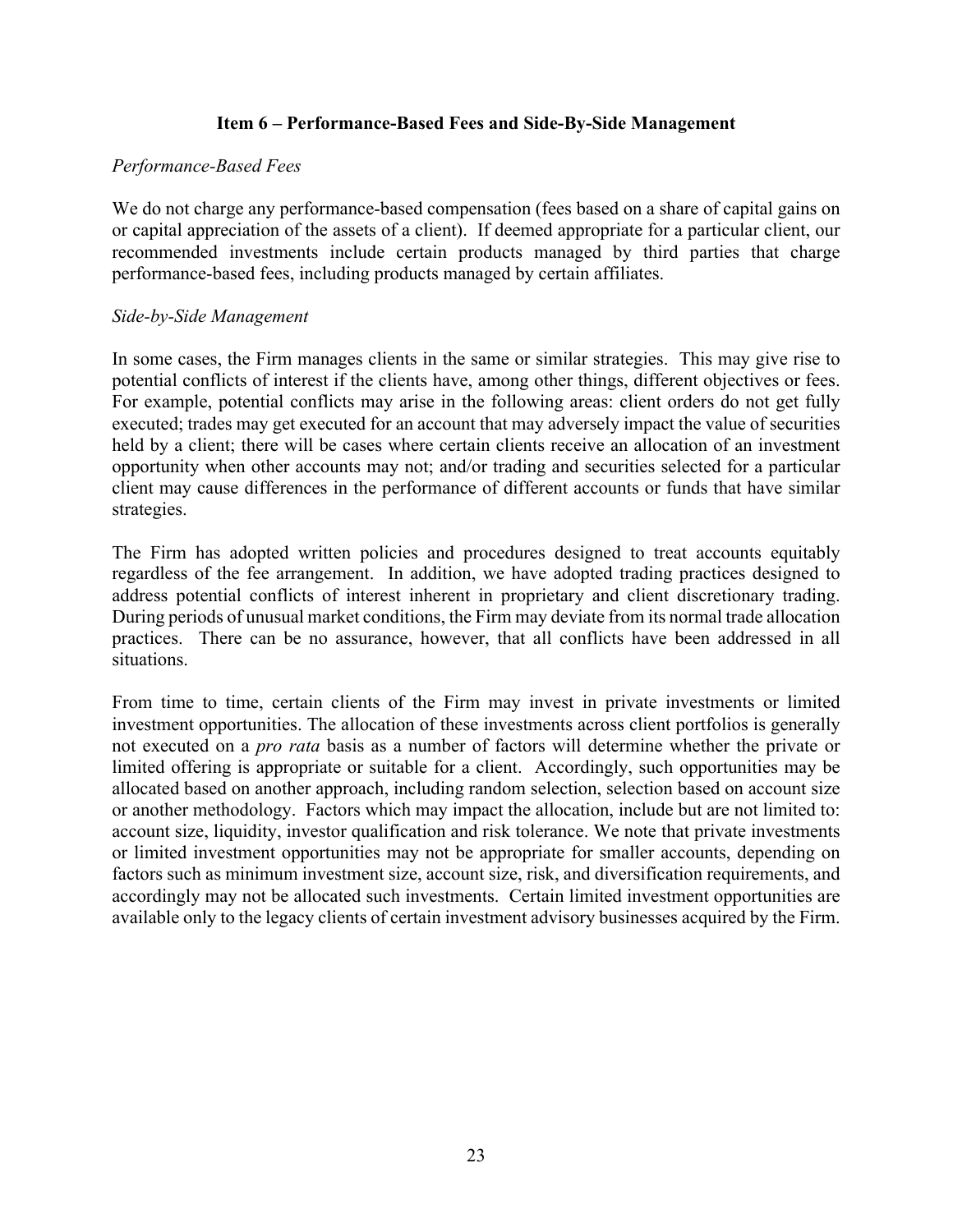# **Item 7 – Types of Clients**

We generally provide investment advice to the following types of clients:

- Individuals (including high net worth individuals)
- Pension and profit sharing plans
- Trusts, estates, or charitable organizations
- Corporations or business entities other than those listed above
- Private funds

As discussed elsewhere in this Brochure, we may impose minimum account size requirements with respect to certain of our advisory services. In addition, certain third-party managers may impose more restrictive account requirements and varying billing practices than us. In such instances, we may alter our corresponding account requirements and/or billing practices to accommodate those of the manager(s).

# *Private Funds*

Please see the relevant offering materials for more information on investor eligibility requirements and minimum investment amounts for each private fund managed by the Firm.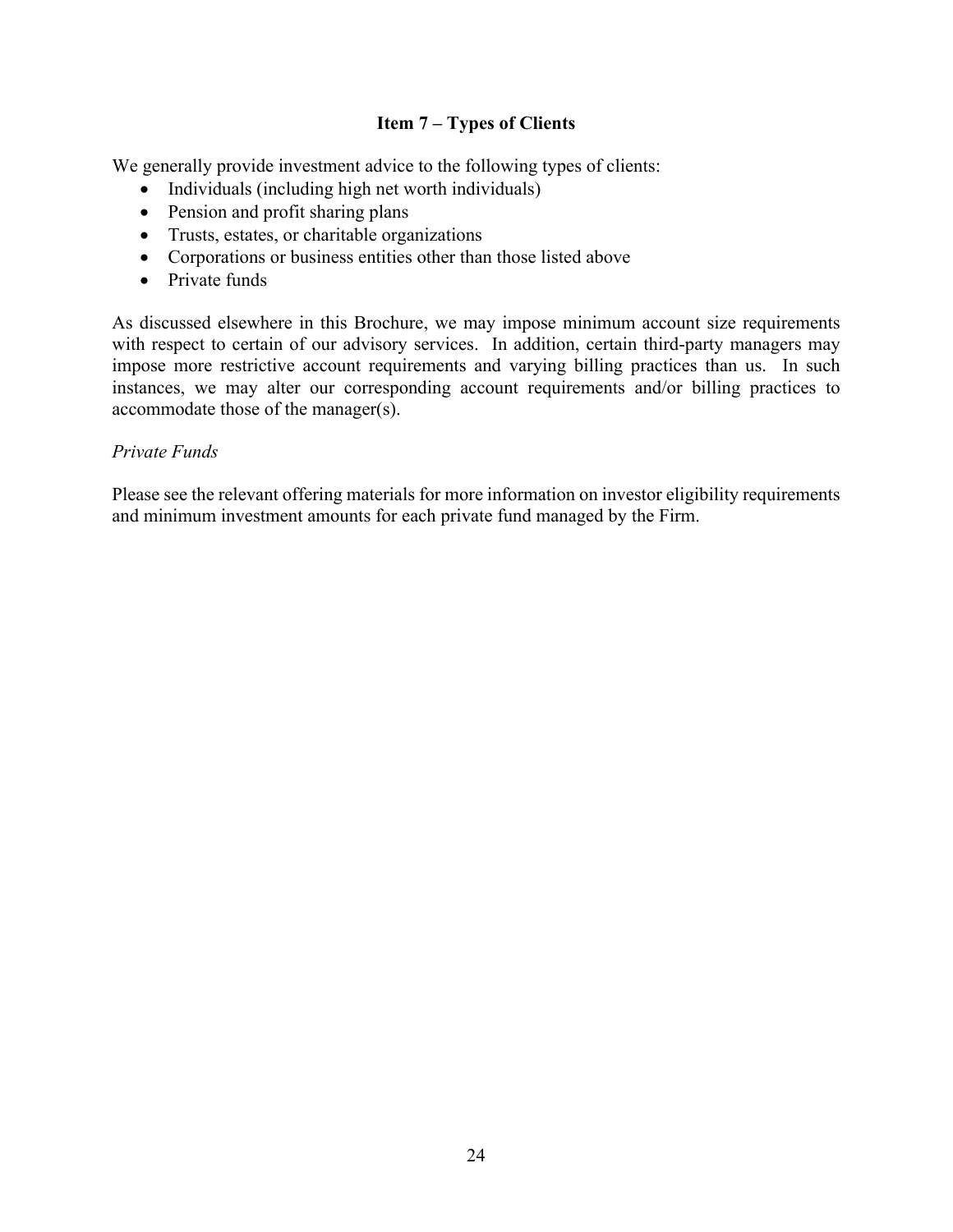# **Item 8 – Methods of Analysis, Investment Strategies and Risk of Loss**

#### *Methods of Analysis and Investment Strategies*

#### Wealth Management Services

The Firm constructs portfolios for our clients using a mix of individual stocks, bonds, ETFs, exchange-traded notes, closed-end funds, mutual funds, private pooled investment vehicles, structured notes, alternative investments and digital assets. The Firm will manage its clients' assets through the direct purchase of securities, by allocating to other managers and/or by investing in a variety of funds. Each client's asset allocation is determined by their specific objectives and unique circumstances. The Firm's investment approach begins with a clear and thorough understanding of each client's objectives, time horizon, risk, profile and income needs. We utilize a long term strategy when providing and implementing our advice. However, should a client's situation change or the basis for making an investment change, there are occasions where we will utilize a short term strategy and securities are held less than one year.

The Firm uses active and passive management strategies. In developing our investment strategies, members of the investment team, with oversight from the Investment Committee, conduct both quantitative and, for certain strategies and managers, qualitative reviews in an effort to identify leading investment strategies in each asset category detailed below. Preliminary screening is quantitatively driven and focused on performance, sources of returns and consistency of attributes. A subset of strategies identified through this process is then subjected to a more detailed quantitative and qualitative analysis. Quantitative measures focus on the history and evolution of each managers' respective discipline and outcomes. Qualitative considerations can include the size, tenure, evolution and structure of the underlying organization; the tenure and contributions of the investment team; the internal management processes and controls; and the history and growth of assets under management. For a group of selected managers, these reviews are augmented with ongoing contact and oversight.

Within a client's portfolio, we may employ one or more of the strategies detailed below as well as other investment strategies. Within a strategy, the Firm may invest in individual securities, utilize other managers through separate accounts and/or invest in funds. Many of the strategies detailed below are offered through managed accounts with third party managers through separate accounts or funds.

Notwithstanding, a limited number of wealth advisors may include in client portfolios investments and strategies not reviewed in the manner described above, subject to oversight by senior investment professionals.

#### *Principal Investment Strategies*

The Firm may construct portfolios consisting of closed-end funds, ETFs, mutual funds and other investment vehicles which pursue investment strategies focused on global equities, global bonds, real assets and alternatives (managed futures, private funds and insurance linked products), among others.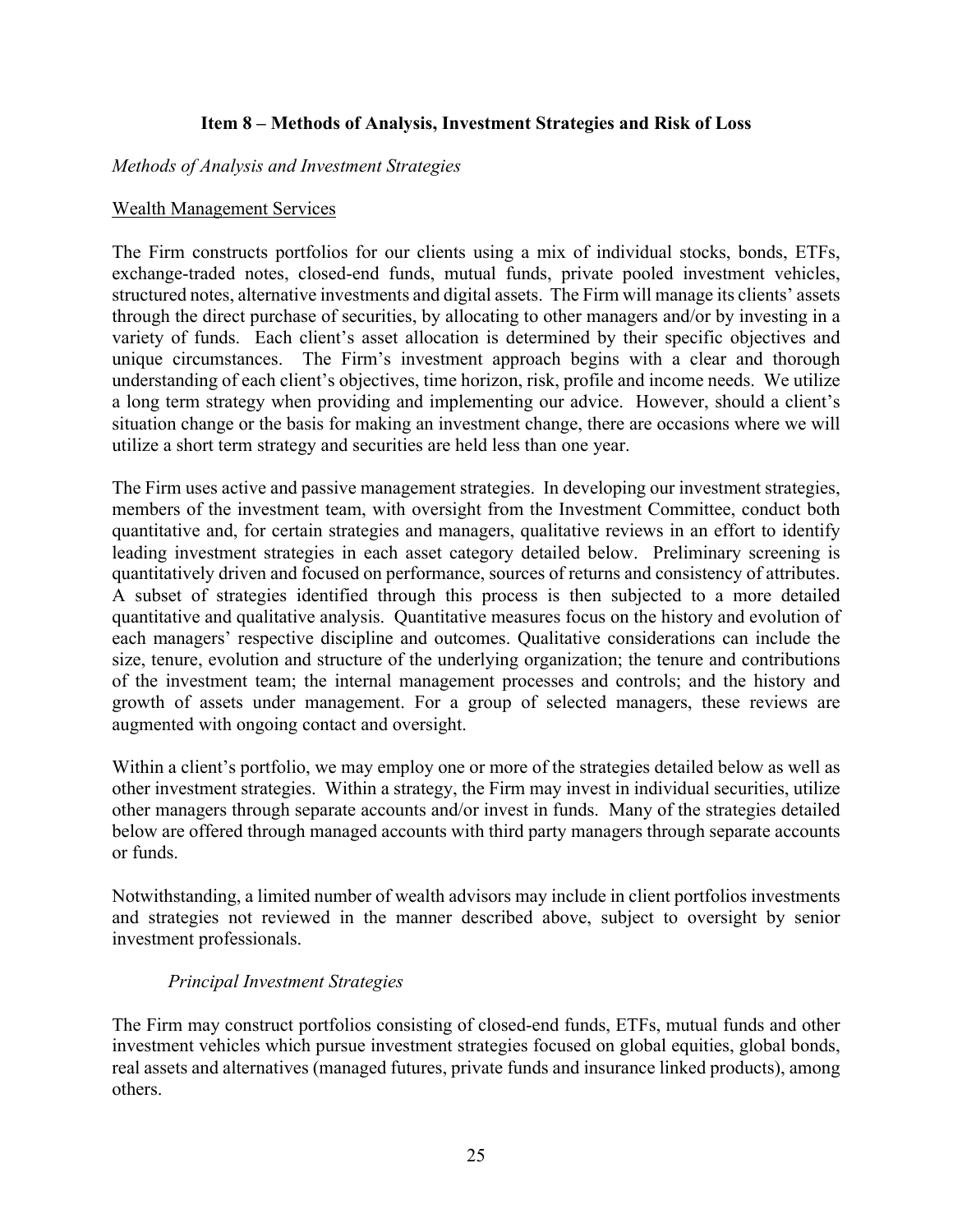# *Other Available Investment Strategies*

From time to time, we recommend that clients authorize the active discretionary management of a portion of their assets by and/or among certain third-party manager(s) where appropriate based upon the stated investment objectives of the client. Unless a client specifically requests to receive copies of the manager's Form ADV Part 2, we shall serve as a depository and retain said ADVs as part of our books and records.

# *Options Strategies*

We offer a variety of options strategies to our clients. Options are investments whose ultimate value is determined from the value of the underlying investment. Some of our options strategies utilize a significant amount of leverage on a client's underlying collateral positions which involves the borrowing of funds from brokerage firms, banks and other institutions in order to be able to increase the amount of capital available for marketable securities investments.

# *Structured Notes*

We offer structured notes strategies to our clients. Structured notes are a contract between an issuing financial institution and the purchaser and possess certain intricate derivative-like features. Our structured notes strategies utilize leverage.

# *Personalized Equity Portfolios*

From time to time, we may construct direct indexing strategies for our clients. Direct indexing is a method of investing where one or more broad indexes is replicated or mimicked by purchasing numerous individual stock positions. In taxable accounts, a strategy of tax loss harvesting is often employed in direct indexing accounts. Certain deviations from strictly mimicking indexes may be present to accommodate previously held low-basis stock positions in clients' accounts, or their stated values based investing preferences.

#### *Equity Strategies*

The equity strategies vary by mandate, all with a focus on capital appreciation as a primary objective. Philosophies include dividend-based strategies, GARP (growth at a reasonable price), socially conscious and direct indexing. In strategies other than direct indexing, we will select individual securities based upon fundamental analysis performed by our research investment professionals. We rely primarily on publicly available information in our analysis, supplemented by third-party research and analytical tools.

#### *Fixed Income Strategies*

For our managed account fixed income strategies, our primary objective is capital preservation. Secondary objectives include providing steady income and the potential for capital appreciation. Our fixed income strategies are formed through a combined top-down and bottom-up perspective.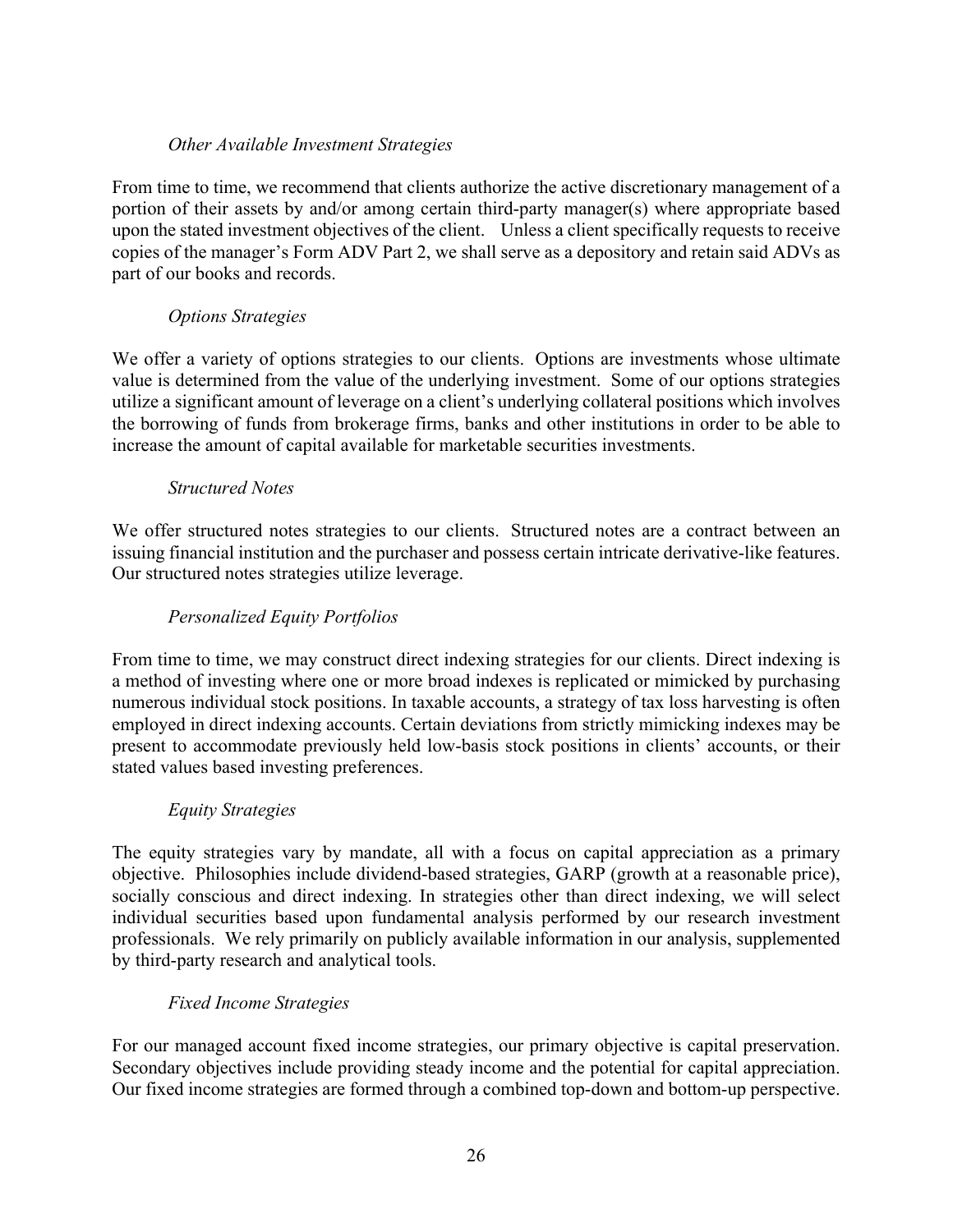From the top-down, we develop our economic outlook and interest rate strategy using macroeconomic and market data and trends. We will alter our duration, sector, and yield curve exposure targets based on this outlook.

# *Risk of Loss*

Investing in securities involves a risk of loss that you should be prepared to bear, including loss of your original principal. Past performance is not indicative of future results, therefore, you should not assume that future performance of any specific investment or investment strategy will be profitable. We do not provide any representation or guarantee that your goals will be achieved.

In addition to general investment risks, there are additional material risks associated with the types of strategies and private funds in which your account invests from time to time. Please refer to the relevant prospectus or offering materials for more information regarding risk factors for a particular investment in an ETF, closed-end fund, mutual fund, private fund or other pooled vehicle. Depending on the different types of investments and strategies employed for your account, there are varying degrees of risk:

- Market Risk Either the market as a whole, or the value of an individual company, goes down, resulting in a decrease in the value of client investments. Global markets are interconnected, and events like hurricanes, floods, earthquakes, forest fires and similar natural disturbances, war, terrorism or threats of terrorism, civil disorder, public health crises, and similar "Act of God" events have led, and may in the future lead, to increased short-term market volatility and may have adverse long-term and wide-spread effects on world economies and markets generally. Clients may have exposure to countries and markets impacted by such events, which could result in material losses.
- Equity Risk Stocks are susceptible to fluctuations and to the volatile increases and decreases in value as their issuer's confidence in or perceptions of the market change. Investors holding common stock of any issuer are generally exposed to greater risk than if they hold preferred stock or debt obligations of the issuer.
- Company Risk There is always a level of company or industry risk when investing in stock positions. This is referred to as unsystematic risk and can be reduced through appropriate diversification. There is the risk that a company will perform poorly or that its value will be reduced based on factors specific to it or its industry.
- Options Risk Options on securities are subject to greater fluctuations in value than investing in the underlying securities. Purchasing and writing put or call options are highly specialized activities and involve greater investment risk. Puts and calls are the right to sell or buy a specified amount of an underlying asset at a set price within a set time. Options like other securities carry no guarantees, and investors should be aware that it is possible to lose all of your initial investment, and sometimes more. Option holders risk the entire amount of the premium paid to purchase the option. If a holder's option expires "out-ofthe-money" the entire premium will be lost. Option writers may carry an even higher level of risk since certain types of options contracts can expose writers to unlimited potential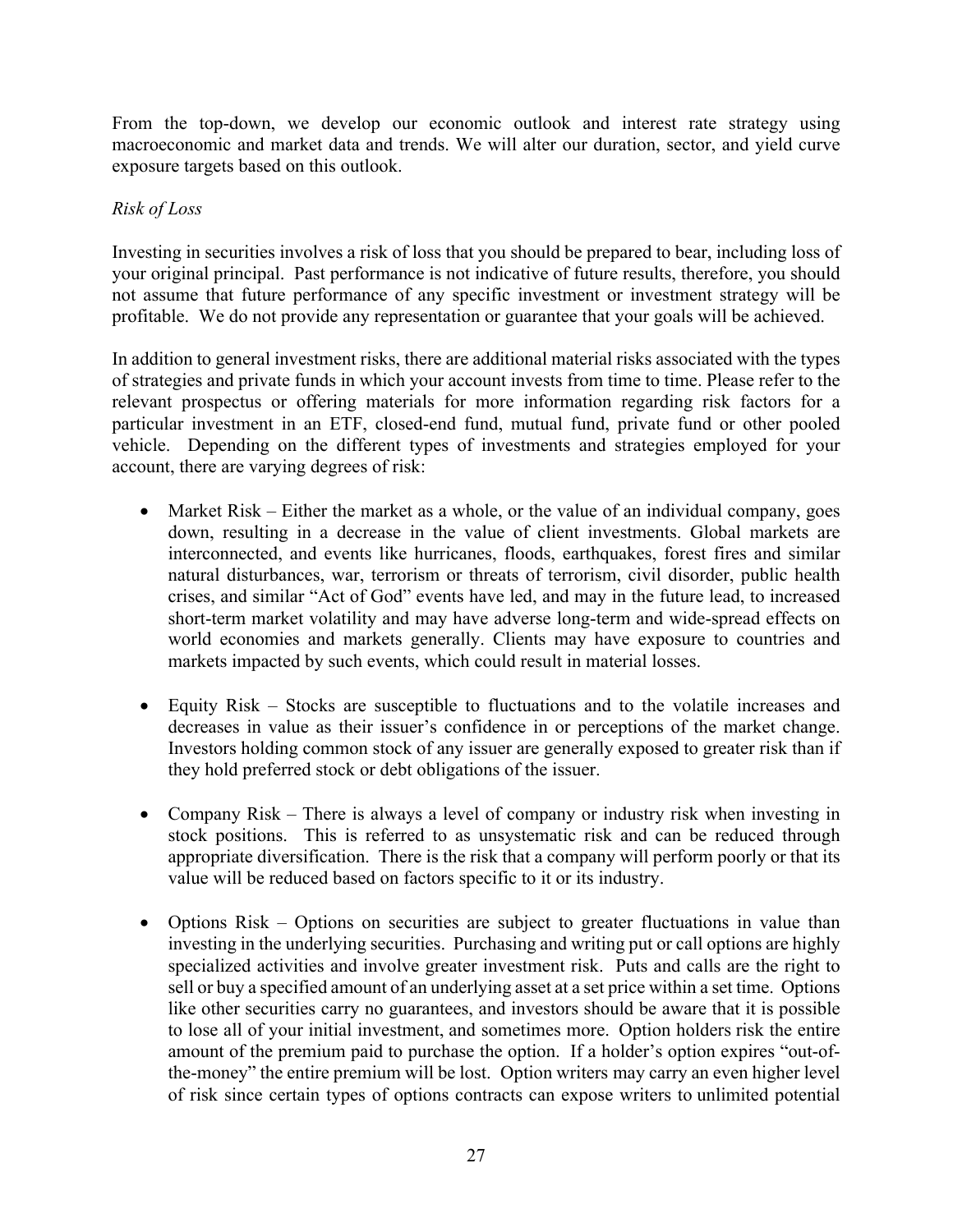losses. Extreme market volatility near an expiration date could cause price changes that result in the option expiring worthless. Since options derive their value from an underlying asset, which may be a stock or securities index, any risk factors that impact the price of the underlying asset will also indirectly impact the price and value of the option.

- Margin Risk Margin trading involves interest charges and risks, including the potential to lose more than deposited or the need to deposit additional collateral in a falling market. A margin transaction occurs when an investor uses borrowed assets by using other securities as collateral to purchase financial instruments. The effect of purchasing a security using margin is to magnify any gains or losses sustained by the purchase of the financial instruments on margin. To the extent that a client authorizes the use of margin, and margin is thereafter employed by the Firm in the management of a client's investment portfolio, the market value of the client's account and corresponding fee payable by the client to the Firm will generally be increased, unless accounts hold options, in which case the fee may be decreased under certain market conditions. As a result, in addition to understanding and assuming the additional principal risk associated with the use of margin, clients authorizing margin are advised of the potential conflict of interest whereby the client's decision to employ margin will correspondingly increase the advisory fee payable to the Firm.
- Short selling This is an investment strategy which involves the selling of assets that the investor does not own. The investor borrows the assets from a third party lender (i.e., Broker-Dealer) with the obligation of buying identical assets at a later date to return to the third party lender. Individuals who engage in this activity shall only profit from a decline in the price of the assets between the original date of sale and the date of repurchase.
- Covered Call Risk The writer of a covered call forgoes the opportunity to benefit from an increase in the value of the underlying interest above the option price, but continues to bear the risk of a decline in the value of the underlying interests.
- Small- and Medium-Capitalization Companies Depending on the strategy, the Firm invests client assets in the stocks of companies with small- to medium-sized market capitalizations. While the Firm believes they often provide significant profit opportunities, those stocks, particularly smaller-capitalization stocks, involve higher risks in some respects than investments in stocks of larger companies. For example, prices of smallcapitalization and even medium capitalization stocks are often more volatile than prices of large-capitalization stocks, and the risk of bankruptcy or insolvency of many smaller companies is higher than for larger, "blue-chip" companies. In addition, due to thin trading in some small capitalization stocks, an investment in those stocks are likely illiquid (see discussion below).
- Socially Conscious Investing– Depending on the strategy or client-specific restrictions, a client's account may undergo exclusionary or inclusionary screening based on environmental, social and corporate governance criteria, as well as other criteria based on religious beliefs. These criteria are nonfinancial reasons to exclude or include a security and therefore the client's account or strategy may forgo some market opportunities available to portfolios that don't use such screening. Stocks selected following these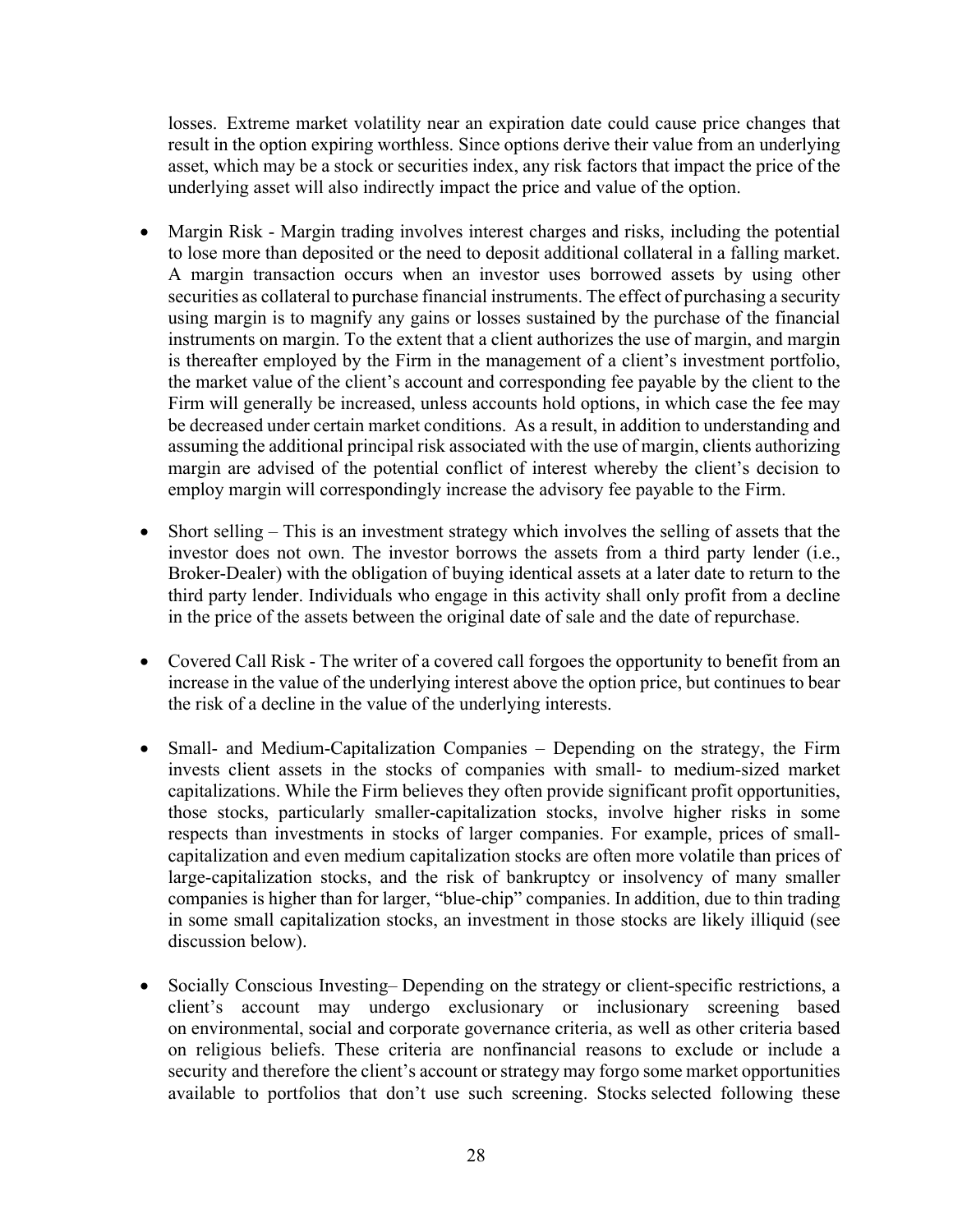criteria may shift into and out of favor with stock market investors depending on market and economic conditions, and the client's or strategy's performance may at times be better or worse than the performance of accounts or strategies that do not use such criteria.

- Fixed Income Risk Investing in bonds involves the risk that the issuer will default on the bond and be unable to make payments. In addition, individuals depending on set amounts of periodically paid income face the risk that inflation will erode their spending power. Fixed-income investors receive set, regular payments that face the same inflation risk. The fixed income instruments purchased by a client are subject to the risk that market values of such securities will decline as interest rates increase. These changes in interest rates have a more pronounced effect on securities with longer durations. Fixed income securities are also subject to reinvestment risk in that if interest rates are falling during a period of reinvestment, returns will be lower. Interest rate risk increases as portfolio duration increases. Reinvestment risk increases as portfolio duration decreases.
- Non-Investment Grade Bonds Depending on the strategy, a client account will invest in bonds (commonly known as "junk bonds") that are of below investment grade quality (rated below Baa3 by Moody's Investors Service, Inc. or below BBB- by Standard & Poor's Ratings Group and Fitch Ratings or, if unrated, reasonably determined by the Firm to be of comparable quality) ("non-investment grade bonds"). An account's investments in non-investment grade bonds are predominantly speculative because of the credit risk of their issuers. While normally offering higher yields, non-investment grade bonds typically entail greater potential price volatility and will likely be less liquid than investment grade securities.
- Distressed Securities An account, depending on the strategy, will invest in securities of companies that are experiencing or have experienced significant financial or business difficulties. Distressed securities may generate significant returns for an account, but also involve a substantial degree of risk. In certain circumstances, an account will lose a substantial portion or all of its investment in a distressed company or be required to accept cash or securities with a value less than an account's original investment. The market prices of such investments are also subject to abrupt and erratic market movements and above average price volatility, and the spread between the bid and asked prices of such investments will likely be greater than for non-distressed securities.
- ETF, Closed-end Fund and Mutual Fund Risk ETF, closed-end fund and mutual fund investments bear additional expenses based on a pro-rata share of operating expenses, including potential duplication of management fees. The risk of owning an ETF, closedend fund or mutual fund generally reflects the risks of owning the underlying securities held by the ETF, closed-end fund or mutual fund. If the ETF, closed-end fund or mutual fund fails to achieve its investment objective, the account's investment in the fund may adversely affect its performance. In addition, because ETFs and many closed-end funds are listed on national stock exchanges and are traded like stocks listed on an exchange, (1) the account may acquire ETF or closed end fund shares at a discount or premium to their NAV, and (2) the account may incur greater expenses since ETFs are subject to brokerage and other trading costs. Since the value of ETF shares depends on the demand in the market,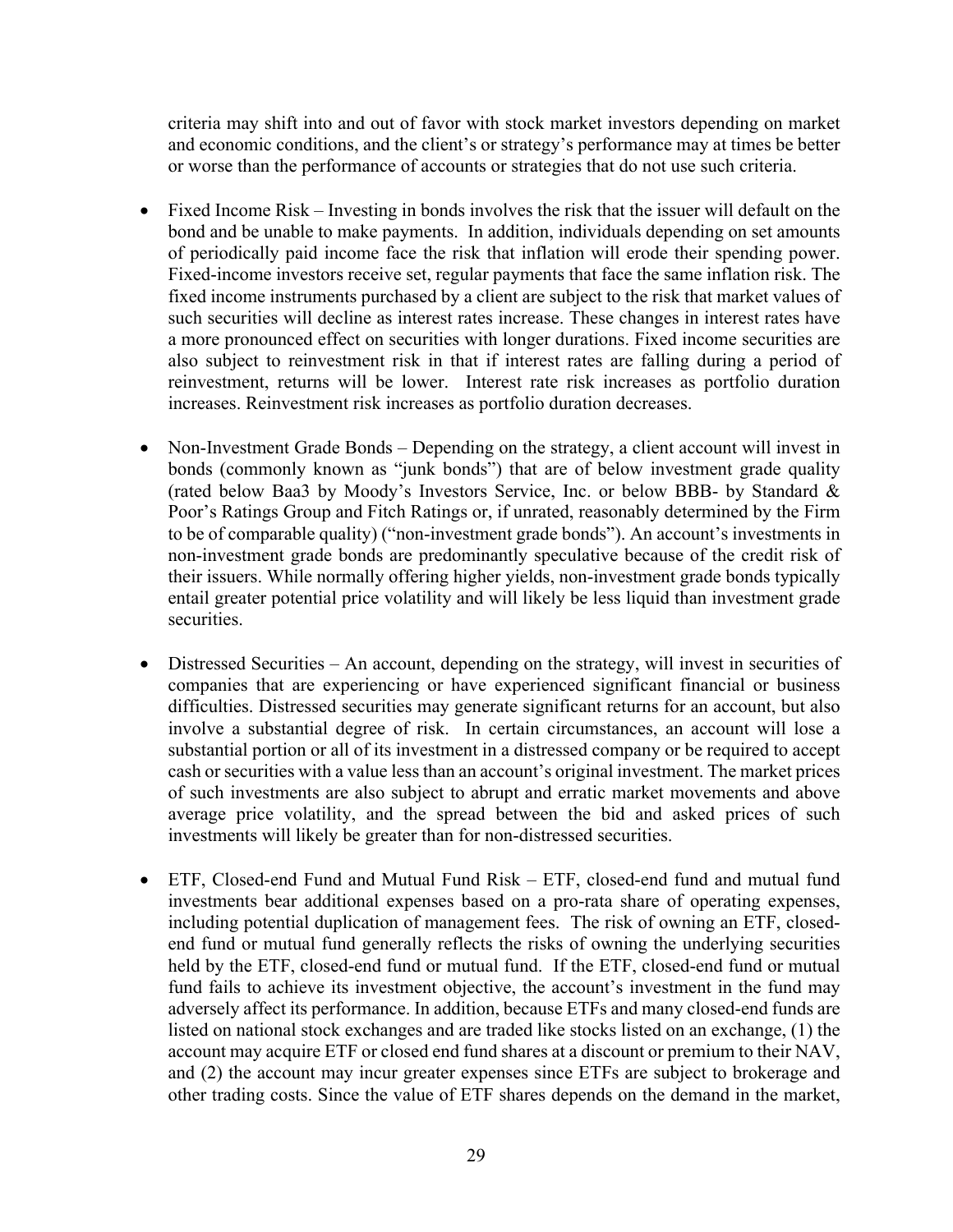we may not be able to liquidate the holdings at the most optimal time, adversely affecting performance. Closed-end funds which are not publicly offered provide only limited liquidity to investors. Closed-end funds generally are not required to buy their shares back from investors upon request. In addition, they are allowed to hold a greater percentage of illiquid securities in their investment portfolios than mutual funds.

- Interval Fund Risks Interval funds are classified as closed-end funds, but they have some distinctive features that make them different. Interval funds continuously or periodically offer their shares at a price based on the fund's net asset value. But most of them do not trade on a national securities exchange and instead buy back or "repurchase" shares directly from investors. Repurchases are offered periodically (often quarterly), which means investors are provided with limited liquidity. Accordingly, investments in interval funds can expose investors to liquidity risk, and that risk is greater in funds that invest in securities of companies with smaller market capitalizations, derivatives or securities with substantial market and/or credit risk. There is no guarantee that investors will be able to sell their shares at any given time or in the desired amount. Interval funds may offer to repurchase as low as 5% of shares in a given quarter. If in a time of market stress, a lot of investors attempt to exit their positions, the fund manager may only be able to accommodate this slowly over multiple quarters. Because of this it's best to consider investments in interval funds to be illiquid.
- Exchange Traded Notes An account, depending on the strategy, may invest in exchange traded notes ("ETNs"). ETNs are a type of senior, unsecured, unsubordinated debt security issued by financial institutions that combine aspects of both bonds and ETFs. An ETN's returns are based on the performance of a market index minus fees and expenses. Similar to ETFs, ETNs are listed on an exchange and traded in the secondary market. However, unlike an ETF, an ETN can be held until the ETN's maturity, at which time the issuer will pay a return linked to the performance of the market index to which the ETN is linked minus certain fees. Like other index-tracking instruments, ETNs are subject to the risk that the value of the index may decline, at times sharply and unpredictably. In addition, ETNs—which are debt instruments—are subject to risk of default by the issuer. ETNs are subject to both market risk and the risk of default by the issuer. ETNs are also subject to the risk that a liquid secondary market for any particular ETN might not be established or maintained.
- REITs and Real Estate Risk The value of an account's investment in real estate investment trusts ("REITs") may change in response to changes in the real estate market. A strategy's investments in REITs may subject it to the following additional risks: declines in the value of real estate, changes in interest rates, lack of available mortgage funds or other limits on obtaining capital and financing, overbuilding, extended vacancies of properties, increases in property taxes and operating expenses, changes in zoning laws and regulations, casualty or condemnation losses, and tax consequences of the failure of a REIT to comply with tax law requirements. An account will bear a proportionate share of the REIT's ongoing operating fees and expenses, which may include management, operating and administrative expenses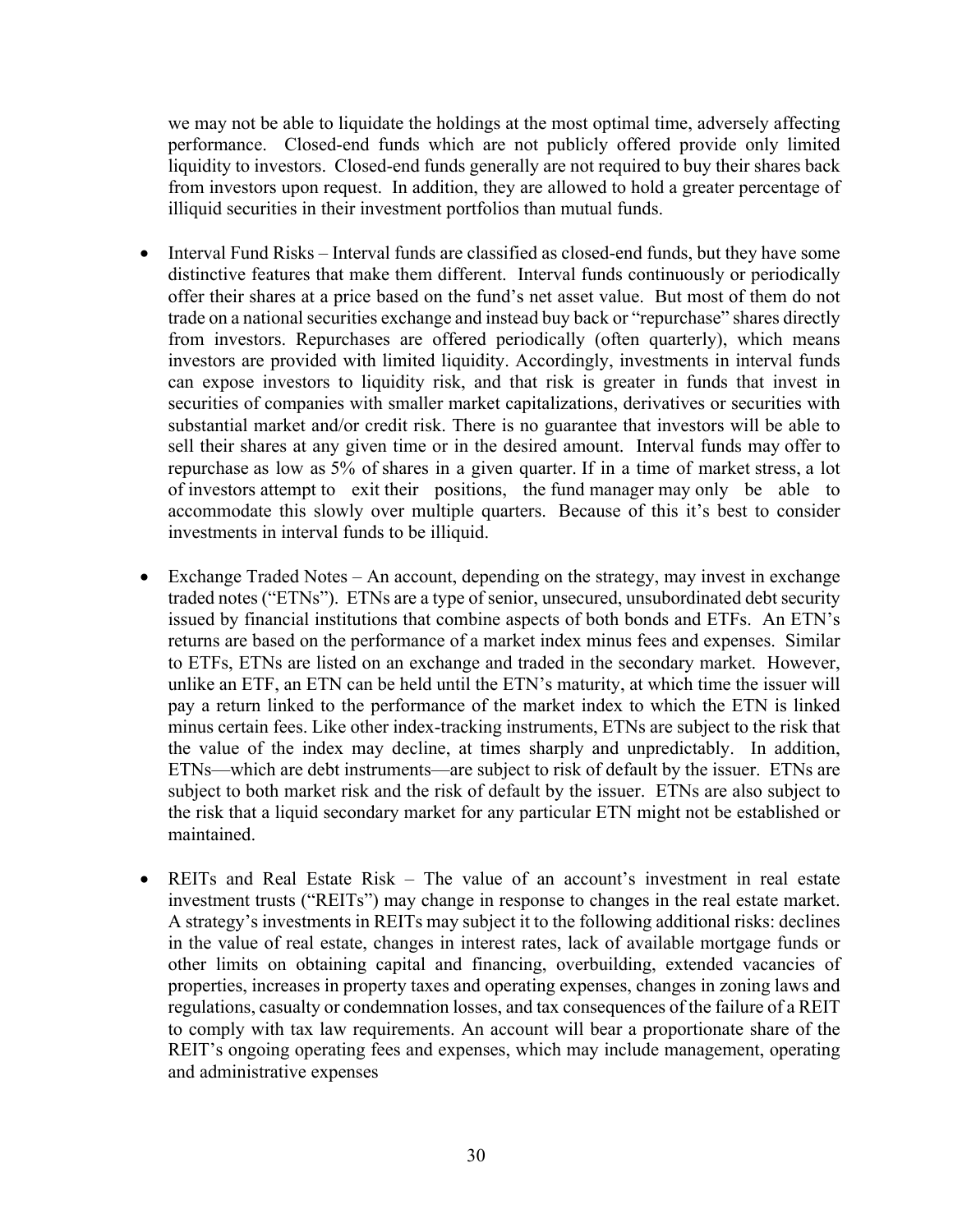- International Investing Risk International investing, especially in emerging markets, involves special risks, such as currency exchange and price fluctuations, as well as political and economic risks.
- Emerging Markets Risk The risks associated with foreign investments are heightened when investing in emerging markets. The governments and economies of emerging market countries may show greater instability than those of more developed countries. Such investments tend to fluctuate in price more widely and to be less liquid than other foreign investments.
- Liquidity Risk Liquidity is the ability to readily convert an investment into cash. The less liquid an asset is, the greater the risk that, if circumstances require an investor to sell the asset quickly, it will be sold at a price below fair value. Generally, an asset is more liquid if it represents a standardized product or security and there are many traders interested in making a market in that product or security. For example, Treasury Bills are highly liquid, while real estate properties are not.
- Collateralized Debt Obligations, Collateralized Loan Obligations We may invest client accounts in collateralized debt obligations ("CDO"), collateralized loan obligations ("CLO") and other related instruments. The portfolio may consist of CLO equity, multisector CDO equity, trust preferred CDO equity and CLO mezzanine debt. Such securities are subject to credit, liquidity and interest rate risks. The equity and other tranches purchased by a client may be unrated or non-investment grade, which means that a greater possibility that adverse changes in the financial condition of an issuer or in general economic conditions or both may impair the ability of the related issuer or obligor to make payments of principal or interest. Such investments may be speculative. In addition, as a holder of equity, there are limited remedies available upon the default of the CLO or CDO.
- Structured Notes We may invest clients' accounts in structured notes. These are complex instruments consisting of a bond component and an imbedded derivative. Structured notes that provide for the repayment of principal at maturity are subject to the credit risk of the issuing financial institution. Structured notes that do not offer this protection may cause a client to lose some, or all, of its principal. Depending on the nature of the linked asset or index, the market risk of the structured note may include changes in equity or commodity prices, changes in interest rates or foreign exchange rates, or market volatility. After issuance, structured notes may not be re-sold on a daily basis and thus may be difficult to value given their complexity. A client's ability to trade or sell structured notes in a secondary market is often very limited and clients should, therefore, be prepared to hold a structured note to its maturity date, or risk selling the note at a discount to its value at the time of sale. Structured notes may have complicated payoff structures that can make it difficult for clients to accurately assess their value, risk and potential for growth through the term of the structured note. Determining the performance of each note can be complex and this calculation can vary significantly from note to note depending on the structure. Notes can be structured in a wide variety of ways. Structured notes expose investors to credit risk: if the structured note issuer defaults on these obligations, investors may lose some, or all, of the principal amount they invested in the structured notes as well as any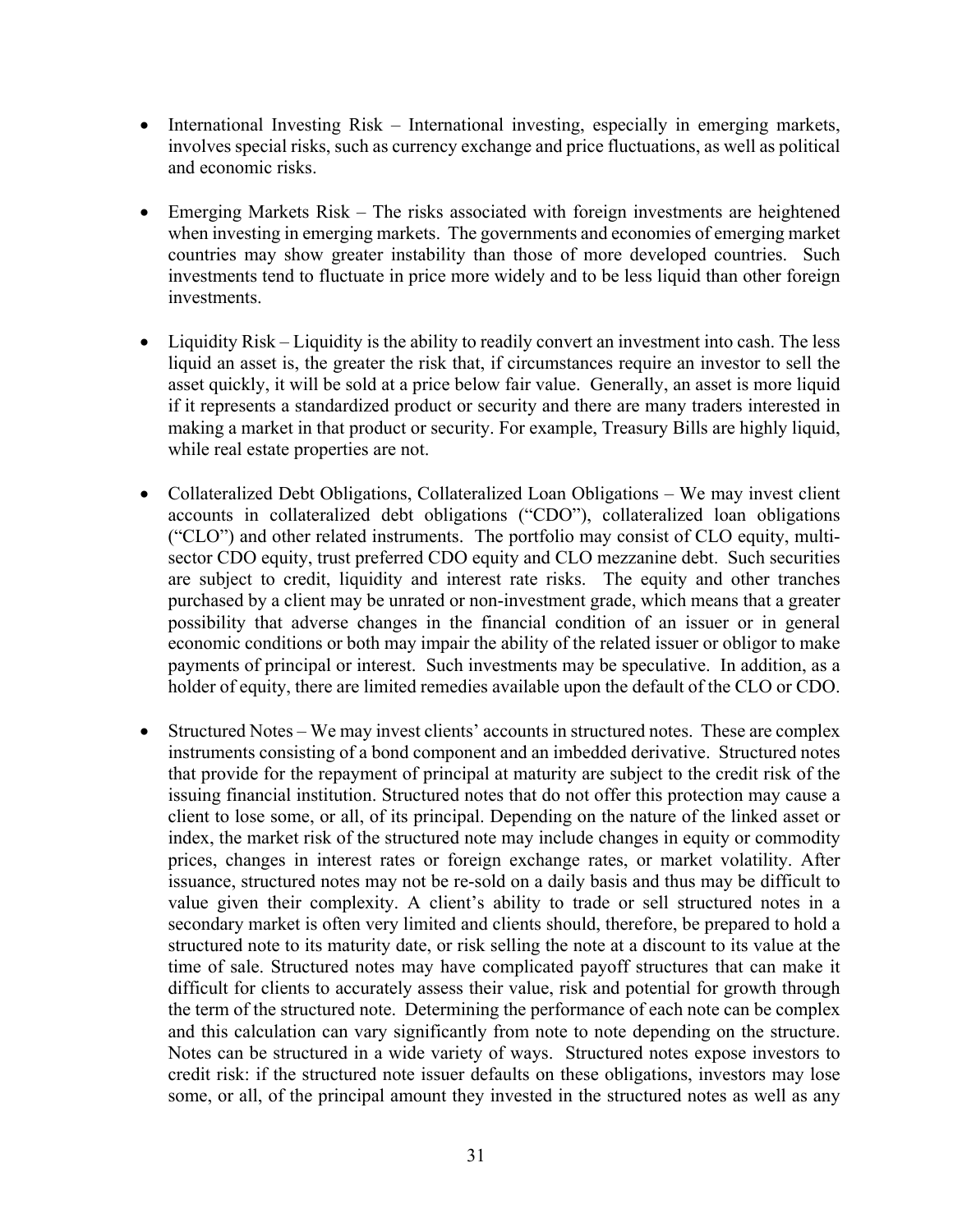other payments that may be due on the structured notes. If a structured note has a "call provision" and the issuer "calls" the structured note, investors may not be able to reinvest their money at the same rate of return provided by the structured note that the issuer redeemed.

- Master Limited Partnerships ("MLPs") MLP investing includes risks such as equity and commodity-like volatility. Also, distribution payouts sometimes include the return of principal and, in these instances, references to these payouts as "dividends" or "yields" may be inaccurate and may overstate the profitability/success of the MLP. Additionally, there are potentially complex and adverse tax consequences associated with investing in MLPs. This is largely dependent on how the MLPs are structured and the vehicle used to invest in the MLPs.
- Alternative Investment Risk Alternative investments encompass a broad array of strategies, each with its own unique return and risk characteristics that must be considered on a case-specific basis.
- Insurance Linked Securities Investments in insurance linked securities ("ILS") are subject to various types of risk: The primary risk relates to reinsurance triggering events, for example: (i) natural catastrophes, such as hurricanes, tornados, or earthquakes of a particular size/magnitude in a designated geographic area; or (ii) non-natural events, such as large commercial accidents (e.g., marine or aviation). Such events, if they occur at unanticipated frequencies or severities, could result in reduced investment returns for ILS investors and even the loss of principal. There is no way to predict with complete accuracy whether a triggering event will occur, and because of this significant uncertainty, ILS carry a high degree of risk. Valuation risk is the risk that the ILS is priced incorrectly due to factors such as incomplete data, market instability, model & human error. In addition, pricing of ILS is subject to the added uncertainty caused by the inability to generally predict whether, when or where a natural disaster or other triggering event will occur.
- Managed Futures Managed futures strategies typically utilize derivatives, such as futures, options, structured notes and swap agreements, which provide exposure to the price movements of a commodity (i.e., oil, grain, livestock) or a financial instrument (i.e., currency, index). The use of derivatives can be highly volatile, illiquid and difficult to manage. Derivatives involve greater risks than the underlying obligations because in addition to general market risks, they are subject to illiquidity risk, counterparty risk, credit risk, pricing risk and leveraging risk. A highly liquid secondary market may not exist for certain derivatives utilized by this strategy, and there can be no assurances that one will develop.
- Digital Assets We may invest client accounts in virtual currencies, crypto-currencies, and digital coins and tokens ("Digital Assets"). The investment characteristics of Digital Assets generally differ from those of traditional currencies, commodities or securities. Importantly, Digital Assets are not backed by a central bank or a national, supra-national or quasi-national organization, any hard assets, human capital, or other form of credit. Rather, Digital Assets are market-based: a Digital Asset's value is determined by (and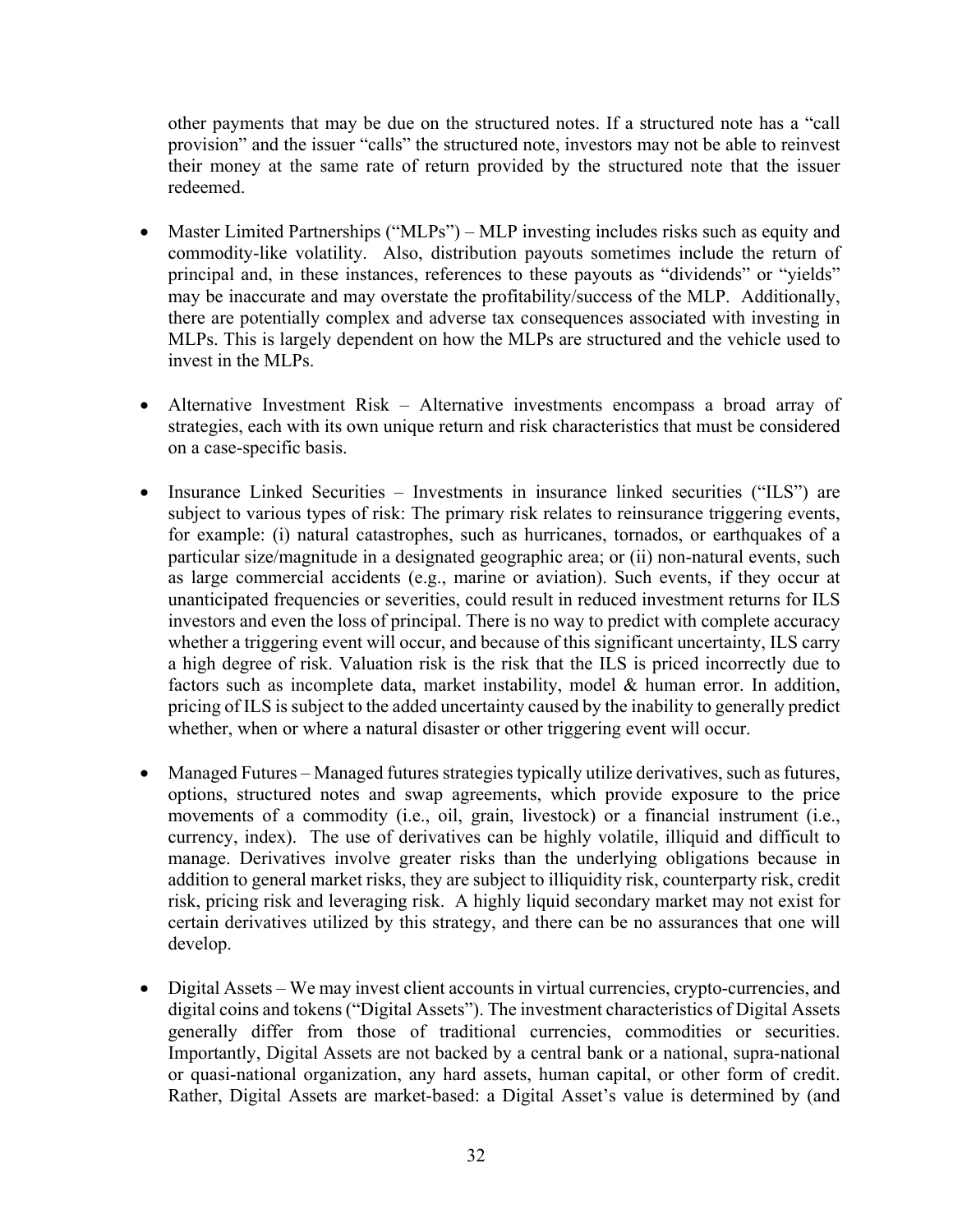fluctuates often, according to) supply and demand factors, the number of merchants that accept it, and/or the value that various market participants place on it through their mutual agreement, barter or transactions.

- Price Volatility of Digital Assets  $A$  principal risk in trading Digital Assets is the rapid fluctuation of market price. High price volatility undermines Digital Assets' role as a medium of exchange as consumers or retailers are much less likely to accept them as a form of payment. The value of client portfolios relates in part to the value of the Digital Assets held in the client portfolio and fluctuations in the price of Digital Assets could adversely affect the value of a client's portfolio. There is no guarantee that a client will be able to achieve a better than average market price for Digital Assets or will purchase Digital Assets at the most favorable price available. The price of Digital Assets achieved by a client may be affected generally by a wide variety of complex and difficult to predict factors such as Digital Asset supply and demand; rewards and transaction fees for the recording of transactions on the blockchain; availability and access to Digital Asset service providers (such as payment processors), exchanges, miners or other Digital Asset users and market participants; perceived or actual Digital Asset network or Digital Asset security vulnerability; inflation levels; fiscal policy; interest rates; and political, natural and economic events.
- Digital Asset Service Providers Several companies and financial institutions provide services related to the buying, selling, payment processing and storing of virtual currency (i.e., banks, accountants, exchanges, digital wallet providers, and payment processors). However, there is no assurance that the virtual currency market, or the service providers necessary to accommodate it, will continue to support Digital Assets, continue in existence or grow. Further, there is no assurance that the availability of and access to virtual currency service providers will not be negatively affected by government regulation or supply and demand of Digital Assets. Accordingly, companies or financial institutions that currently support virtual currency may not do so in the future.
- Custody of Digital Assets Under the Advisers Act, SEC registered investment advisers are required to hold securities with "qualified custodians," among other requirements. Certain Digital Assets may be deemed to be securities. Currently, many of the companies providing Digital Assets custodial services fall outside of the SEC's definition of "qualified custodian", and many long-standing, prominent qualified custodians do not provide custodial services for Digital Assets or otherwise provide such services only with respect to a limited number of actively traded Digital Assets. Accordingly, clients may use nonqualified custodians to hold all or a portion of their Digital Assets.
- Government Oversight of Digital Assets The regulatory schemes—both foreign and domestic—possibly affecting Digital Assets or a Digital Asset network may not be fully developed and subject to change. It is possible that any jurisdiction may, in the near or distant future, adopt laws, regulations, policies or rules directly or indirectly affecting a Digital Asset network, generally, or restricting the right to acquire, own, hold, sell, convert, trade, or use Digital Assets, or to exchange Digital Assets for either fiat currency or other virtual currency. It is also possible that government authorities may take direct or indirect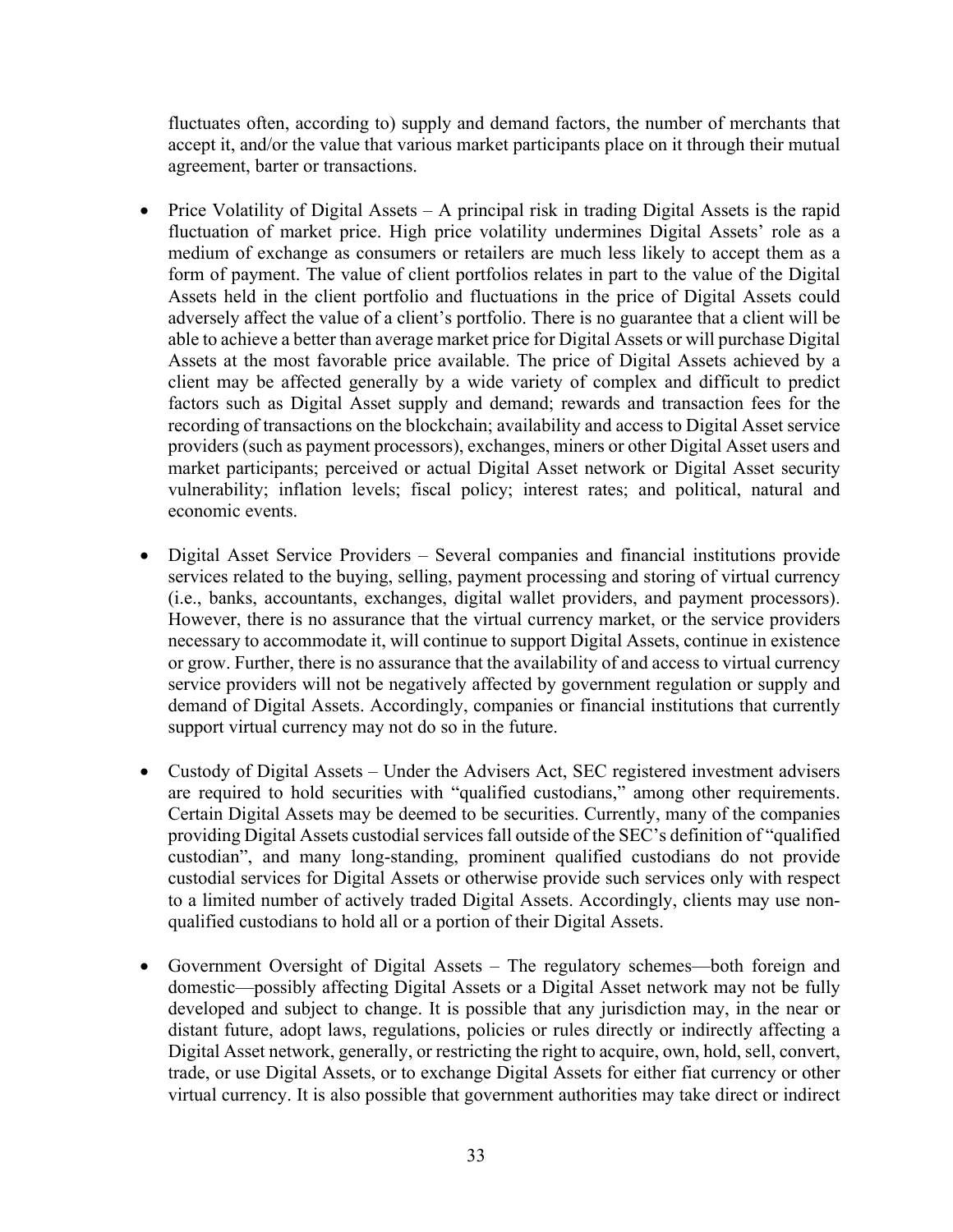investigative or prosecutorial action related to, among other things, the use, ownership or transfer of Digital Assets, resulting in a change to its value or to the development of a Digital Asset network.

- Management Risk Investments also vary with the success and failure of the investment strategies, research, analysis and determination of portfolio securities. If our strategies do not produce the expected returns, the value of your investments will decrease.
- Non-Diversification Risk If a strategy is "non-diversified," its investments are not required to meet certain diversification requirements under federal law. A "nondiversified" strategy is permitted to invest a greater percentage of its assets in the securities of a single issuer than a diversified strategy. Thus, the strategy may have fewer holdings than other strategies. As a result, a decline in the value of those investments would cause the strategy's overall value to decline to a greater degree than if the strategy held a more diversified portfolio.
- Cybersecurity The Firm's information and technology systems may be vulnerable to damage or interruption from computer viruses, network failures, computer and telecommunication failures, infiltration by unauthorized persons and security breaches, usage errors by its professionals, power outages and catastrophic events such as fires, tornados, floods, hurricanes and earthquakes. Although the Firm has implemented various measures to protect the confidentiality of its internal data and to manage risks relating to these types of events, if these systems are compromised, become inoperable for extended periods of time or cease to function properly, the Firm will likely have to make a significant investment to fix or replace them. The failure of these systems and/or of disaster recovery plans for any reason could cause significant interruptions in the Firm's operations and result in a failure to maintain the security, confidentiality or privacy of sensitive data, including personal information relating to clients. Such a failure could harm the Firm's reputation or subject it or its affiliates to legal claims and otherwise affect their business and financial performance. The Firm will seek to notify affected clients of any known cybersecurity incident that will likely pose substantial risk of exposing confidential personal data about such clients to unintended parties.
- Repurchase Agreements A client may enter into repurchase agreements, where a party agrees to sell a security to the client and agrees to repurchase the security at an agreedupon price at a stated time. A repurchase agreement is like a loan by the client to the other party that creates a fixed return for the client. All repurchase agreements are collateralized with underlying securities. A client could incur a loss on a repurchase transaction if the other party defaults, the value of the underlying collateral declines or the client's ability to sell the collateral is restricted or delayed.
- Reverse Repurchase Agreements A client may enter into reverse repurchase agreements, where a client sells a security to a party for a specified price, with the simultaneous agreement by the client to repurchase that security from that party on a future date at an agreed upon price. Similar to borrowing, reverse repurchase agreements provide a client with cash for investment purposes, which creates leverage and subjects the client to the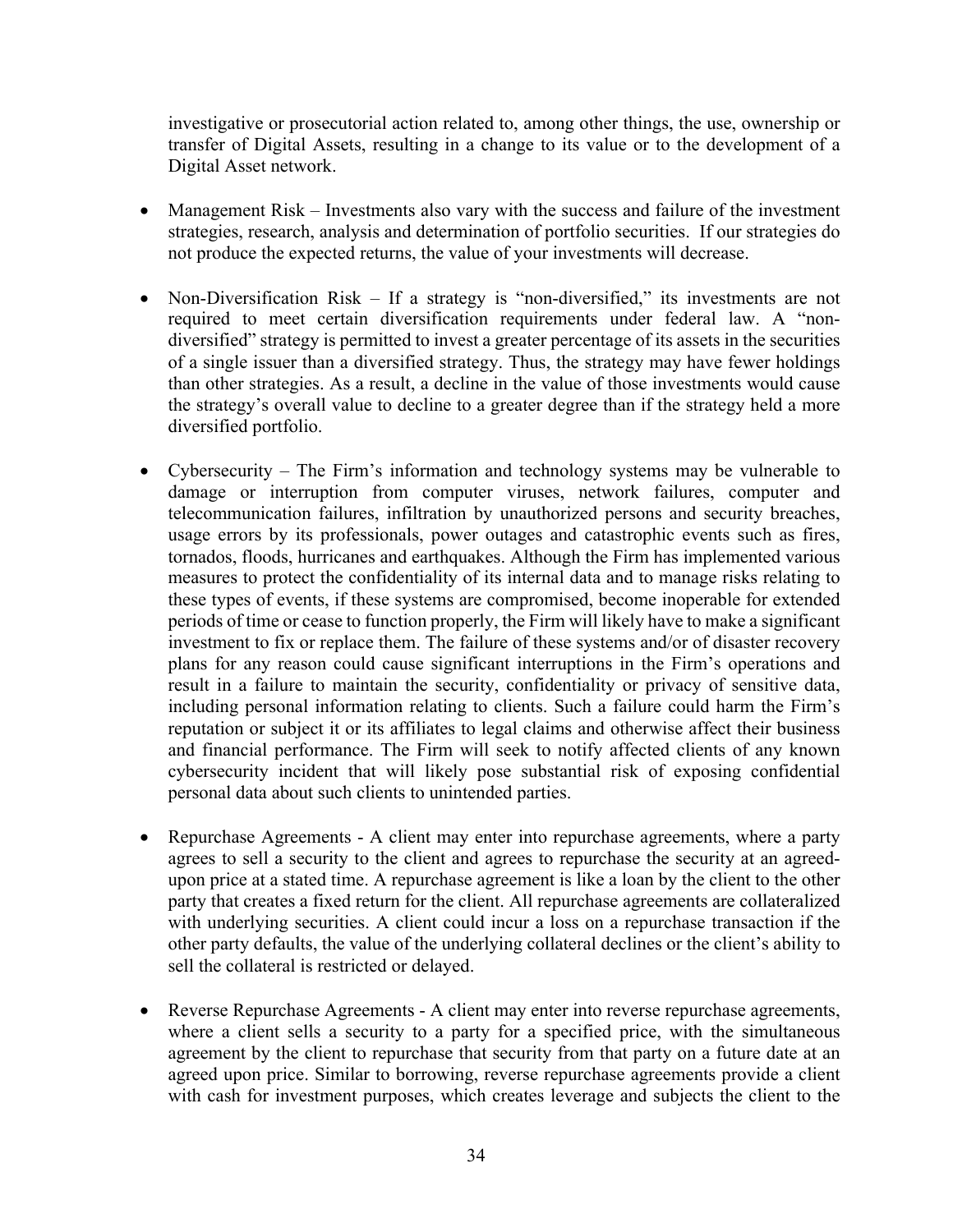risks of leverage. Reverse repurchase agreements also involve the risk that the other party may fail to return the securities in a timely manner or at all. A client could lose money if it is unable to recover the securities and the value of collateral held by the client, including the value of the investments made with cash collateral, is less than the value of securities.

• Other Risks, Information and Sources of Information – Client accounts are also subject to investment style risk. A client account invested in one of our investment strategies involves the risk that the investment strategy may underperform other investment strategies or the overall market. The Firm does not offer any products or services that guarantee rates of return on investments for any time period to any client. All clients assume the risk that investment returns may be negative or below the rates of return of other investment advisers, market indices or investment products.

Allocations to third-party managers and investors in third-party investment funds (including registered funds and private funds) are subject to the following additional risks:

- Third-Party Aggressive Investment Technique Risk Managers and investment funds may use investment techniques and financial instruments that may be considered aggressive, including but not limited to investments in derivatives, such as futures contracts, options on futures contracts, securities and indices, forward contracts, swap agreements and similar instruments. Such techniques may also include taking short positions or using other techniques that are intended to provide inverse exposure to a particular market or other asset class, as well as leverage, which can expose a client's account to potentially dramatic changes (losses or gains). These techniques may expose a client to potentially dramatic changes (losses) in the value of its allocation to the manager and/or investment fund.
- Liquidity and Transferability Certain investment funds for example, private funds and interval funds -- offer their investors only limited liquidity and interests are generally not freely transferable. In addition to other liquidity restrictions, investments investment funds may offer liquidity at infrequent times (i.e., monthly, quarterly, annually or less frequently). Accordingly, investors in investment funds should understand that they may not be able to liquidate their investment in the event of an emergency or for any other reason.
- Possibility of Fraud and Other Misconduct When client assets are allocated to a manager or investment funds, the Firm does not have custody of the assets. Therefore, there is the risk that the manager or investment fund or its custodian could divert or abscond with those assets, fail to follow agreed upon investment strategies, provide false reports of operations, or engage in other misconduct. Moreover, there can be no assurances that all managers and investment funds will be operated in accordance with all applicable laws and that assets entrusted to manager or investment funds will be protected.
- Counterparty Risk The institutions (such as banks) and prime brokers with which a manager or investment fund does business, or to which securities have been entrusted for custodial purposes, could encounter financial difficulties. This could impair the operational capabilities or the capital position of a manager or create unanticipated trading risks.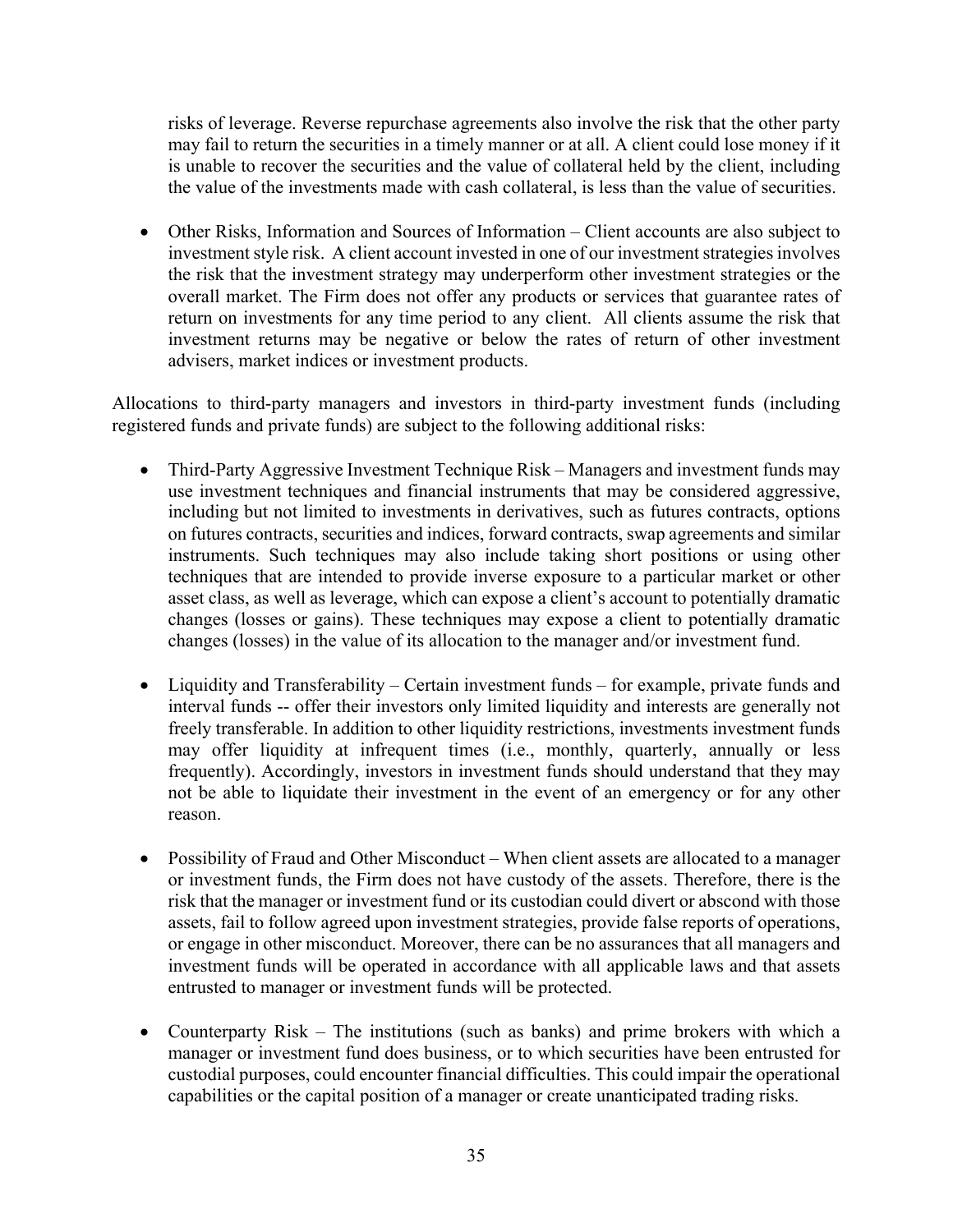The summary above is qualified in its entirety by the risk factors set forth in the applicable offering materials for the applicable product.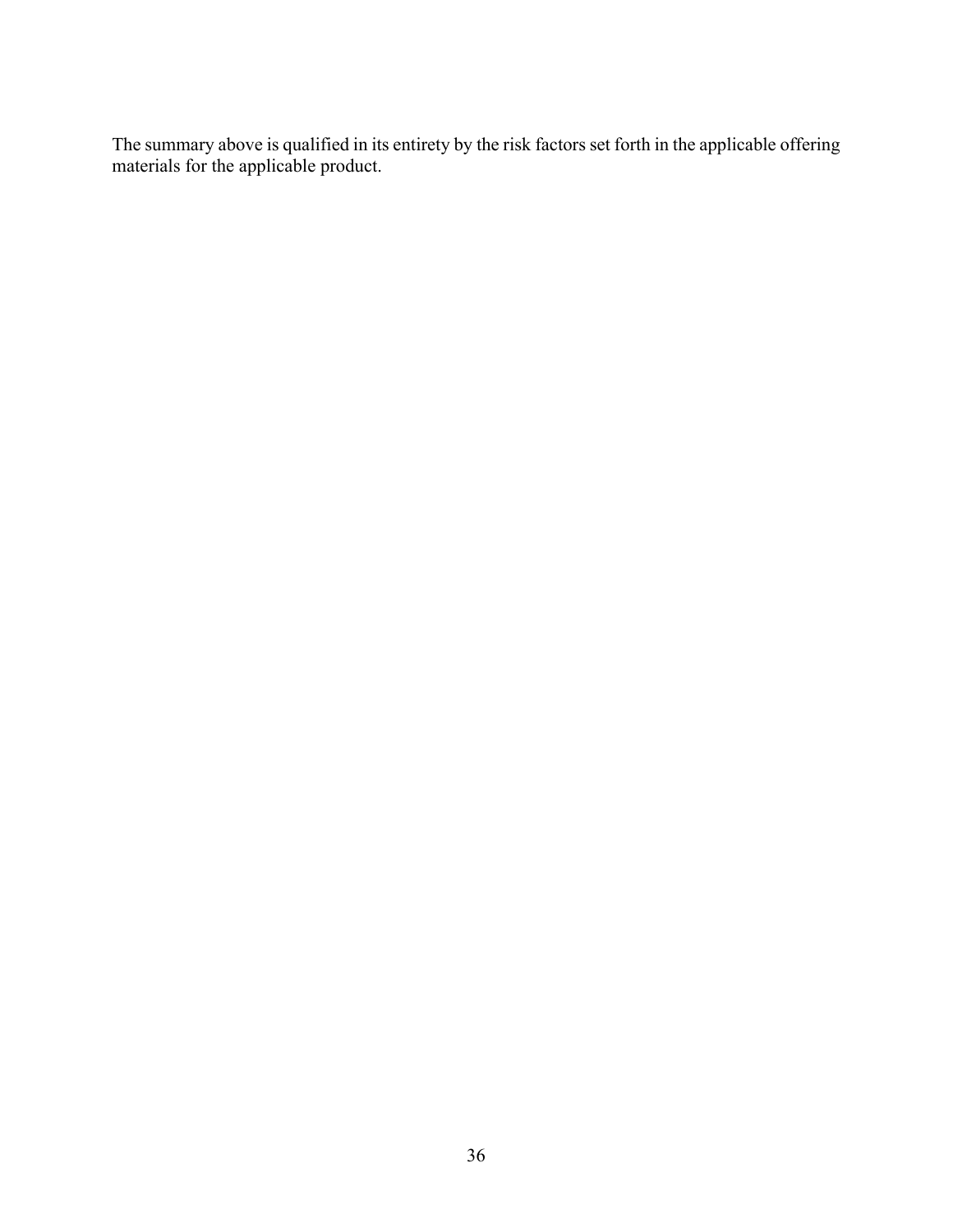# **Item 9 – Disciplinary Information**

Item 9 is not applicable to us as we have no reportable material legal or disciplinary events.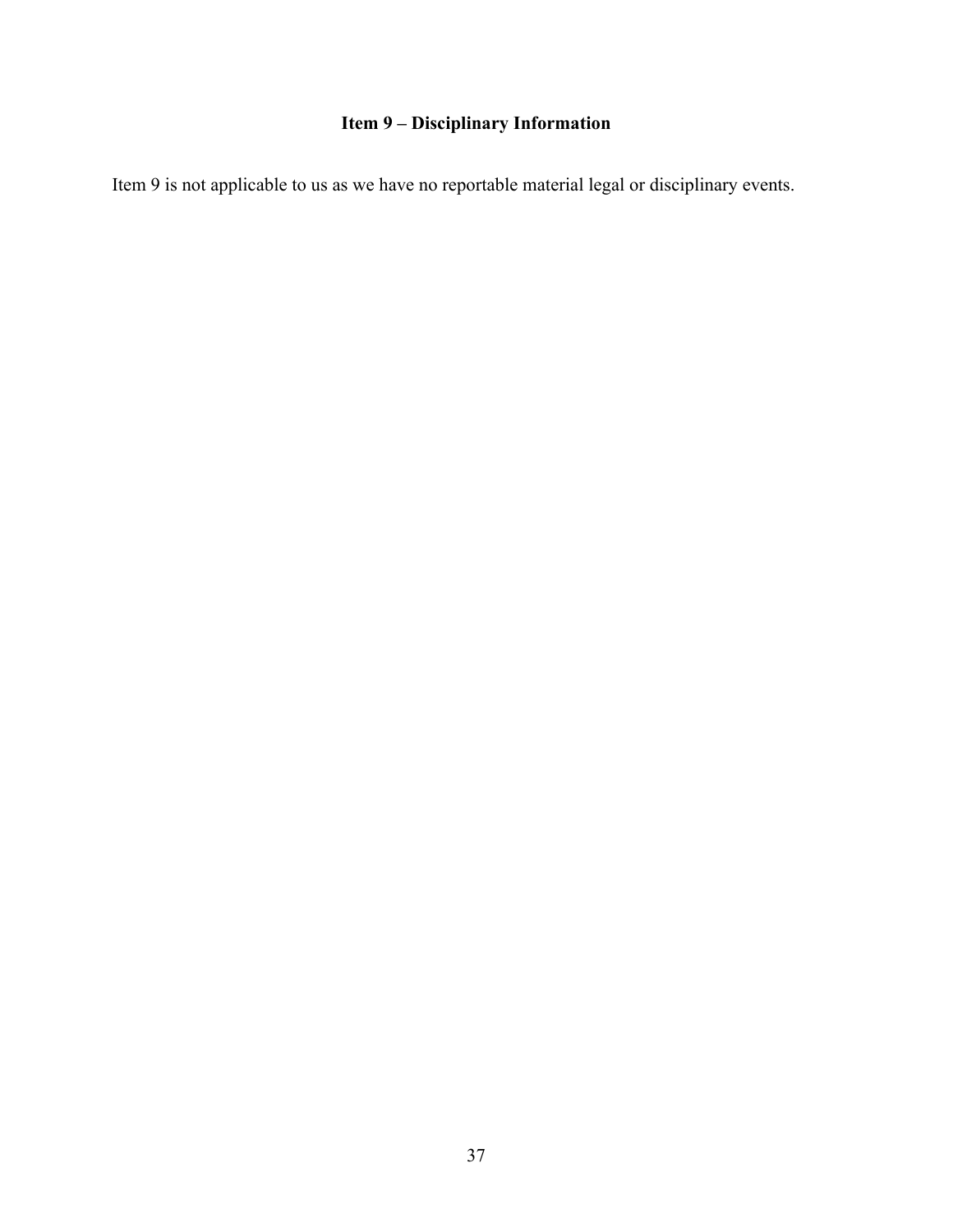# **Item 10 – Other Financial Industry Activities and Affiliations**

We have relationships and arrangements that are material to our advisory business or to our clients with related persons that provide a variety of financial services and products, as detailed below. When appropriate for a client, we use and/or recommend services and products offered by our affiliates or parties in which we have a financial interest.

With respect to affiliated services and products, including private funds, described herein, there exists a conflict of interest in our recommending such services or products to the Firm's client as all or a portion of the revenues earned by the related party ultimately flow to the Firm's parent company, Mariner, or to Mariner's parent company, 1248. Martin Bicknell, the CEO and President of the Firm, has significant ownership stakes in Mariner and 1248, which in turn directly and indirectly hold financial interests in various other investment advisers and other financial entities, as detailed below. Except as noted herein, the affiliated services, products and private funds charge fees in addition to the fees charged by the Firm. The Firm has an indirect financial incentive to recommend other services/products provided and/or private funds managed by such entities and managers because revenues earned by them from such services and products ultimately flow to Mariner and 1248. The Firm has mitigated this conflict by disclosing it to clients and not sharing any revenue from affiliated services, products and private funds with the wealth advisors who recommend client investments. Further, the affiliated services, products and private funds are recommended to clients by wealth advisors with consideration of various factors, including but not limited to, the client's investment objective and financial circumstances. The Firm has procedures in place to monitor the conflicts of interest presented by these relationships.

#### Other Investment Advisers

The Firm is affiliated with and controls Mariner Wealth Advisors-IC, LLC (CRD No. 289886), a SEC registered investment adviser, which provides referral services to the Firm by introducing prospective clients to the Firm who may have an interest in utilizing the Firm's investment advisory and/or related services.

The Firm is affiliated with and under common control with Mariner Platform Solutions, LLC (CRD No. 305418), a SEC registered investment adviser.

The Firm is affiliated with and under common control with the following investment advisers as a result of 1248's significant ownership stake through its subsidiary holding company, Montage Investments, LLC.

- Alegria Energy, LLC (CRD No. 281531);
- Montage Fund Advisors, LLC (CRD # 315847), an exempt reporting adviser;
- Flyover Capital Partners, LLC (CRD No. 173709), an exempt reporting investment adviser; and
- Ubiquity Management, LP (CRD No. 311168), an exempt reporting investment adviser.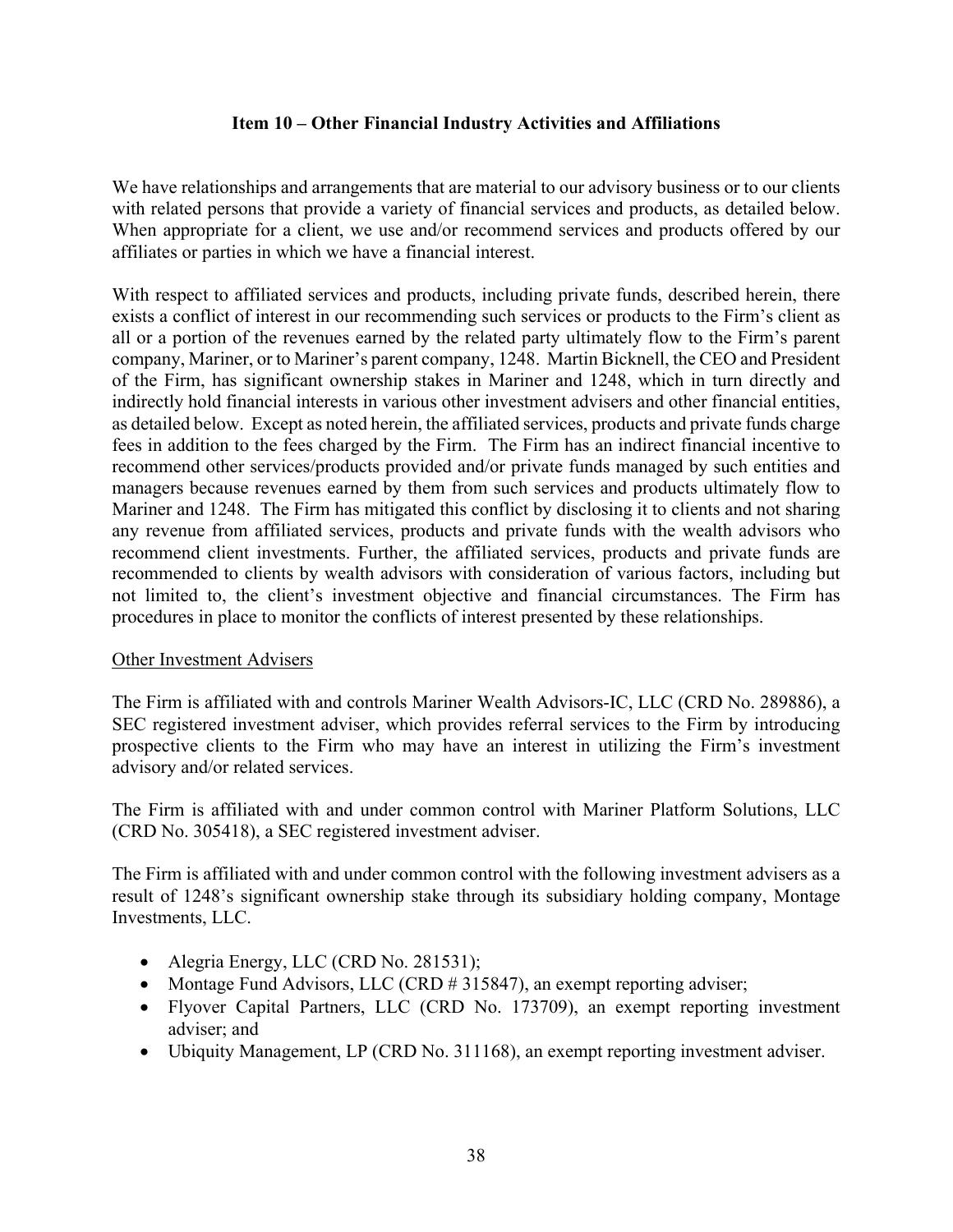These investment advisers serve as the investment manager or investment adviser to private funds, (please see the Form ADV of each adviser for specific information). The Firm recommends that certain clients invest in affiliated private funds should a client's wealth advisor determine such investments are in the client's best interest and in accordance with the client's investment objectives.

Relevant information, terms and conditions relative to the aforementioned affiliated private funds, including the investment objectives and strategies, minimum investments, qualification requirements, suitability, fund expenses, risk factors, and potential conflicts of interest, are set forth in the offering documents (which typically include confidential private offering memorandum, Limited Partnership Agreement/Limited Liability Company Agreement, or Subscription Agreement), which each investor is required to receive and/or execute prior to being accepted as an investor.

Through the ownership structures discussed above, Mariner's affiliates have a passive, direct or indirect minority financial interest in the following investment advisers.

- Eaglebrook Advisors, Inc (CRD: 304438), a state-registered investment adviser; and
- ReAllocate Advisors, LLC (CRD: 291921), SEC registered investment adviser.

These investment advisers provide advisory services to a variety of clients, across various different formats, including through separately managed accounts, model portfolios, private funds and facilitating access to online marketplaces (please see the Form ADV of each adviser for specific information). The Firm recommends or allocates client capital to these investment advisers should a client's adviser determine such investments are in the client's best interest and in accordance with the client's investment objectives.

# Broker-Dealer

We are affiliated, and under common control, with MSEC (CRD No. 154327), a broker-dealer registered with the SEC and various state jurisdictions, member of the Financial Industry Regulatory Authority (FINRA), Securities Investor Protection Corporation (SIPC), and Municipal Securities Rulemaking Board (MSRB). Wealth advisors may maintain certain non-discretionary accounts with MSEC and trade client accounts through MSEC, including, but not limited to, 529 plans, direct mutual funds and variable annuities. This is a conflict of interest due to commissions received from the financial products by the wealth advisor who is also registered with MSEC.

The Firm uses MSEC to execute certain fixed income securities transactions. MSEC's compensation comes in the form of a markup. MSEC and the Firm are under common control and therefore, their owners receive a benefit from the execution of the Firm's advisory client trades through MSEC. This is a conflict of interest, as this arrangement creates a financial incentive for us to trade more frequently in the client's account than we would if this conflict of interest did not exist. Please see the disclosure above in the section entitled "Fees and Compensation – Use of MSEC for Client Trades; Conflicts of Interest" as to how we address this conflict. See the section below entitled "Brokerage Practices" for additional disclosure.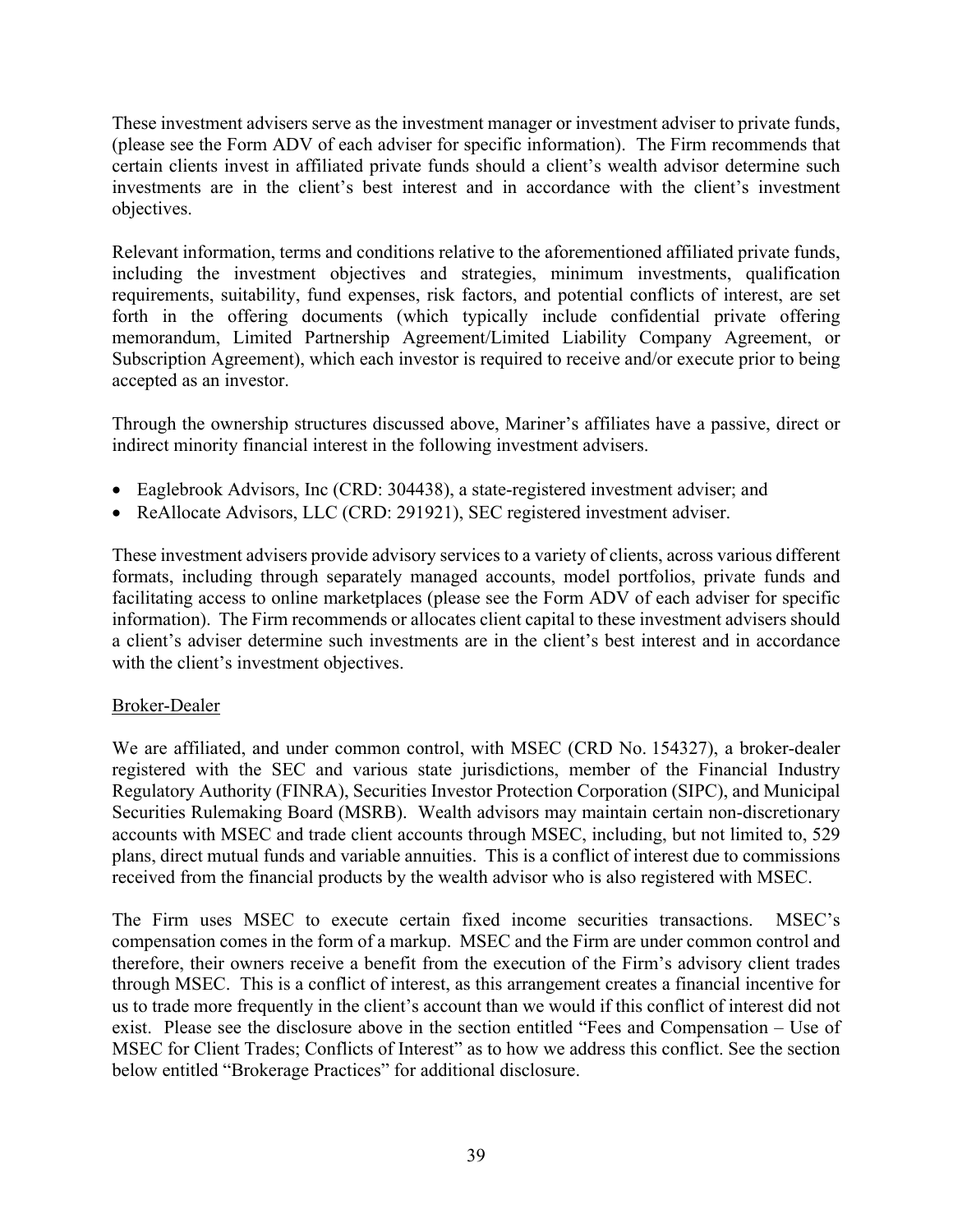# Affiliated Private Funds

We are the investment adviser or manager to the following private funds:

- WBR, LLC;
- Mariner Mangrove II, LLC;
- Mariner-Prescient, LLC; and
- Mariner-FP II, LLC.

# Trust Company

We are under common control with and in certain situations refer clients to utilize the trust services provided by Mariner Trust Company, LLC. Mariner Trust Company, LLC, is a state-chartered public trust company organized under the laws of South Dakota and serves to provide its customers with administrative trust services and other related services. The entity is subject to the regulatory oversight of the South Dakota Department of Labor and Regulation. The Firm is deemed to have custody of any client account where Mariner Trust Company, LLC serves as trustee or co-trustee.

#### Investment Banking Firm

We are under common control with Mariner Capital Advisors, LLC, ("MCA") which provides investment banking, accounting, valuation advisory and forensic accounting services. To the extent that a client requires these services, we recommend MCA, all of which services shall be rendered independent of the Firm pursuant to a separate agreement between the client and MCA. The Firm receives compensation for referrals to MCA in addition to the indirect financial incentive to refer clients due to common ownership. Certain wealth advisors of the Firm may receive a portion of the fee paid to MCA.

#### Insurance Companies or Agencies

We are under common control with Mariner Insurance Resources, LLC, an insurance agency. Certain of our employees are licensed insurance agents and, in such capacity, recommend the purchase of certain insurance-related products, including the placement of insurance contracts provided by third-party carriers. These individuals are compensated for the sale of these insurancerelated products.

The recommendation that a client purchase an insurance commission product through an affiliate of the Firm presents a conflict of interest, as the receipt of commission provides an incentive to recommend investment products based on commissions received, rather than on a particular client's need. No client is under any obligation to purchase any commission products, including those sold by affiliates as referenced herein. Additionally, the Firm receives compensation for referrals to Mariner Insurance Resources in addition to the indirect financial incentive to recommend the affiliate(s) due to common ownership. Clients are reminded that they may purchase insurance products recommended by the Firm through other non-affiliated agencies.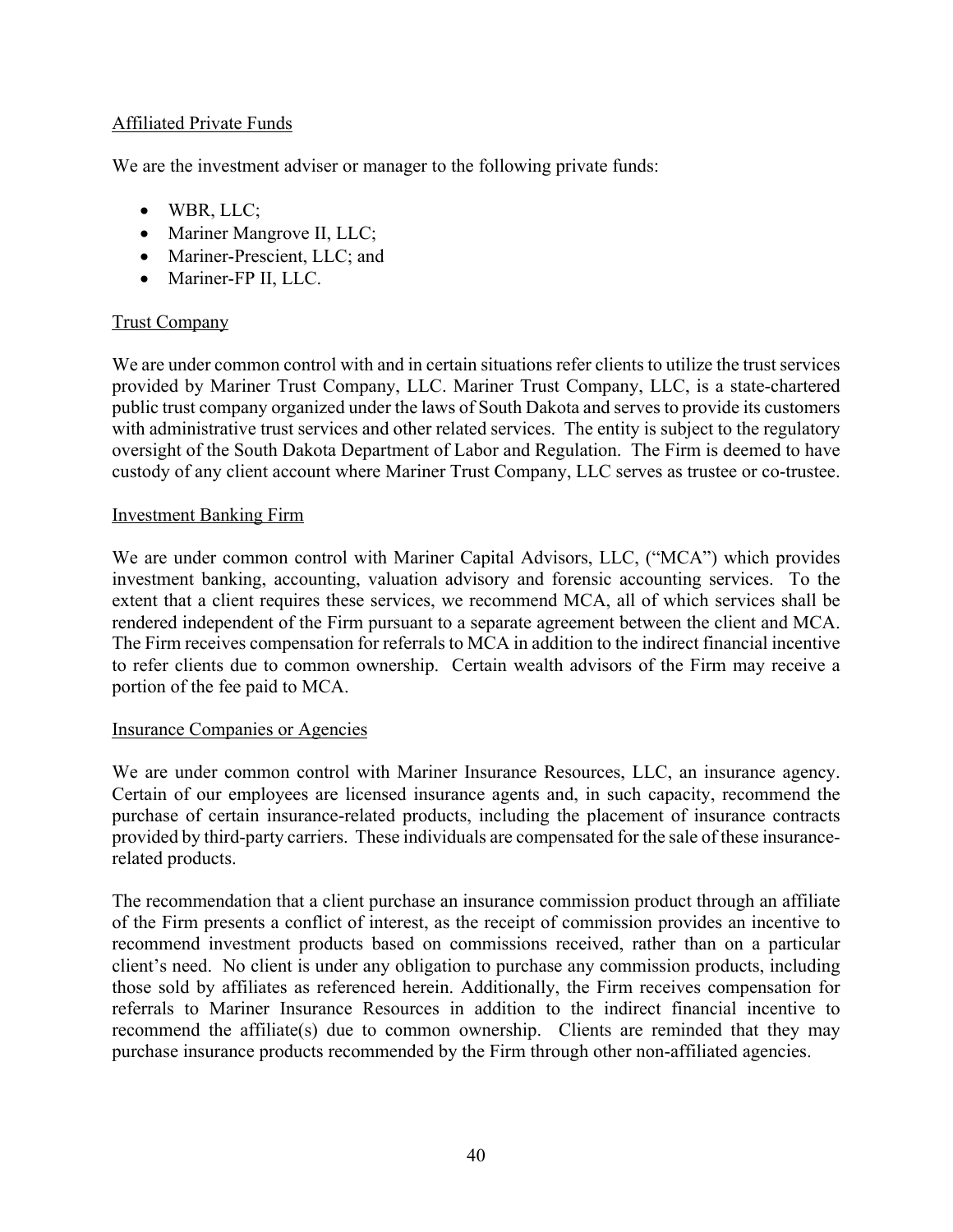# Legal Services Solution

Through the ownership structures discussed above, Mariner's affiliates have a passive, direct or indirect minority financial interest in Vanilla, a software solution that provides certain legal services. To the extent that a client requires these services, we recommend Vanilla, all of which services shall be rendered independent of the Firm pursuant to a separate agreement between the client and Vanilla.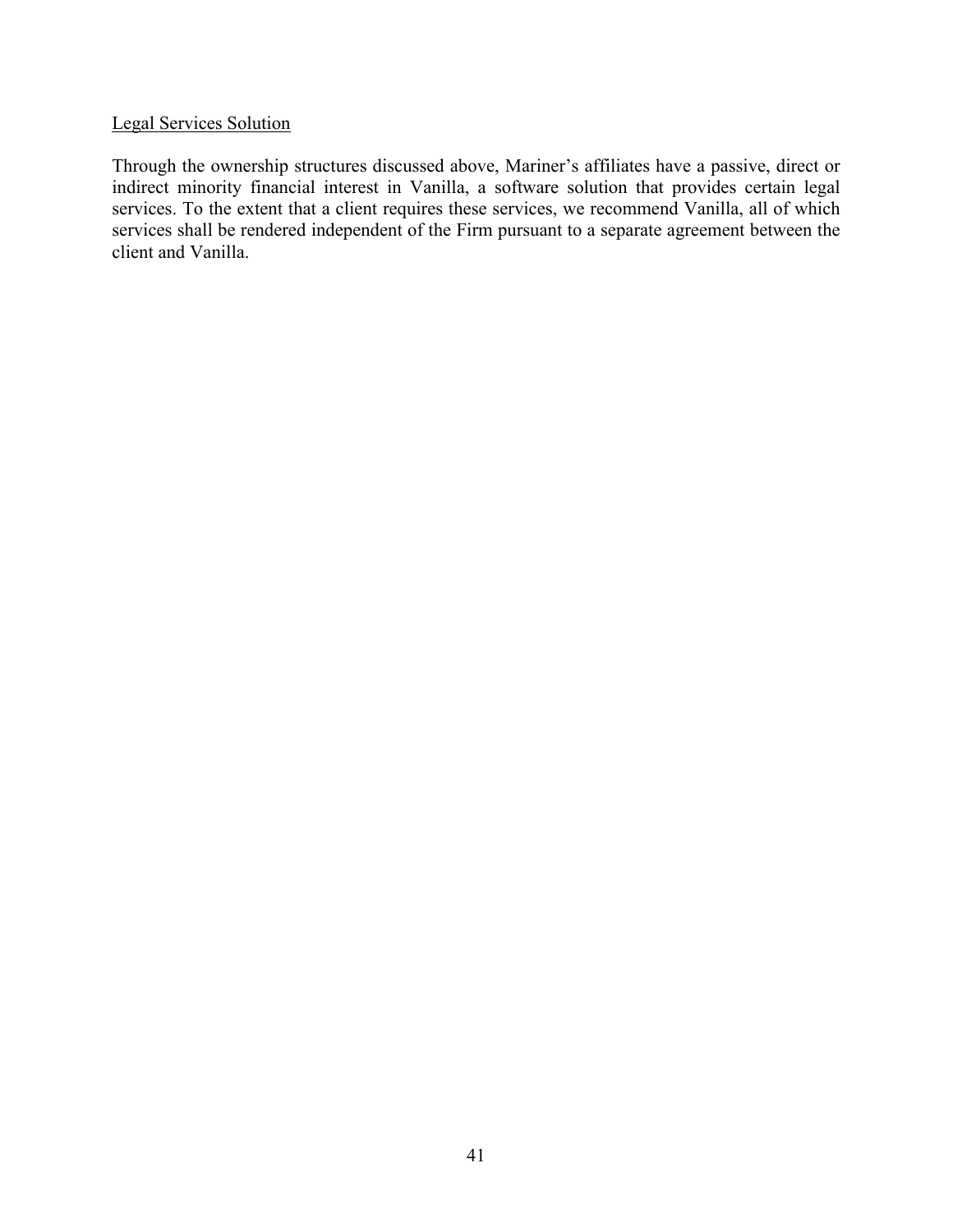# **Item 11 – Code of Ethics, Participation or Interest in Client Transactions and Personal Trading**

# *Overview of Code of Ethics and Personal Trading*

We have adopted a code of ethics that sets forth the standards of conduct expected of our supervised persons and requires compliance with applicable securities laws ("Code of Ethics"). In accordance with Section 204A of the Advisers Act, the Code of Ethics contains written policies reasonably designed to prevent the unlawful use of material non-public information by us or any of our supervised persons. The Code of Ethics also requires that certain of our personnel ("access persons") report their personal securities holdings and transactions and obtain pre-approval of transactions in certain securities deemed reportable under the Code of Ethics, including equities, exchange traded funds, options, initial public offerings, limited offerings and virtual coins or tokens in initial coin offerings.

A conflict of interest exists to the extent the Firm and/or its related persons invest in the same securities that are recommended to clients. In order to address this conflict of interest, the Firm has implemented certain policies and procedures in its Code of Ethics, as further described herein. If an access person is aware that the Firm or an advisor within the Firm is purchasing/selling any security on behalf of a client, the access person may not themselves effect a transaction in that security until the transaction is completed for the relevant client(s). This does not include transactions for accounts that are executed as part of a block trade within a managed strategy or for accounts over which the access person has no direct or indirect influence or control. These requirements are not applicable to:

- (i) Direct obligations of the Government of the United States;
- (ii) Money market instruments including, bankers' acceptances, bank certificates of deposit, commercial paper, repurchase agreements and other high quality shortterm debt instruments (High quality short-term debt instrument is defined as any instrument having a maturity at issuance of fewer than 366 days and which is rated in one of the highest two rating categories by a nationally recognized statistical rating organization, or which is unrated but is of comparable quality.);
- (iii) Shares issued by money market funds;
- (iv) Shares issued by open-end mutual funds (other than exchange traded funds); and
- (v) Shares issued by unit investment trusts that are invested exclusively in one or more unaffiliated open-end mutual funds (other than exchanged traded funds).

No supervised person may trade, either personally or on behalf of others, (including client accounts), while in the possession of material, nonpublic information, nor may any supervised person communicate material, nonpublic information to others in violation of the law.

Our clients or prospective clients may request a copy of our Code of Ethics by contacting us at (913) 904-5700 or compliance@marinerwealth.com.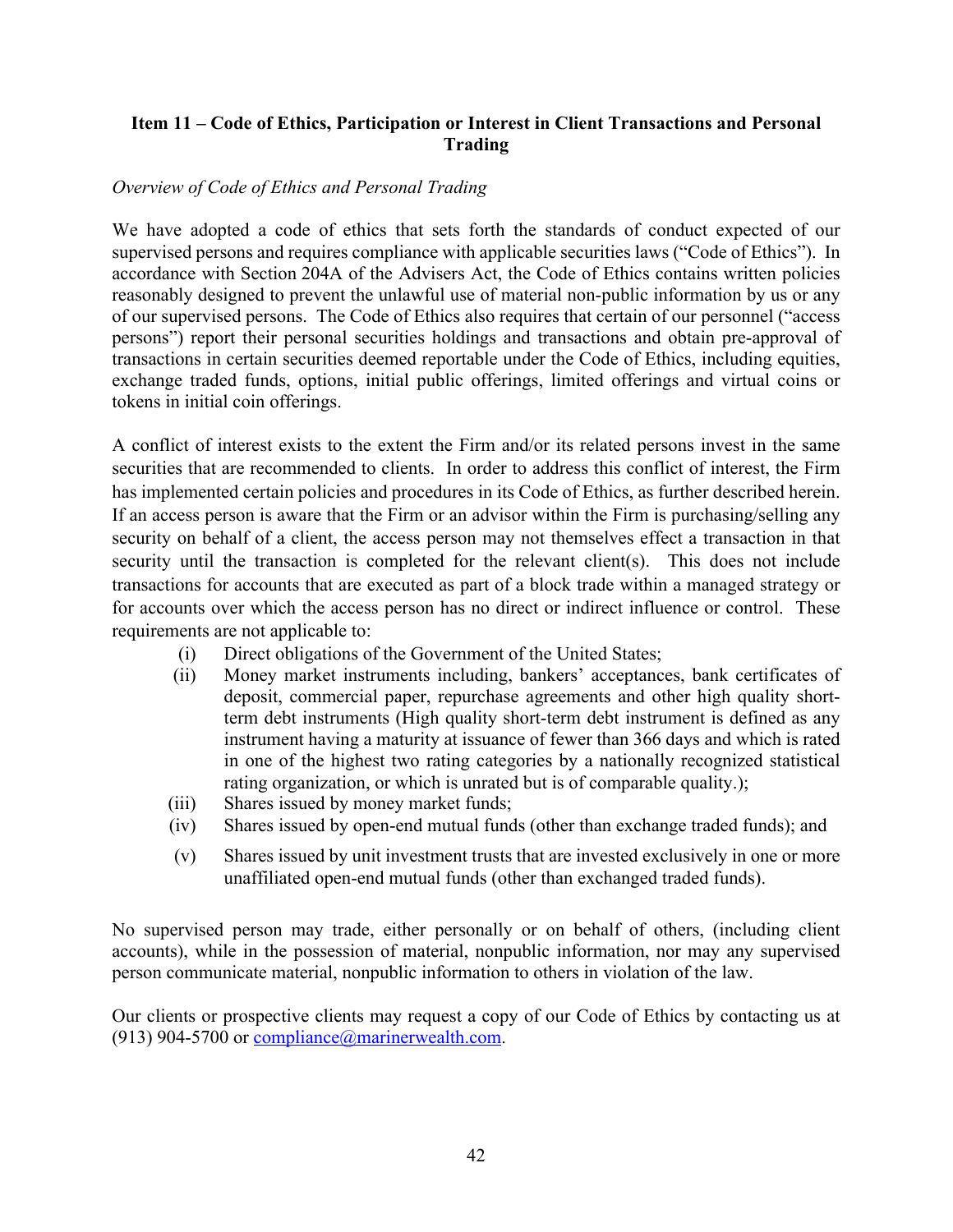# *Participation or Interest in Client Transactions*

If we determine that it is appropriate based on the client's investment objectives and investor status, we recommend to clients, or buy or sell for client accounts, securities in which our related persons have a financial interest. This includes, but is not limited to, instances in which the Firm or an affiliate acts as the general partner in a partnership or a managing member of a limited liability company in which we recommend client(s) invest. This also includes products and services offered by other financial entities in which Mariner or 1248 have ownership interest. These types of transactions present a conflict of interest in that the Firm has an indirect financial incentive as revenues earned by the related person ultimately flow to Mariner and 1248. See Item 10 for additional disclosure regarding this conflict, including the policies and procedures the Firm has implemented in order to address the conflict.

To address these potential conflicts and protect and promote the interests of clients, we employ the following policies and procedures:

- If we enter into a transaction on behalf of our clients that presents either a material or nonmaterial conflict of interest, the conflict should be prominently disclosed to the client prior to the consummation of such transaction.
- Employees must comply with our policy on the handling and use of material inside information. Employees are reminded that they may not purchase or sell, or recommend the purchase or sale, of a security for any account while they are in possession of material inside information. In addition, employees may not disclose confidential information except to other employees who "need to know" that information to carry out their duties to clients.
- Employees must report securities transactions required by the Code of Ethics.
- In instances in which client trades are aggregated with employee accounts, the Firm will seek to ensure that:
	- Trades for clients are treated equally with those for employee-related accounts;
	- Each participant in the trade will receive the average execution price and commissions; and
	- Securities will be allocated in a fair and equitable manner pursuant to our Firm's policies and procedures.

In addition, we have adopted trading practices designed to address potential conflicts of interest inherent in proprietary and client discretionary trading. There can be no assurance, however, that all conflicts have been addressed in all situations. Further, during periods of unusual market conditions, the Firm may deviate from its normal trade allocation practices.

From time to time, certain clients of the Firm may invest in private investments or limited investment opportunities. The allocation of these investments across client portfolios is generally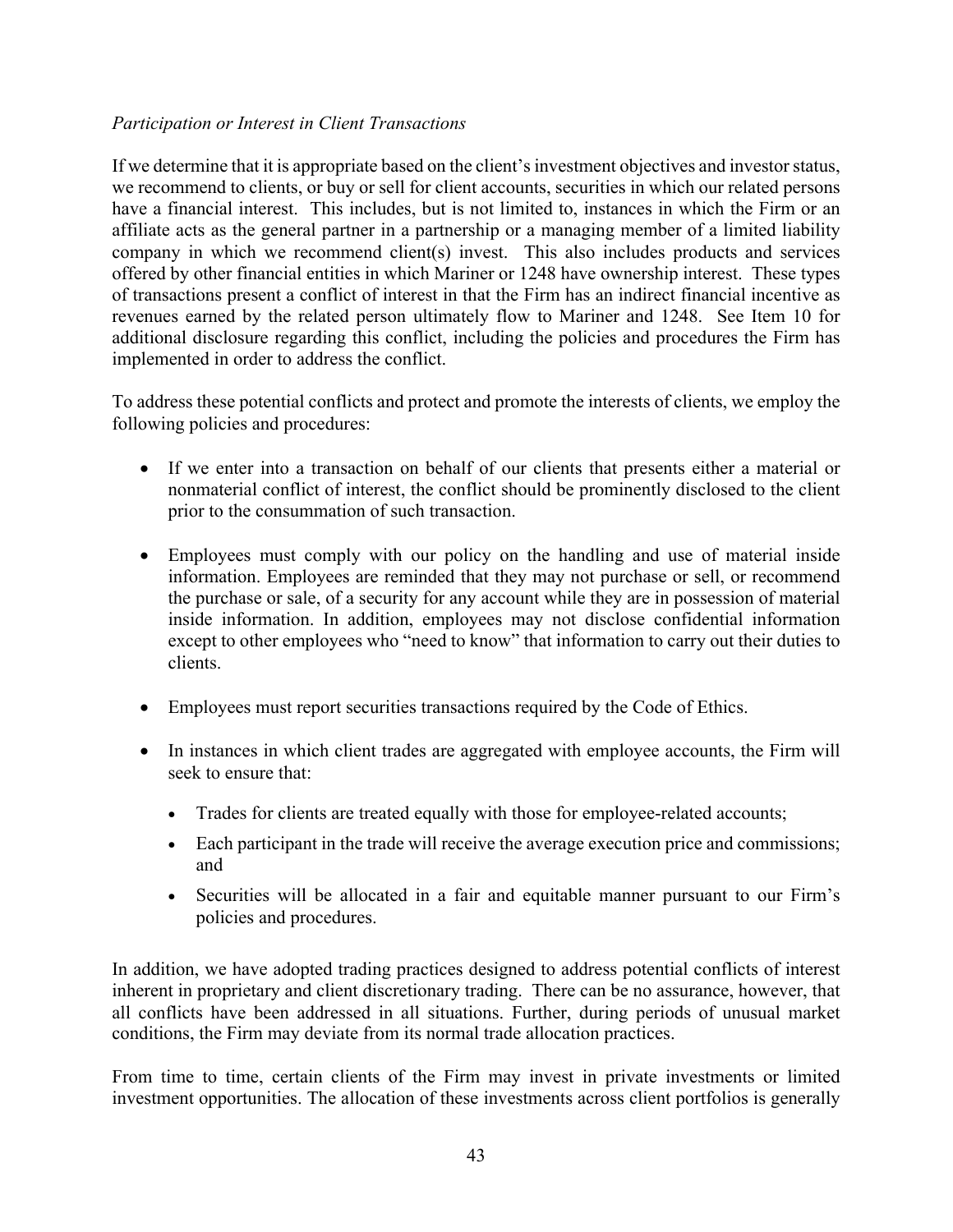not executed on a pro rata basis as a number of factors will determine whether the private or limited offering is appropriate or suitable for a client. Accordingly, such opportunities may be allocated based on another approach, including random selection, selection based on account size or another methodology. Factors which may impact the allocation include, but are not limited to: account size, liquidity, investor qualification and risk tolerance. We note that private investments or limited investment opportunities may not be appropriate for smaller accounts, depending on factors such as minimum investment size, account size, risk, and diversification requirements, and accordingly may not be allocated such investments.

From time to time, where permitted by applicable law, the Firm will effect cross trades in fixed income instruments between client accounts. If a designated member of the Firm's Investment Team (referred to as a "Designated Trader") requests that a cross trade be executed, the Compliance Team must be provided with sufficient detail to assess the request including but not limited to the name of participating clients, position sizes and securities, rationale for the trade, description of the benefit for each client and independent bid/ask prices obtained with respect to the transaction. The Firm does not generally engage in any principal or agency cross securities transactions for client accounts. Any exceptions to the general prohibition against principal or agency trades must be approved in advance by a member of the Compliance Team. Principal transactions occur when an investment adviser, or an advisory affiliate of the adviser, acting for its own account, sells any security to or purchases a security from a client. A principal transaction may also be deemed to have occurred if a security is crossed between an affiliated hedge fund and another client account. If the Firm should at any time determine that a principal trade is in a client's best interest, then prior to the settlement of any such principal transaction, the Compliance Team is responsible for obtaining any affected client's informed written consent to the transaction. An agency cross transaction is generally defined as a transaction where a person acts as an investment adviser in relation to a transaction in which the investment adviser, or any person controlled by or under common control with the investment adviser, acts as broker for both the advisory client and for another person on the other side of the transaction. Agency cross transactions may arise where an adviser is dually registered as a broker-dealer or has an affiliated broker-dealer. The Firm does not generally engage in cross securities transactions for qualified client accounts.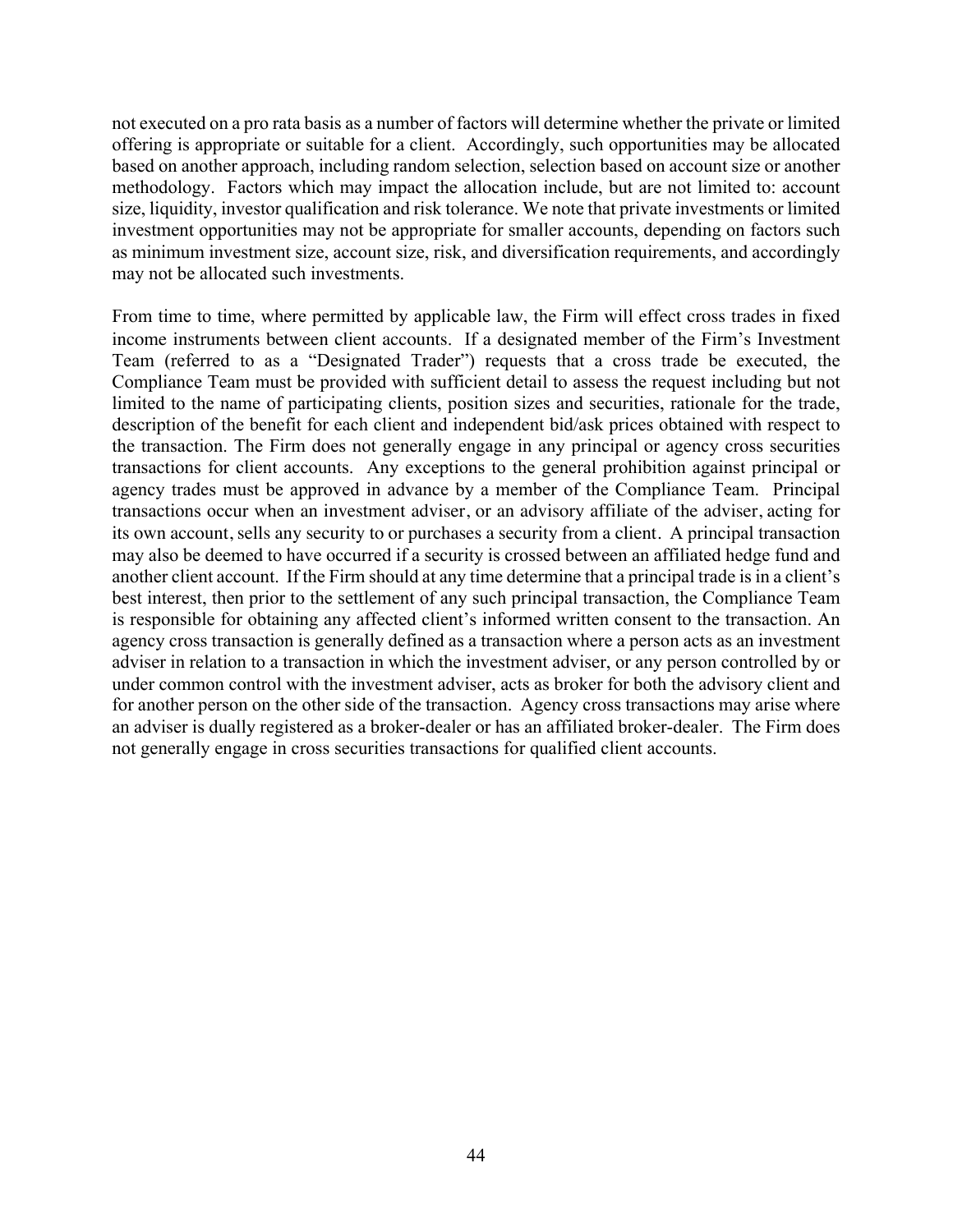#### **Item 12 – Brokerage Practices**

If the client requests us to arrange for the execution of securities brokerage transactions for the client's account, we shall direct such transactions through broker-dealers that we reasonably believe will provide best execution given prevailing market conditions. We generally execute transactions for clients with the account custodian; however, transactions are cleared through other broker-dealers, when determined to be appropriate, with whom the Firm and the financial institution(s) have entered into agreements for prime brokerage clearing services. In addition, certain custodians utilized by the Firm may charge custodial clients a flat dollar amount or "trade away" fee for each trade that the Firm has executed by a different broker-dealer. As a result, the client could incur both the fee (commission, mark-up/mark-down) charged by the executing broker and the separate "tradeaway," "step-out" and/or prime broker fee charged by the custodian. We shall periodically and systematically review our policies and procedures regarding recommending broker-dealers to our clients in light of our duty to obtain best execution. Clients utilizing the same custodian may be subject to different levels of custody fees, based on the billing practices of the applicable custodian. For example, certain investment advisory businesses acquired by the Firm previously arranged for reduced custody fees with respect to their client accounts, which were grandfathered by the custodian to the client accounts assigned to the Firm.

As previously stated, certain wealth advisors are also Registered Representatives of MSEC. These Registered Representatives are restricted by certain FINRA rules and policies from maintaining client accounts at or executing client transactions in such client accounts through any broker/dealer or custodian that is not approved by their broker dealer. Therefore, trading platforms utilized by Registered Representatives must be approved, not only by the Firm, but also by MSEC. You should discuss these potential limitations with your advisor. Generally, our advisors are restricted to those broker-dealers, with whom the Firm has entered into a prime brokerage relationship. It should be noted that not all Investment Advisers require their clients to use specific or particular broker-dealers or other custodians required by the Investment Adviser and/or affiliated broker dealer. The fees charged by other broker-dealers may be higher or lower than those charged by those broker/dealers or custodians that have been approved by the Firm.

#### *Directed Brokerage*

Clients have the option to direct us in writing to use a particular broker-dealer to execute some or all transactions for the client. In that case, the client will negotiate terms and arrangements for the account with that broker-dealer, and we will not seek better execution services or prices from other broker-dealers or be able to "batch" client transactions for execution through other broker-dealers with orders for other accounts managed by us (as described below). As a result, the client could pay higher commissions or other transaction costs or greater spreads, or receive less favorable net prices, on transactions for the account than would otherwise be the case. Subject to our duty of best execution, we will decline a client's request to direct brokerage if, in our sole discretion, such directed brokerage arrangements would result in additional operational difficulties or violate restrictions imposed by other broker-dealers (as further discussed below).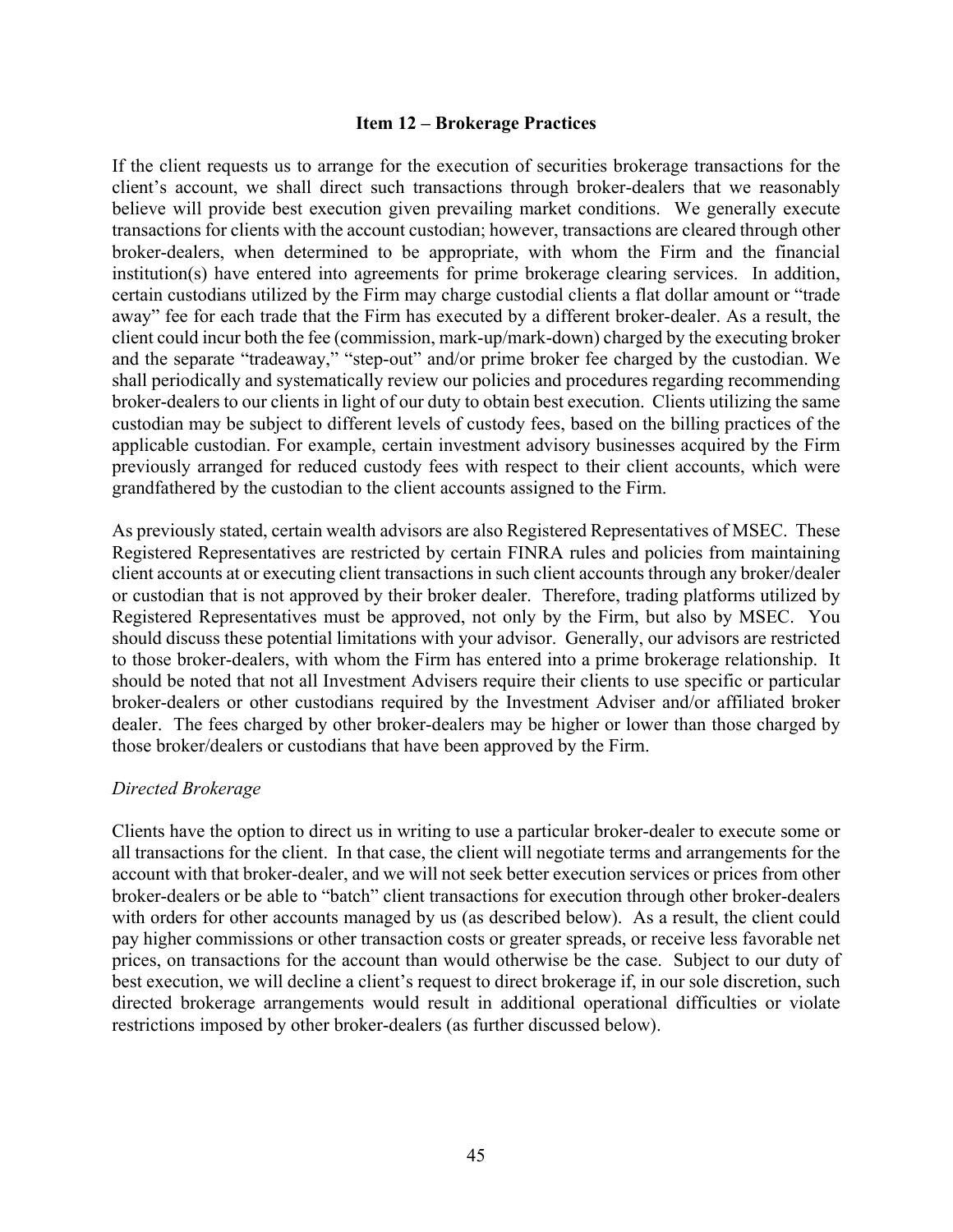#### *Trade Aggregation and Allocation*

Transactions for each client generally will be effected independently, unless we decide to purchase or sell the same securities for several clients at approximately the same time. In certain situations, we will (but are not obligated to) combine or "batch" such orders to obtain best execution, to negotiate more favorable commission rates, or to allocate equitably among our clients differences in prices and commissions or other transaction costs that might have been obtained had such orders been placed independently. Under this procedure, transactions will generally be averaged as to price and allocated among our clients pro rata to the purchase and sale orders placed in a particular block. It should be noted that there can be multiple blocks for the same securities in a day. The average and allocation may not be among all blocks in a day. To the extent that we determine to aggregate client orders for the purchase or sale of securities, including securities in which our affiliate(s) invests, we shall generally do so in accordance with applicable rules promulgated under the Advisers Act and no-action guidance provided by the staff of the SEC. We shall not receive any additional compensation or remuneration as a result of the aggregation. In the event that we determine that a prorated allocation is not appropriate under the particular circumstances, the allocation will be made based upon other relevant factors, which may include: (i) when only a small percentage of the order is executed, shares may be allocated to the account with the smallest order or the smallest position or to an account that is out of line with respect to security or sector weightings relative to other portfolios, with similar mandates; (ii) allocations may be given to one account when one account has limitations in its investment guidelines which prohibit it from purchasing other securities which are expected to produce similar investment results and can be purchased by other accounts; (iii) if an account reaches an investment guideline limit and cannot participate in an allocation, shares may be reallocated to other accounts (this may be due to unforeseen changes in an account's assets after an order is placed); (iv) with respect to sale allocations, allocations may be given to accounts low in cash; (v) in cases when a pro rata allocation of a potential execution would result in a *de minimis* allocation in one or more accounts, we may exclude the account(s) from the allocation; the transactions may be executed on a pro rata basis among the remaining accounts; or (vi) in cases where a small proportion of an order is executed in all accounts, shares may be allocated to one or more accounts on a random basis.

For fixed income investments, when bonds are purchased in blocks, they are allocated to interested clients on a basis that we deem fair and equitable, using a pre-determined allocation methodology. The circumstances surrounding the account, including but not limited to whether the Designated Trader has decision making authority or the wealth advisor remains involved in specific investment decisions, are considered. As a result, accounts over which the Designated Trader has decision making authority may receive preference due to additional time required to consult with the wealth advisor. The aggregation of client trade orders does not ordinarily adversely affect execution prices, and in many cases results in reduced cost and more efficient and favorable execution. All discretionary clients participating in an aggregated transaction generally receive the average execution price. Although the aggregation of trade orders is expected to benefit clients overall, aggregation may, in any circumstance, disadvantage a particular client. There may be circumstances where we determine not to aggregate discretionary client trade orders which otherwise could have been aggregated or where aggregation is not feasible. Prior to aggregating trades, the client will consent in the Agreement.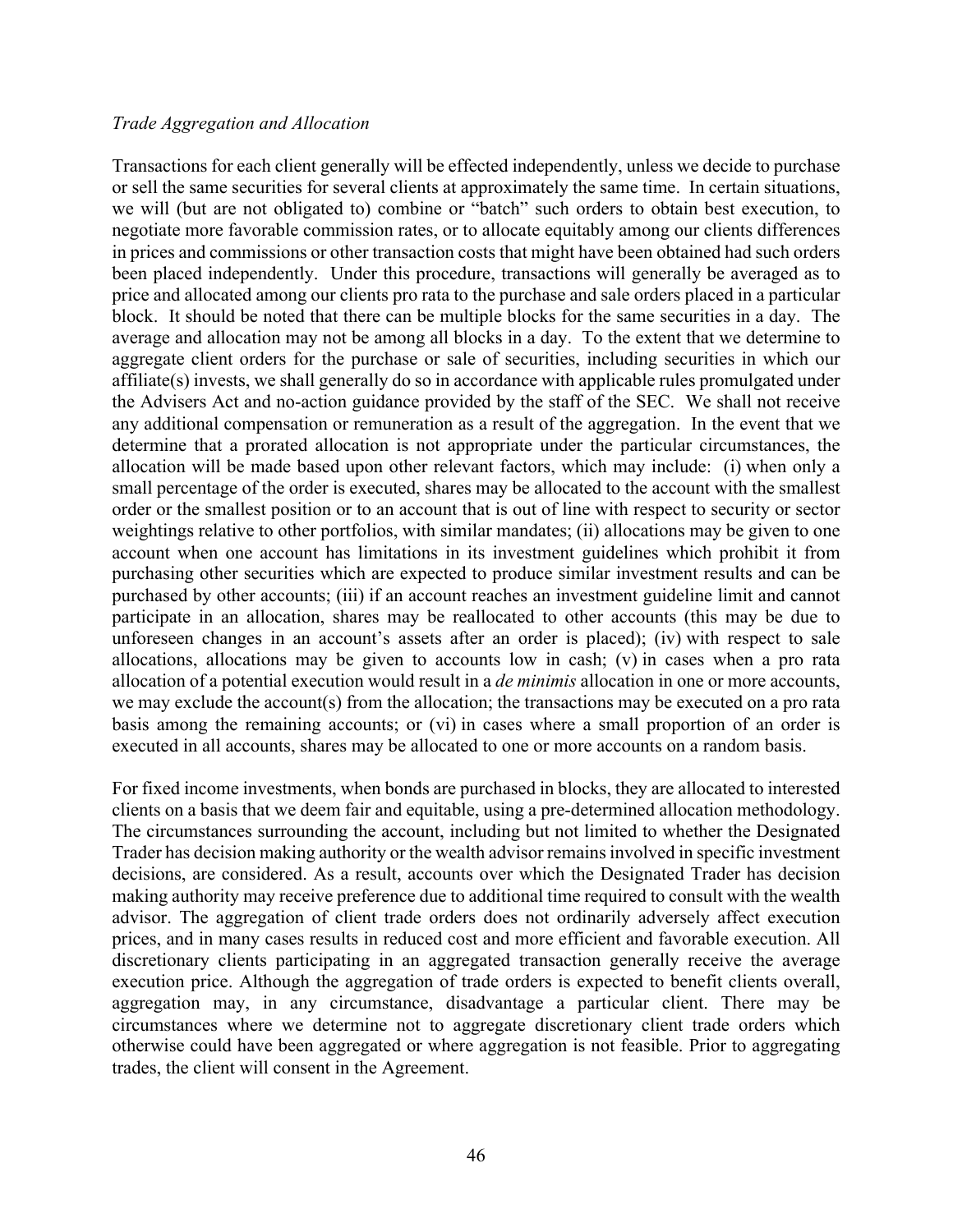The Firm in certain instances may determine that the purchase, sale or exchange of the same security is in the best interests of more than one client, which may include discretionary accounts, non-discretionary accounts and model delivery programs. Specifically with respect to the various equity strategies developed by the Firm, we have implemented a trade rotation policy ("Rotation Policy") to provide approximately equal preference to clients in instances where we determine to make an update to an equity strategy.

As discussed in Item 4, while we maintain various equity strategies, a client's wealth advisor has discretion to determine the specific investments utilized in the client's portfolio, subject to clientdirected investment restrictions. To the extent a client account's portfolio deviates from an equity strategy developed by the Firm, any related trading activity in the client account will not be subject to the Rotation Policy.

The Firm has entered into a model delivery program with an affiliated adviser whereby we provide certain of the equity strategies developed by the Firm to the affiliated adviser. Under the terms of the program, the Firm delivers any updates to the investment strategies to the affiliated adviser prior to conducting any related trading activity on behalf of discretionary clients.

Due to the nature of the trade rotation process, trading for the Firm's discretionary accounts may be conducted at the same time as trading being conducted pursuant to model portfolio programs (including by affiliated advisers) or by accounts where the Firm is not granted trading authority. As a result, the Firm's discretionary accounts may obtain more favorable execution prices than such accounts or vice versa.

Notwithstanding the discussion above, client accounts advised by a limited number of wealth advisors previously associated with certain investment advisory businesses acquired by the Firm deviate from the standard trading and brokerage practices of the Firm discussed above. The trading and brokerage practices of such client accounts is subject to oversight and review by relevant compliance personnel of the Firm, as necessary.

# *Research and Additional Benefits*

The Firm is authorized to pay higher prices for the purchase of securities from or accept lower prices for the sale of securities to brokerage firms that provide it with investment and research information or to pay higher commissions to such brokerage firms if the Firm determines such prices or commissions are reasonable in relation to the overall services provided. Research services furnished by brokers may include written information and analyses concerning specific securities, companies or sectors; market, financial and economic studies and forecasts; statistics and pricing or appraisal services; discussions with research personnel; and invitations to attend conferences or meetings with management or industry consultants. The Firm is not required to weigh any of these factors equally. To the extent the Firm receives research services, the Firm receives a benefit because it does not need to produce or otherwise pay for such research services. Additionally, research services obtained from a broker could benefit all clients, and not only those having brokerage transactions with such broker. The Firm's selection of brokers on the basis of considerations which are not limited to applicable commission rates may at times result in the Firm's clients being charged higher transaction costs than they could otherwise obtain.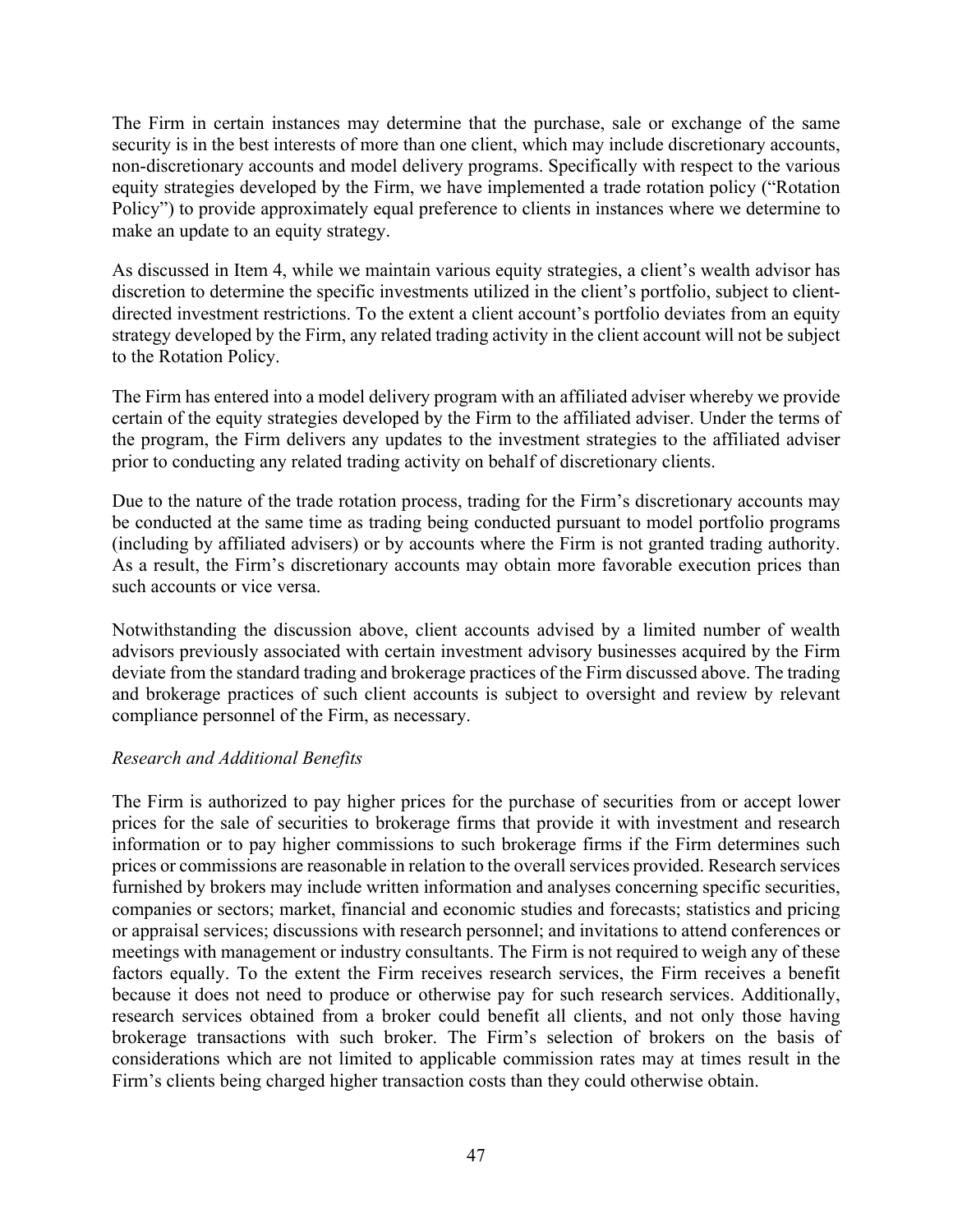Receipt by an investment adviser of products and services provided by brokers, without any cash payment by an investment adviser, based on the volume of brokerage commission revenues generated from securities transactions executed through those brokers on behalf of the investment adviser's clients is commonly referred to as "soft dollars." Section 28(e) of the Securities Exchange Act of 1934, as amended (the "Exchange Act"), provides a "safe harbor" to investment advisers with respect to potential liability for violating their duty to obtain best execution for a client's securities transactions in circumstances in which such advisers use soft dollars generated by their advised accounts only for purposes of obtaining investment research and brokerage services (i) that provide lawful and appropriate assistance to the investment adviser in the performance of investment decision making responsibilities and (ii) where the commissions paid are reasonable in relation to the value of the services provided.

The Firm does not currently have any formal soft dollar arrangements. The Firm is not required to allocate either a stated dollar or stated percentage of its brokerage business to any broker for any minimum time period.

Although not a material consideration when determining whether to recommend that a client utilize the services of a particular broker-dealer/custodian, the Firm may receive from Fidelity, Fifth Third Bank, Merrill Lynch, Morgan Stanley, Charles Schwab, TD Ameritrade, TIAA Cref, US Bank or UBS (or another broker-dealer/custodian, investment platform and/or mutual fund sponsor) without cost (and/or at a discount) support services and/or products, certain of which assist us to better monitor and service client accounts maintained at such institutions. Possible support services the firm receives include: investment-related research, pricing information and market data, software and other technology that provide access to client account data, compliance and/or practice management-related publications, discounted or gratis consulting services, discounted and/or gratis attendance at conferences, meetings, and other educational and/or social events, marketing support, transition support services, computer hardware and/or software and/or other products used by the Firm in furtherance of its investment advisory business operations.

See Item 14 for further disclosure and clarification on the conflict of interest that exists through the Firm's participation in the Fidelity Wealth Advisor Solutions® Program and the Schwab Advisor Network with respect to utilization of Fidelity and Schwab for brokerage services.

#### *Cross Trades*

From time to time, where permitted by applicable law, the Firm may determine that a sale of positions from one client to another is in the best interests of both clients. This may arise, for example, if one client is being wholly or partially liquidated to fund withdrawals, while another client has cash available for investment. The Firm and its affiliates will not receive commissions or otherwise profit from such cross trades, and a member of the Firm's Compliance Team or appropriate designee will be required to approve all cross trades in advance and in accordance with applicable law.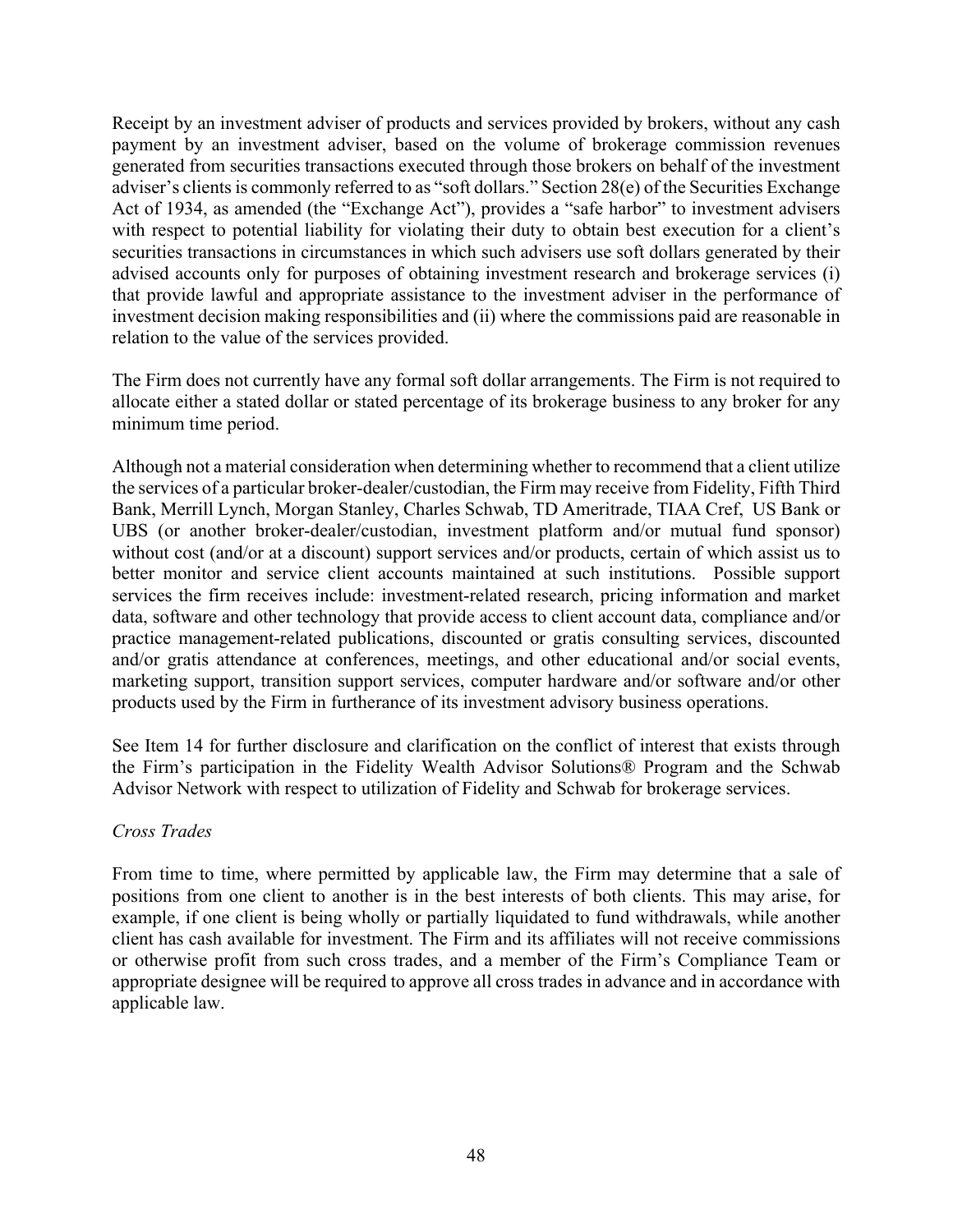# *Use of the Firm's Affiliated Broker*

Subject to our obligation to obtain best execution, and the client's ability to request that the Firm direct brokerage to other broker-dealers, or to terminate our ability to use MSEC, we use MSEC as broker to execute trades for a portion of our client accounts. The Firm and MSEC are affiliated. MSEC generally clears transactions through National Financial Services.

Our primary consideration for broker selection is obtaining the best execution for client trades. The Firm's use of MSEC is a conflict of interest. The Firm and MSEC have the same owner, and it benefits from the mark-up that MSEC receives. The Firm could initiate more transactions for advisory clients than would be in the best interests of the clients to generate more mark-up for MSEC and its owner.

The Firm generally chooses MSEC to execute client fixed income security transactions to:

- Ensure sufficient breadth of access to fixed income markets by relying on MSEC's team along with the Firm's fixed income team,
- Rely on experience of the team trading fixed income for MSEC,
- Ease communication and allow efficient coordination between advisors or Designated Traders and broker (the Firm and MSEC share personnel), and
- Control markups and provide fair trade error correction.

As noted above, senior wealth advisors are entitled to receive and share in the advisory fees payable to the Firm by a client, which incentivizes them to grow clients' assets over time. This reduces employee temptation to inappropriately trade frequently. A high percentage of the Firm's aggregate revenue is investment advisory fees to the Firm and not mark-up paid to MSEC. Frequent trades are not consistent with the Firm's investment philosophy described above.

#### *Trade Error Policy*

The Firm has a policy to minimize the occurrence of trade errors and, should they occur, detect such trade errors and take steps to resolve the error to make the client whole. Upon the timely discovery of a trade error, the Firm corrects the trade error. The trade error resolution process varies depending on the policies and practices of the custodian where the relevant client account is maintained. Clients may obtain additional information about the trade error policies and practices applicable to their account by contacting the Firm.

When we use MSEC, we have control over trade error resolution. This includes discretion as to how we allocate erroneous trades to other accounts. We have policies and procedures governing this process.

#### *Institutional Intelligent Portfolios®*

Client accounts enrolled in the Program are maintained at, and receive the brokerage services of, Schwab. While clients are required to use Schwab as custodian/broker to enroll in the Program, the client decides whether to do so and opens its account with Schwab by entering into an account agreement directly with Schwab. We do not open the account for the client. If the client does not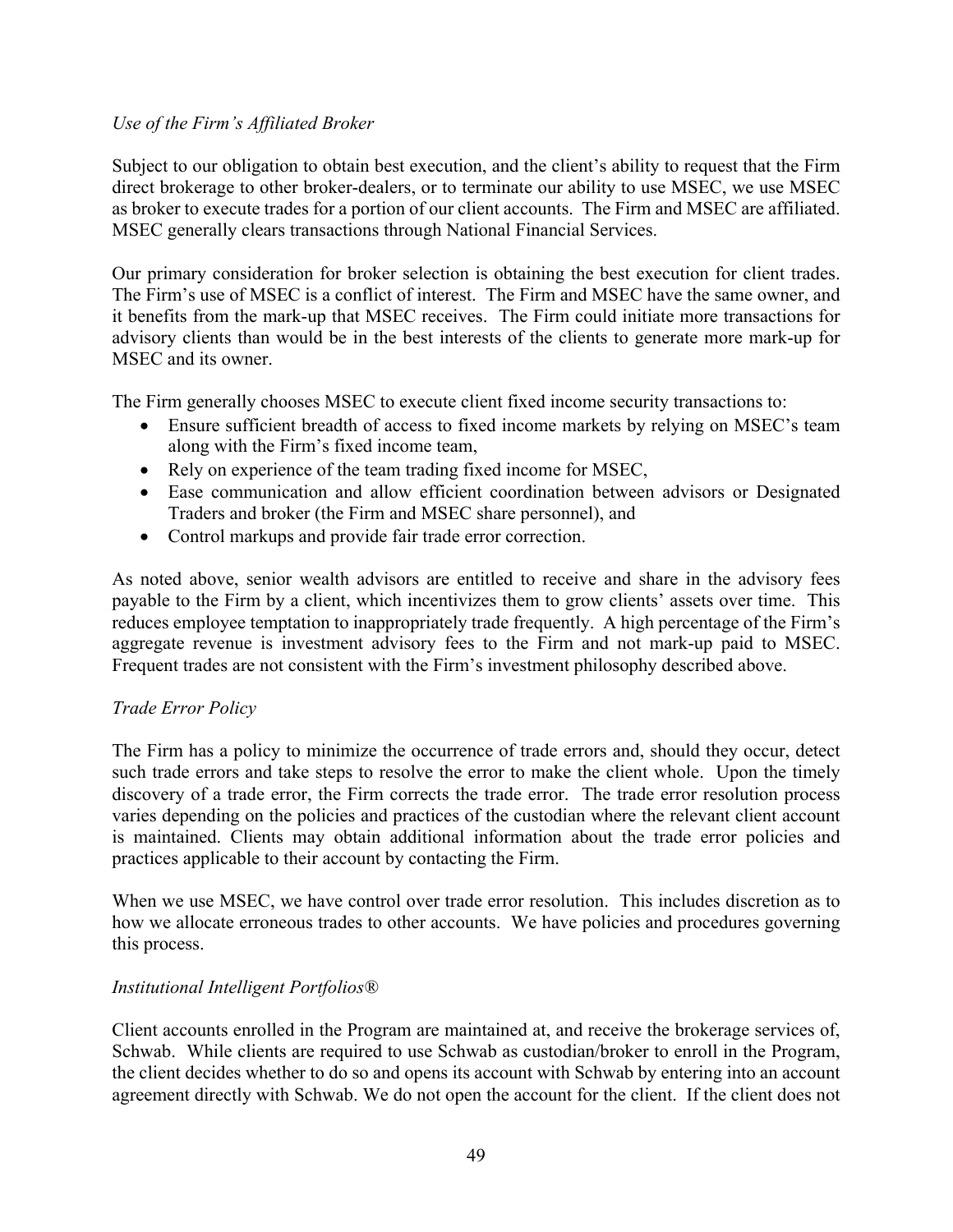wish to place assets with Schwab, then we cannot manage the account through the Program. Schwab may aggregate purchase and sale orders for Funds across accounts enrolled in the Program, including both accounts for our clients and accounts for clients of other independent investment advisory firms using the Program.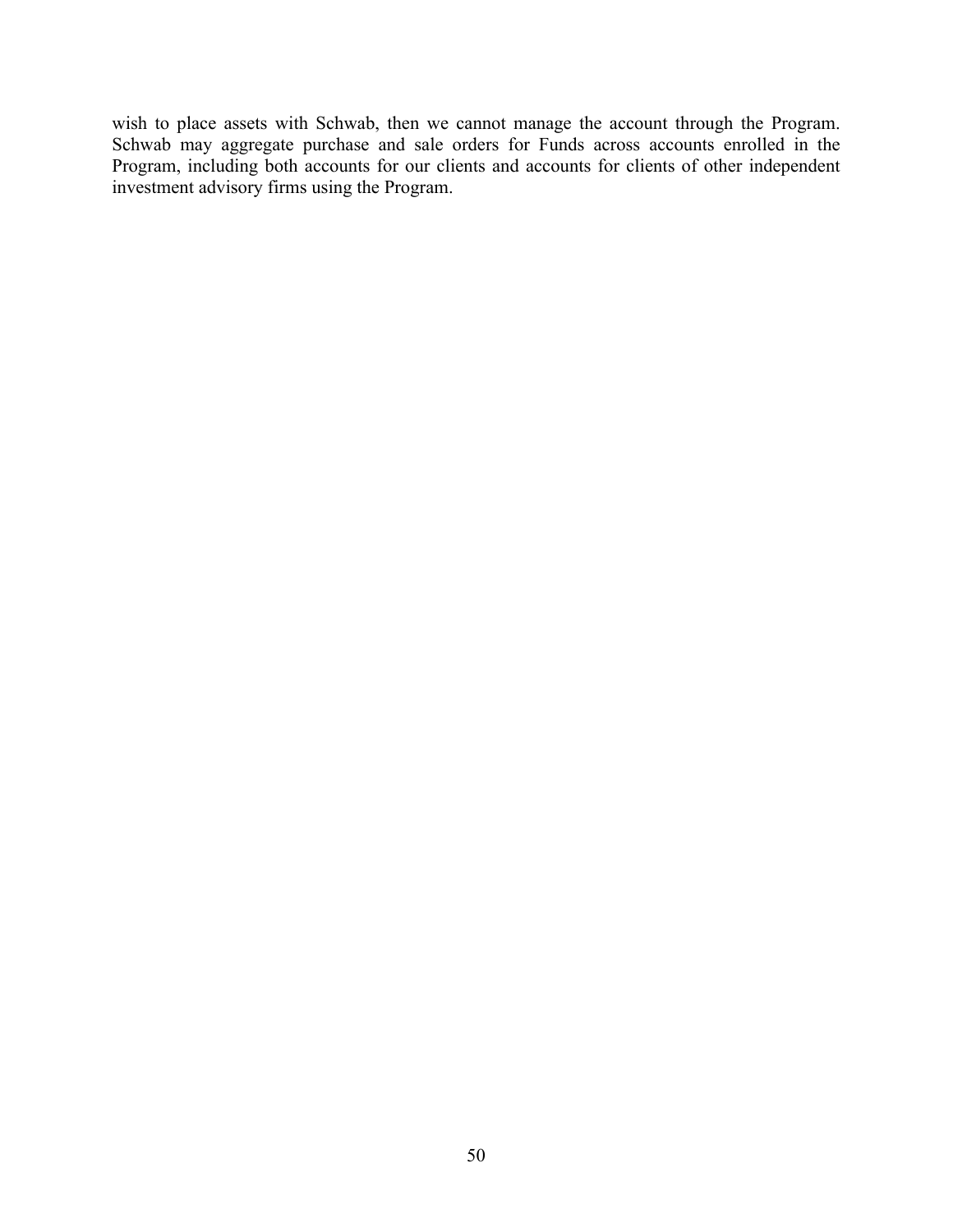#### **Item 13 – Review of Accounts**

For investment advisory and employer sponsored retirement plan clients, we monitor our investment strategies as part of an ongoing process while regular client account reviews are conducted on at least an annual basis. For those clients to whom we provide financial planning and/or consulting services, reviews are conducted on an "as needed" basis or as agreed to within the terms of the agreement. Such reviews are conducted by one of our wealth advisors. All investment advisory clients are encouraged to discuss their needs, goals, and objectives with us and to keep us informed of any changes thereto. We shall contact ongoing investment advisory clients at least annually to review our previous services and/or recommendations and to discuss the impact resulting from any changes in the client's financial situation and/or investment objectives.

See Item 15 for information on the frequency of client reports.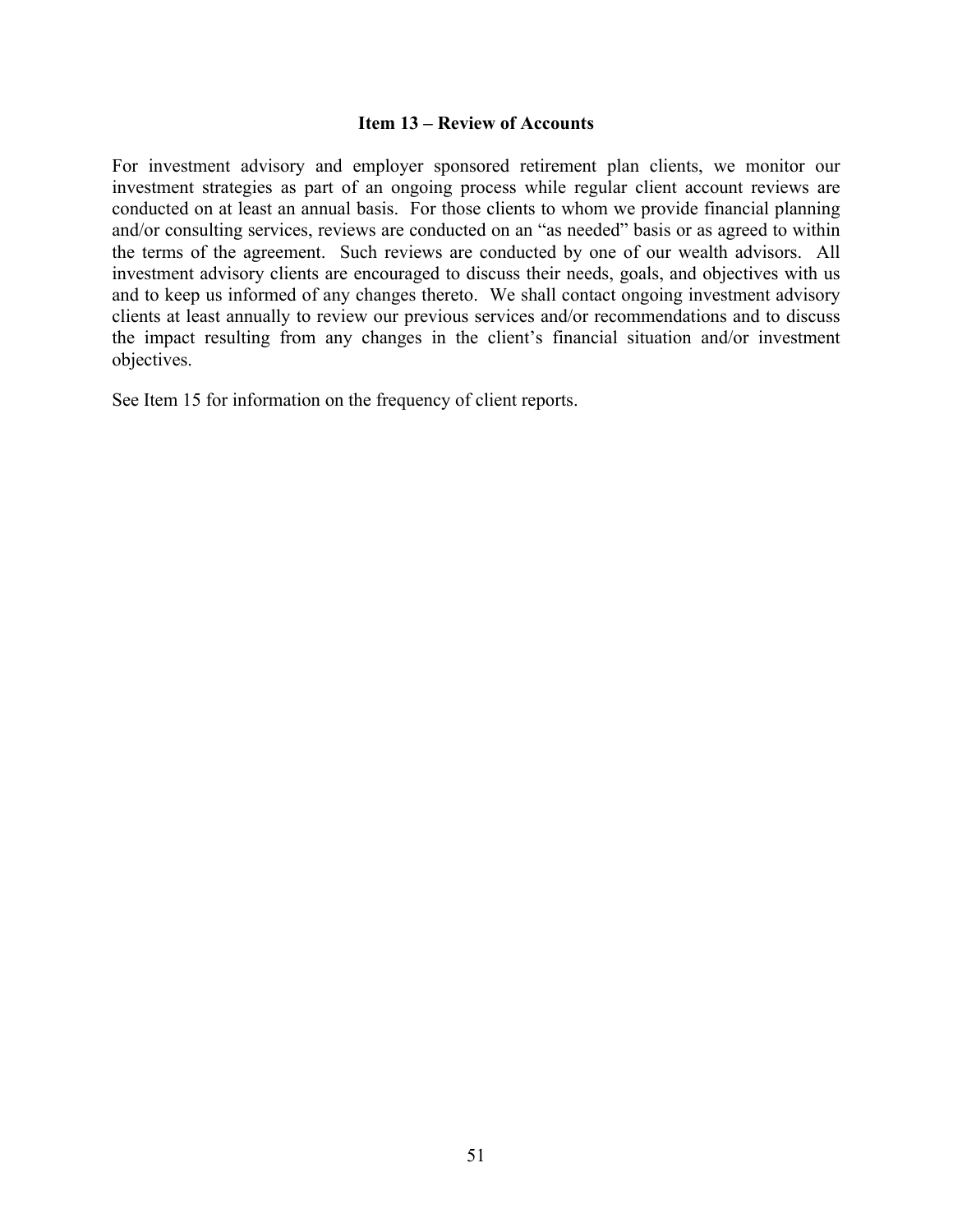#### **Item 14 – Client Referrals and Other Compensation**

We have entered into and are currently a party to numerous referral agreements whereby we pay a referral fee to solicitors/introducers, in accordance with the requirements of Rule 206(4)-3 of the Advisers Act and any corresponding state securities law requirements. All such referral fees shall be paid solely from our advisory fee. Additionally, and for a separate fee charged to or paid directly by the Firm, certain Solicitors provide marketing services on behalf of the Firm or otherwise receive benefits from sponsorship by the Firm. Solicitors receive additional compensation, such as incentive trips and gratis attendance at conferences, including payment for meals, activities, airfare and accommodations. For clients who are introduced to us by an unaffiliated solicitor, the client is given, prior to or at the time of entering into any advisory contract with the client, (1) a copy of our written disclosure statement which meets the requirements of Rule 204-3 of the Advisers Act, and (2) a copy of the solicitor's disclosure statement containing the terms and conditions of the solicitation arrangement including compensation. Any affiliated solicitor of ours, or a solicitor in which an affiliate holds a direct or indirect ownership interest, shall disclose the nature of his/her relationship to prospective clients at the time of the solicitation.

We also receive payment for referring clients to a related party, in accordance with the requirements of Rule 206(4)-3 of the Advisers Act and any corresponding state securities law requirements.

As previously described in Item 10, if we determine that it is appropriate based on the client's investment objectives and investor status, we will recommend that clients invest in a private fund managed by an affiliate. These affiliated private funds charge fees in addition to and separate from the fees charged by the Firm. Clients are advised that a conflict of interest exists to the extent we recommend an investment in affiliated private funds.

We receive client referrals from our affiliates for which we pay a referral fee. We refer clients to our affiliates for which we receive a referral fee. The compensation has generally included a recurring payment of a percentage of the client's annual advisory fee.

We may also compensate our employees for business development activity, including the attraction or retention of client assets.

From time to time, we receive indirect compensation from service providers or third-party vendors in the form of gifts, entertainment and/or gratis attendance at industry conferences, meetings and other educational events. When received, these occasions are evaluated to ensure they are reasonable in value and customary in nature to ensure their occurrence does not present any conflicts of interest.

#### *Participation in Fidelity Wealth Advisor® Solutions*

The Firm participates in the Fidelity Wealth Advisor Solutions® Program (the "WAS Program"), through which the Firm receives referrals from Fidelity Personal and Workplace Advisors LLC ("FPWA"), a registered investment adviser and Fidelity Investments company. The Firm is independent and not affiliated with FPWA or any Fidelity Investments company. FPWA does not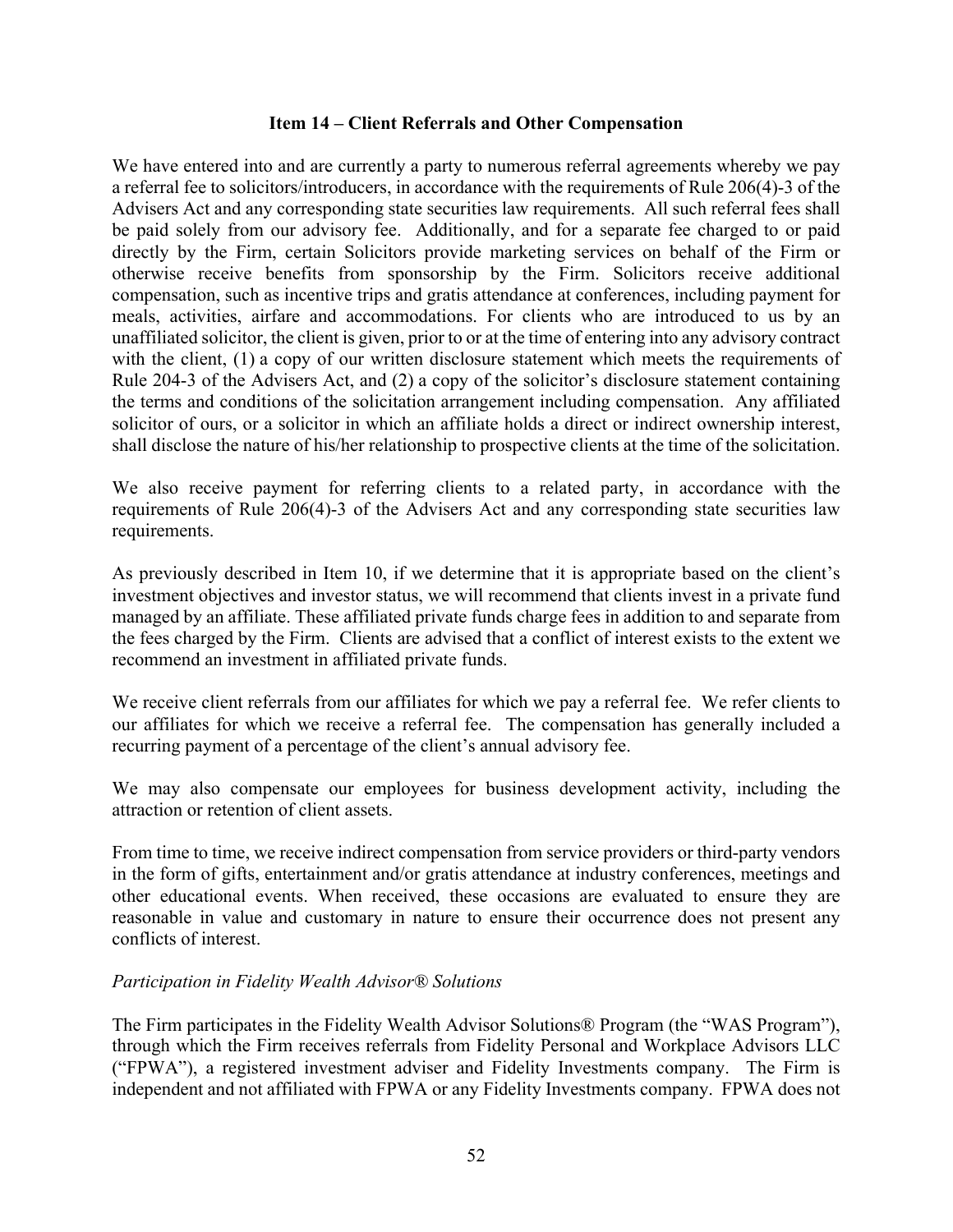supervise or control the Firm, and FPWA has no responsibility or oversight for the Firm's provision of investment management or other advisory services.

Under the WAS Program, FPWA acts as a solicitor for the Firm, and the Firm pays referral fees to FPWA for each referral received based on the Firm's assets under management attributable to each client referred by FPWA or members of each client's household. The WAS Program is designed to help investors find an independent investment advisor, and any referral from FPWA to the Firm does not constitute a recommendation or endorsement by FPWA of the Firm's particular investment management services or strategies. More specifically, the Firm typically pays the following amounts to FPWA for referrals: the sum of (i) an annual percentage of 0.10% of any and all assets in client accounts where such assets are identified as "fixed income" assets, by FPWA and (ii) an annual percentage of 0.25% of all other assets held in client accounts. For some FPWA referrals made prior to April 1, 2017, the Firm or its prior affiliated investment advisory firms, paid an annual percentage of either 0.10% for any and all assets identified as fixed income assets and 0.25% of all other assets held in client accounts, or alternatively, 0.20% of any and all assets held in client accounts, and these fees are payable for a maximum of seven years. Fees with respect to referrals made after that date are not subject to the seven year limitation. In addition, the Firm has agreed to pay FPWA an annual program fee of \$50,000 to participate in the WAS Program. These referral fees are paid by the Firm and not the client.

To receive referrals from the WAS Program, the Firm must meet certain minimum participation criteria, but the Firm may have been selected for participation in the WAS Program as a result of its other business relationships with FPWA and its affiliates, including Fidelity Brokerage Services, LLC ("FBS"). As a result of its participation in the WAS Program, the Firm may have a potential conflict of interest with respect to its decision to use certain affiliates of FPWA, including FBS, for execution, custody and clearing for certain client accounts, and the Firm may have a potential incentive to suggest the use of FBS and its affiliates to its advisory clients, whether or not those clients were referred to the Firm as part of the WAS Program. Under an agreement with FPWA, the Firm has agreed that it will not charge clients more than the standard range of advisory fees disclosed in its Form ADV 2A Brochure to cover solicitation fees paid to FPWA as part of the WAS Program. Pursuant to these arrangements, the Firm has agreed not to solicit clients to transfer their brokerage accounts from affiliates of FPWA or establish brokerage accounts at other custodians for referred clients other than when the Firm's fiduciary duties would so require, and the Firm has agreed to pay FPWA a one-time fee equal to 0.75% of the assets in a client account that is transferred from FPWA's affiliates to another custodian; therefore, the Firm has an incentive to suggest that referred clients and their household members maintain custody of their accounts with affiliates of FPWA. However, participation in the WAS Program does not limit the Firm's duty to select brokers on the basis of best execution.

#### *Participation in the Schwab Advisor Network®*

The Firm receives client referrals from Schwab through the Firm's participation in the Schwab Advisor Network® ("the Service"). The Service is designed to help investors find an independent investment advisor. Schwab is a broker-dealer independent of and unaffiliated with the Firm. Schwab does not supervise the Firm and has no responsibility for the Firm's management of clients' portfolios or the Firm's other advice or services. The Firm pays Schwab fees to receive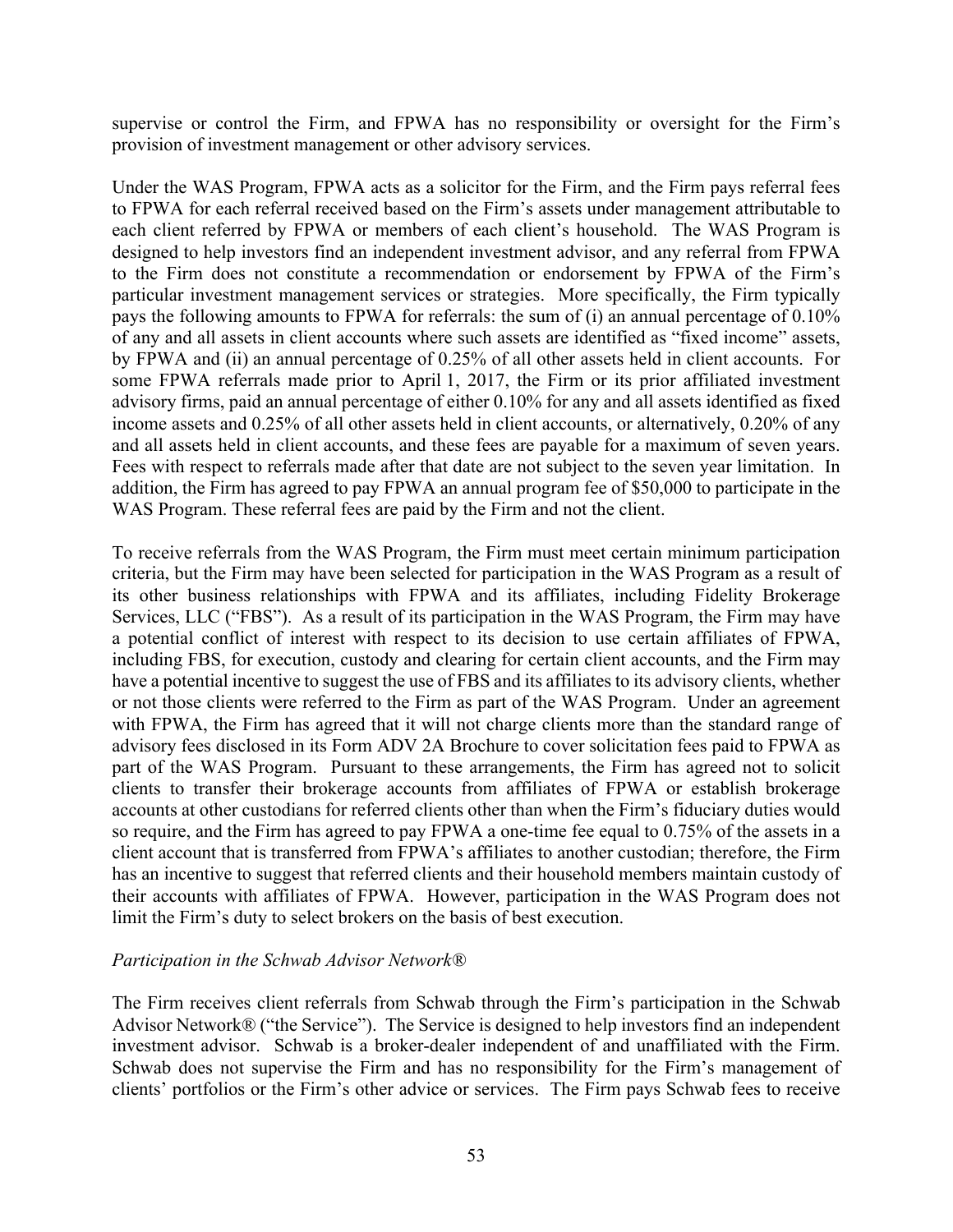client referrals through the Service. The Firm's participation in the Service may raise potential conflicts of interest described below.

The Firm pays Schwab a Participation Fee on all referred clients' accounts that are maintained in custody at Schwab and a Non-Schwab Custody Fee on all accounts that are maintained at, or transferred to, another custodian. The Participation Fee paid by the Firm is a percentage of the fees the client owes to the Firm or a percentage of the value of the assets in the client's account subject to a minimum Participation Fee. The Firm pays Schwab the Participation Fee for so long as the referred client's account remains in custody at Schwab. The Participation Fee is billed to the Firm quarterly and may be increased, decreased or waived by Schwab from time to time. The Participation Fee is paid by the Firm and not by the client. The Firm has agreed not to charge clients referred through the Service fees or costs greater than the fees or costs the Firm charges clients with similar portfolios who were not referred through the Service.

The Firm generally pays Schwab a Non-Schwab Custody fee if custody of a referred client's account is not maintained by, or assets in the account are transferred from Schwab. This Fee does not apply if the client was solely responsible for the decision not to maintain custody at Schwab. The Non-Schwab Custody Fee is a one-time payment equal to a percentage of the assets placed with a custodian other than Schwab. The Non-Schwab Custody Fee is higher than the Participation Fees the Firm generally would pay in a single year. Thus, the Firm will have an incentive to recommend that client accounts be held in custody at Schwab.

The Participation and Non-Schwab Custody Fees will be based on assets in accounts of the Firm's clients who were referred by Schwab and those referred clients' family members living in the same household. Thus, the Firm will have incentives to encourage household members of clients referred through the Service to maintain custody of their accounts and execute transactions at Schwab and to instruct Schwab to debit the Firm's fees directly from the accounts.

For accounts of the Firm's clients maintained in custody at Schwab, Schwab will not charge the client separately for custody but will receive compensation from the Firm's clients in the form of commissions or other transaction-related compensation on securities trades executed through Schwab. Schwab also will receive a fee (generally lower than the applicable commission on trades it executes) for clearance and settlement of trades executed through broker-dealers other than Schwab. Schwab's fees for trades executed at other broker-dealers are in addition to the other broker- dealer's fees. Thus, the Firm may have an incentive to cause trades to be executed through Schwab rather than another broker-dealer. The Firm nevertheless, acknowledges, its duty to seek best execution of trades for client accounts. Trades for client accounts held in custody at Schwab may be executed through a different broker-dealer than trades for the Firm's other clients. Thus, trades for accounts custodied at Schwab may be executed at different times and different prices than trades for other accounts that are executed at other broker-dealers.

#### *Participation in the Schwab Retirement Network*

The Firm receives client referrals from Charles Schwab Trust Bank ("CSTB") through its participation in Schwab Retirement Network ("SRN"). SRN is designed to help retirement plan sponsors and fiduciaries find an independent investment adviser. CSTB is a Nevada savings bank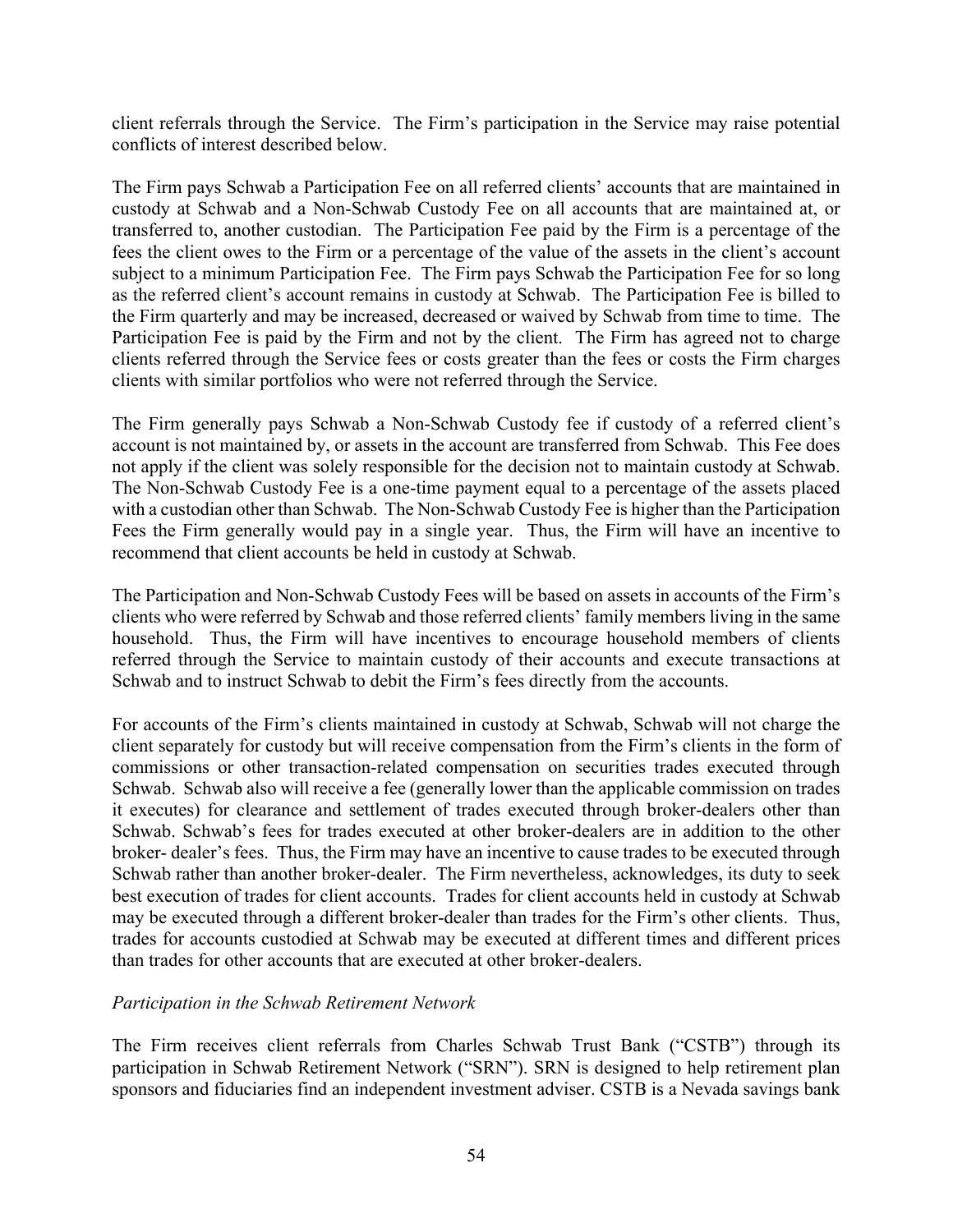independent of and unaffiliated with the Firm. CSTB does not supervise the Firm and has no responsibility for its management of its clients' portfolios or its other advice or services. The Firm pays CSTB fees to receive client referrals through SRN. The Firm's participation in SRN may raise potential conflicts of interest described below.

The Firm pays CSTB a fee on all referred retirement plan sponsors or plan fiduciaries who establish accounts with the Firm. The fee paid by the Firm is a percentage of the value of the assets in the retirement plan's account, subject to a minimum fee to participate in SRN. The Firm pays CSTB this participation fee for so long as the Firm participates in SRN. CSTB bills the Firm quarterly. The fees are paid by the Firm and not by the retirement plans, plan sponsors, or plan fiduciaries. The Firm will not charge clients referred through SRN fees or costs greater than the fees or costs it charges retirement plans, plan sponsors, or plan fiduciaries with similar portfolios who were not referred through SRN.

# *Participation in Advisor Access from Scottrade Investment Management Program (not TD Ameritrade, Inc.)*

The Firm previously participated in the Advisor Access from Scottrade Investment Management (SIM) program, (the "SIM Program") through which the Firm received referrals from SIM, a formerly registered investment advisor. The Firm was not affiliated with SIM and SIM did not provide any supervision, control, responsibility or oversight for the Firm's provision of investment advisory services. Under the SIM Program, SIM acted as a solicitor for the Firm and the Firm paid referral fees to SIM for each referral received based on the Firm's assets under management attributable to each client referred by SIM. This fee is usually a percentage (not to exceed 25%) of the advisory fee paid to the Firm by the client (the "Referral Fee"). The referral fee is paid solely from the Firm's investment advisory fee and shall not result in any additional charge to the client. Referral fees previously paid under this program are now paid to TD Ameritrade, Inc. Advisor Direct Referral program.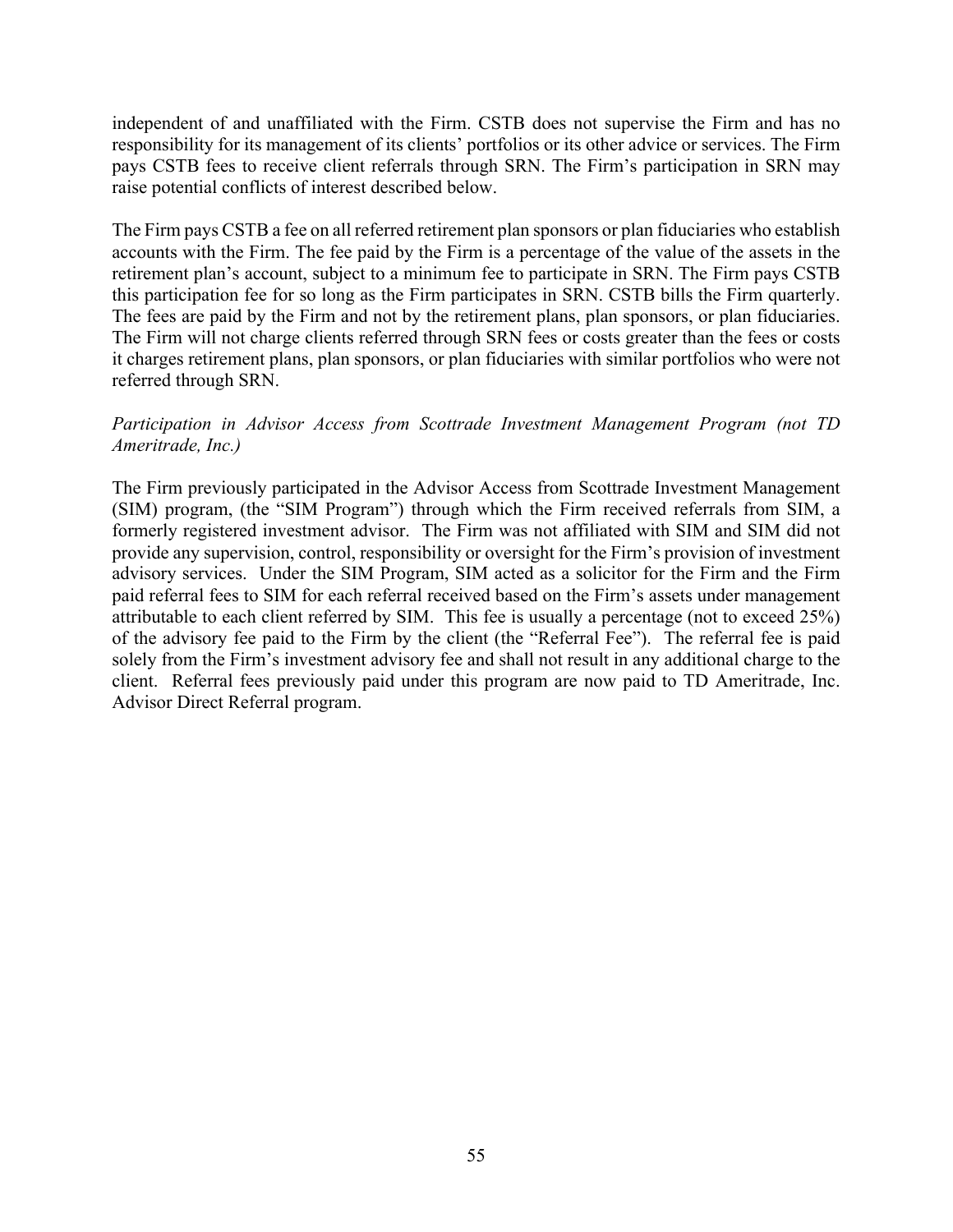#### **Item 15 – Custody**

Situations where the Firm is deemed to have custody of client assets include employees or affiliates serving as trustee or co-trustee of client accounts, where the Firm operates under a standing letter of authorization or instructs custodians on a client's instruction to move assets to third parties, or where the Firm or its employees otherwise may have access to client assets, including but not limited to, through providing bill pay and CFO services. In such cases, we undergo an annual surprise examination of client assets by an independent auditor.

In addition, in many cases we have the authority to debit our clients' custodial accounts for advisory fees. We are deemed to have custody of those assets if, for example, we are authorized to instruct a client's custodian to deduct our advisory fees directly from the account or if we are granted authority to move money from a client's account to another person's account. At all times, the custodial bank maintains actual custody of those assets.

Clients should receive at least quarterly statements from the broker dealer, bank or other qualified custodian that holds and maintains client's investment assets. We urge clients to carefully review such statements and compare such official custodial records to the account statements that we provide to clients. Statements we provide at the request of our clients can vary from custodial statements based on accounting procedures, reporting dates, or valuation methodologies of certain securities.

#### *Private Funds*

The Firm is deemed to have custody of the assets of the private funds it manages, including Mariner Mangrove II, LLC; Mariner-Prescient, LLC; WBR, LLC; and Mariner-FP II, LLC. The private funds are audited annually by an independent public accountant registered with and subject to regular inspection by the Public Company Accounting Oversight Board and the audited financial statements are distributed to all beneficial owners within 120 days, or 180 days for fund of funds, of the private fund's fiscal year end.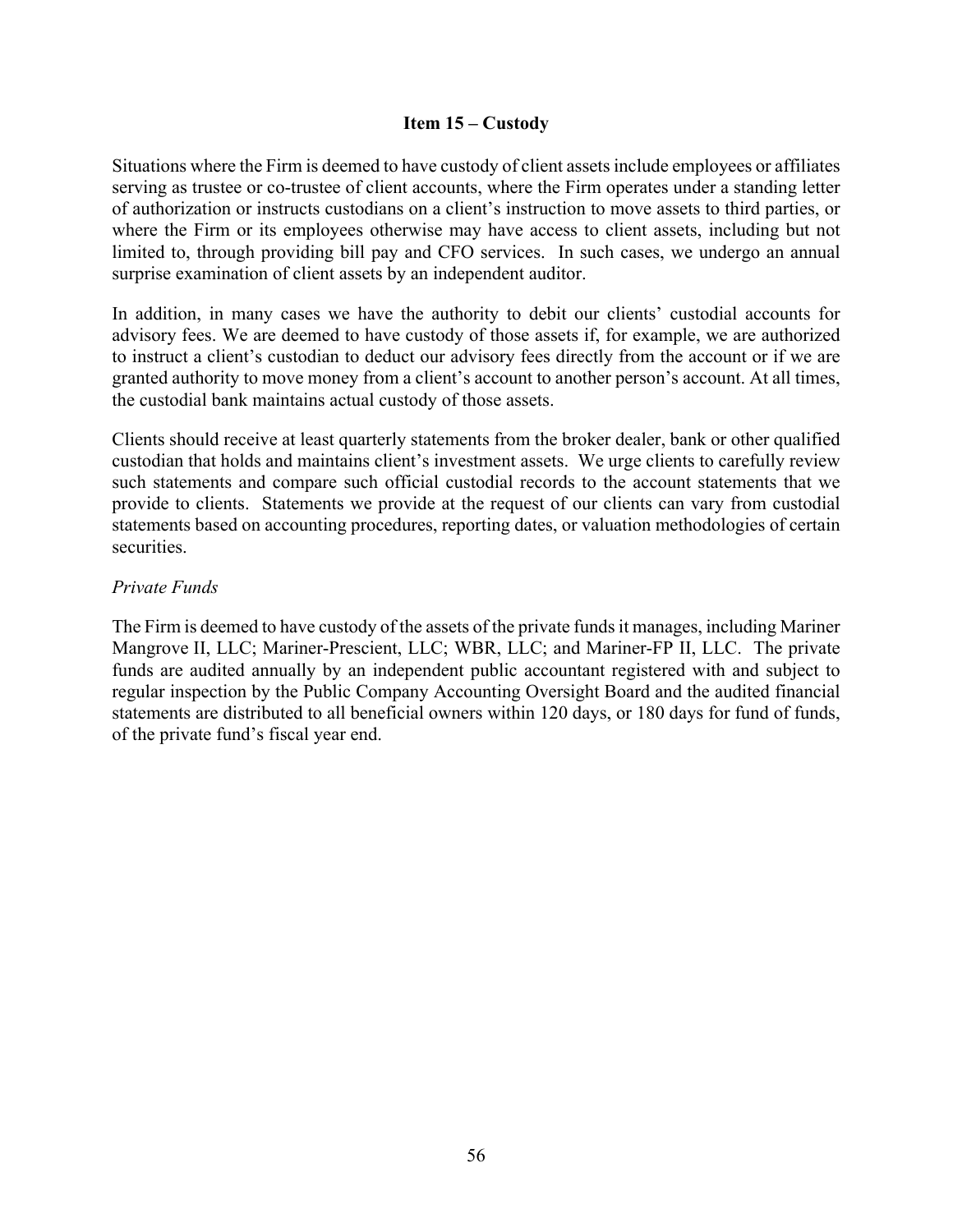#### **Item 16 – Investment Discretion**

#### *Discretionary Authority*

We typically receive discretionary authority from the client at the outset of an advisory relationship to select the identity and amount of securities to be bought or sold. In all cases, however, such discretion is to be exercised in a manner consistent with the stated investment objectives for the particular client account. Generally, there are no limitations on the securities we will purchase or sell, the amount of the securities we will purchase or sell, the broker or dealer we will use to execute a transaction and commission rates paid.

Clients may impose reasonable restrictions, limitations or other requirements with respect to their individual accounts. Any limitations on our discretionary authority to manage securities accounts on behalf of clients would be initiated and imposed by the client. Examples of common guideline restrictions include limitations prohibiting the purchase or sale of a particular security or type of security. Specific client investment restrictions may limit our ability to manage those assets like other similarly managed portfolios. This may impact the performance of the account relative to other accounts and the benchmark index. These clients are informed that their restrictions may impact performance.

Employer sponsored retirement plan clients can determine to engage the Firm to provide investment management services on a discretionary basis as provided for in Section 3(38) of ERISA. Prior to the Firm assuming discretionary authority over the management of a Plan's assets, the client shall be required to execute an Agreement setting forth the scope of the services to be provided.

#### *Non-Discretionary Authority*

To the extent the Firm manages a client's account on a non-discretionary basis, the Firm will make investment recommendations to the client as to which securities are to be purchased or sold, and the amounts to be purchased or sold. Upon approving the recommended transactions, the client may request that the Firm direct the execution of purchase or sale orders to implement the recommended transactions for the client's account. The Firm then may be given authority to determine the brokers or dealers through which the transactions will be executed, and the commission rates, if any, paid to effect the transactions. As described above with respect to discretionary accounts, the client may direct that transactions be effected with specific brokers or dealers.

Employer sponsored retirement plan clients can determine to engage the Firm to provide investment advisory services on a non-discretionary basis as provided for in Section 3(21) of ERISA. Prior to the Firm assuming non-discretionary authority over the management of a Plan's assets, the client shall be required to execute an Agreement setting forth the scope of the services to be provided.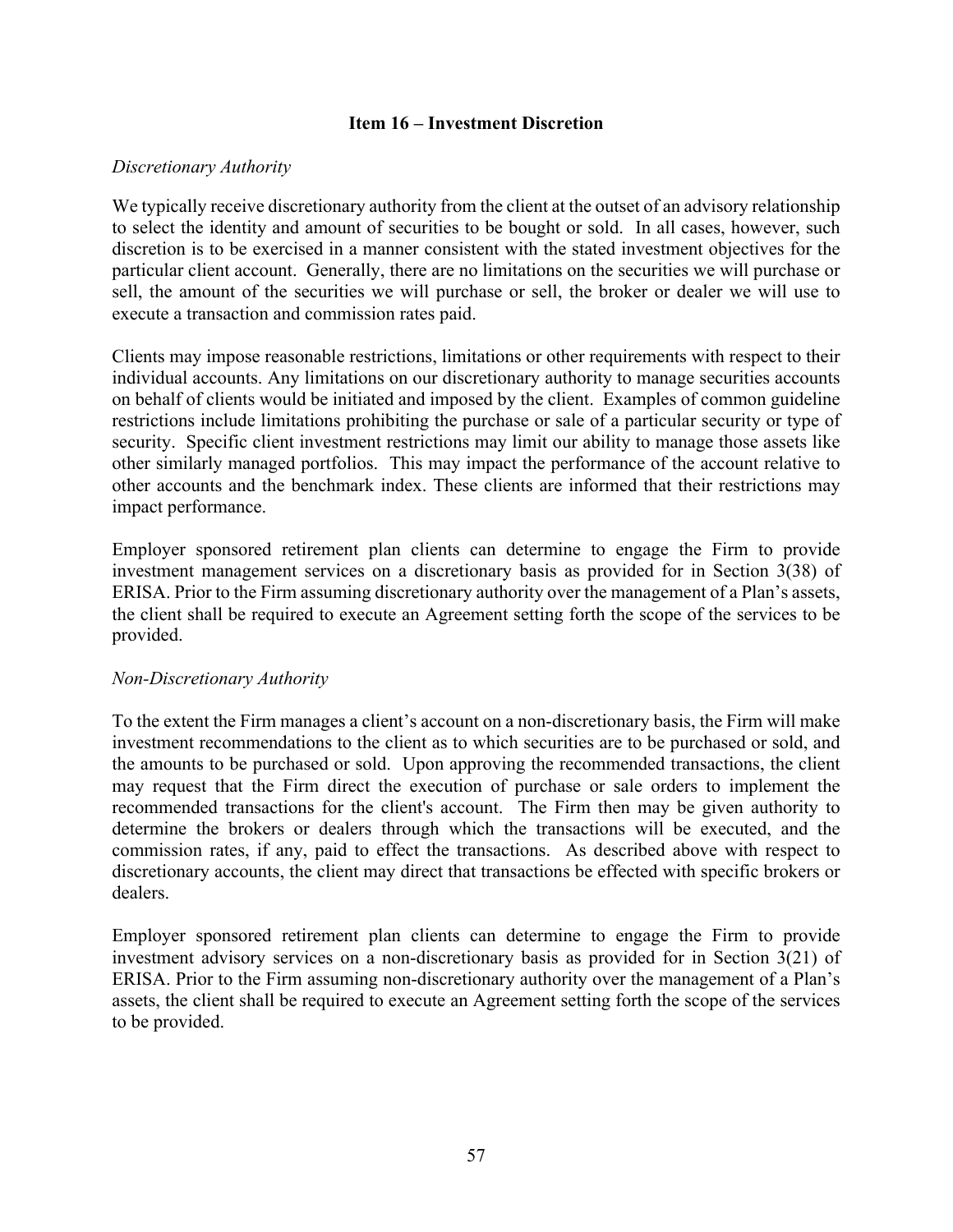#### *Consulting Services*

If so elected in your Agreement, we will provide recommendations related to the assets that you designate for consulting services, but will not be responsible for the execution of the recommendations unless you have directed us to do so. We will periodically monitor and review these accounts, but we will not be responsible for the continuous and regular supervision or management of accounts categorized as consulting services.

#### *Reporting Services*

We also provide reporting services related to the assets that you designate in your Agreement. We do not manage or provide investment recommendations and are not responsible for the investments in accounts categorized as reporting only assets.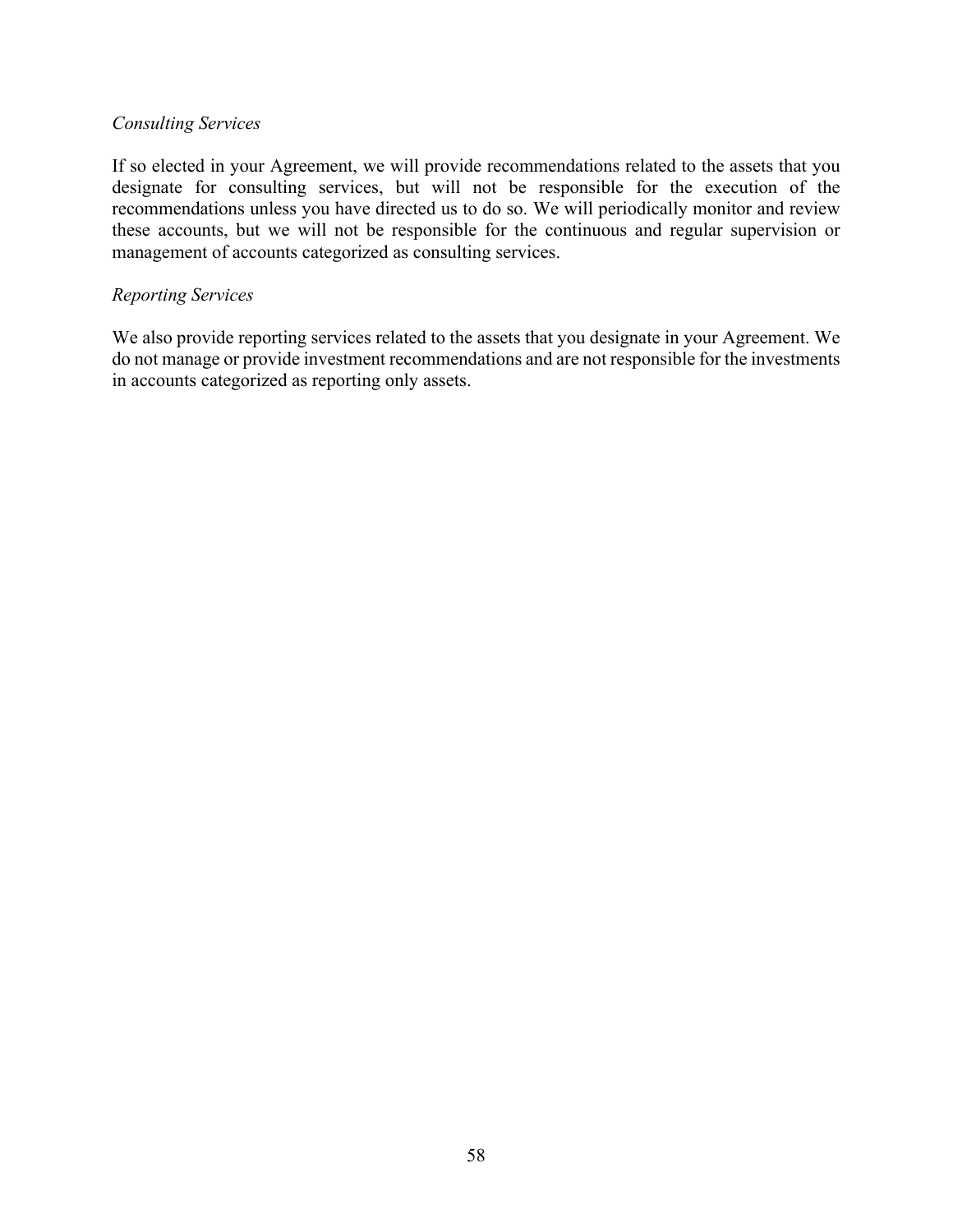#### **Item 17 – Voting Client Securities**

The Firm will vote client proxies, where such responsibility has been properly delegated to and assumed by the Firm. We are only able to vote proxies properly designated to us at certain custodians. We cast proxy votes in a manner consistent with the best interest of our clients. In the event that the Firm has authority to vote proxies for a client, the Firm will delegate the responsibility to review proxy proposals and make voting recommendations to a non-affiliated third-party vendor. Proxies will be voted consistent with our Proxy Voting Policies and Procedures. At any time, clients may contact us to request information about how we voted proxies for that client's securities or to obtain a copy of our Proxy Voting Policies and Procedures.

Our Proxy Voting Policies and Procedures authorize the Firm to delegate certain proxy voting functions to service providers, and we have contracted with Institutional Shareholder Services ("ISS") to vote all proxies for our advisory clients. Under the terms of its arrangement with ISS, the Firm will generally follow the recommendations from ISS. The Firm can instruct ISS to abstain from or vote either for or against a particular type of proposal or the Firm can instruct ISS to seek instruction with respect to that particular type of proposal from the Firm on a case-by-case basis ("Voting Instructions"). Once proxy voting authority has been properly delegated to the Firm, ISS receives all proxy statements for proxies in accounts for which proxy voting authority has been properly delegated to the Firm. Proposals for which a voting decision has been pre-determined are automatically voted by ISS pursuant to the Voting Instructions.

On occasion, the Firm may determine not to vote a particular proxy. This may be done, for example where: (1) the cost of voting the proxy outweighs the potential benefit derived from voting; (2) a proxy is received with respect to securities that have been sold before the date of the shareholder meeting and are no longer held in a client account; (3) despite reasonable efforts, the Firm receives proxy materials without sufficient time to reach an informed voting decision and vote the proxies; (4) the terms of the security or any related agreement or applicable law preclude the Firm from voting; or (5) the terms of an applicable advisory agreement reserve voting authority to the client or another party.

Additional information on our Proxy Voting Policies and Procedures is set forth below:

- The Firm's policy is to vote client shares primarily in conformity with ISS' recommendations, in order to limit conflict of interest issues between the Firm and its clients. ISS issues recommendations based upon its own proxy voting guidelines.
- In certain limited instances, the Firm may vote client shares inconsistent with ISS' recommendations if the Firm believes it is in the best interest of its clients.
- The Firm votes client shares via ISS which retains a record of proxy votes for each client.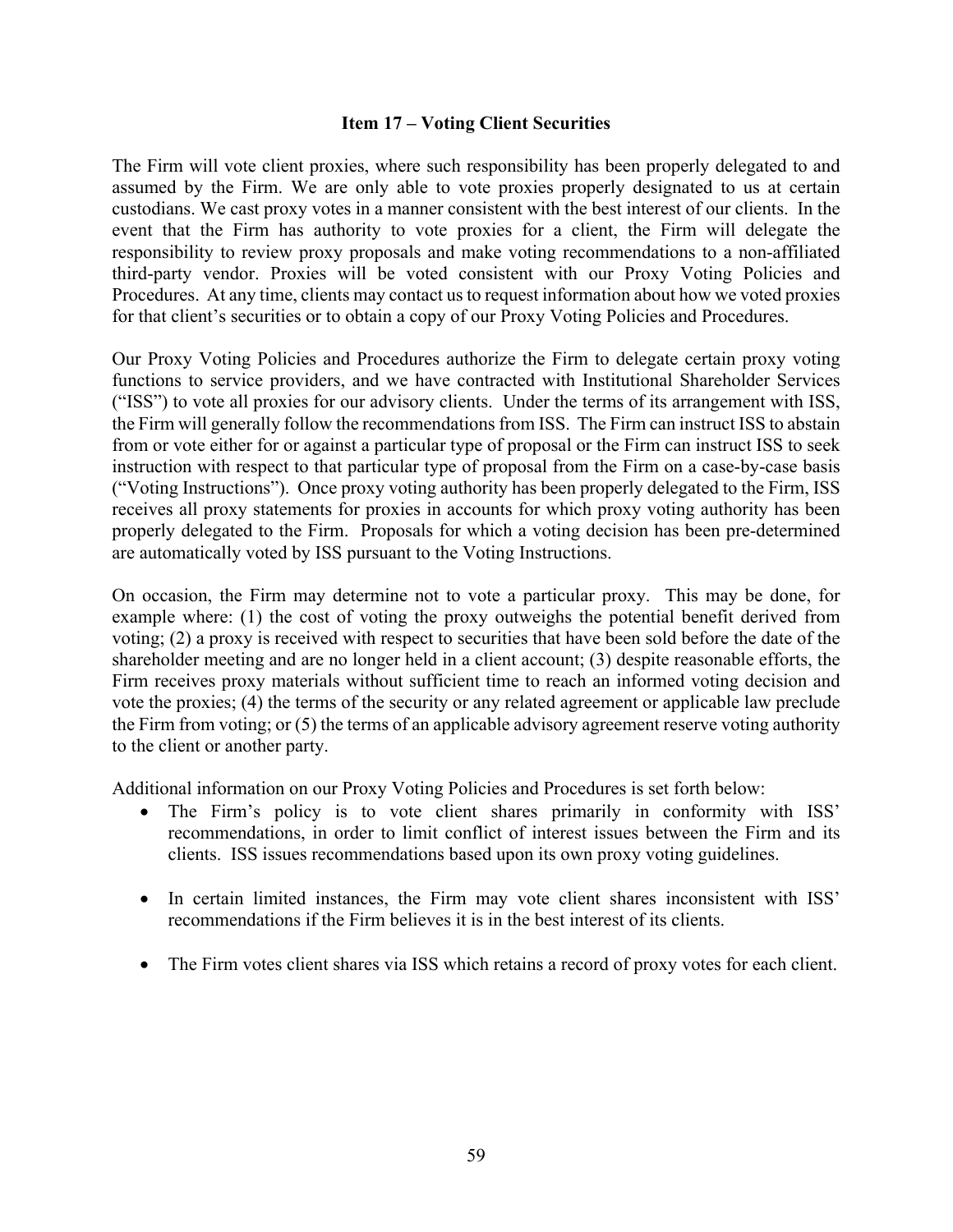# **Item 18 – Financial Information**

Registered investment advisers are required in this Item to provide you with certain financial information or disclosures about our financial condition. We have no financial commitment that impairs our ability to meet contractual and fiduciary commitments to clients, and have not been the subject of a bankruptcy proceeding.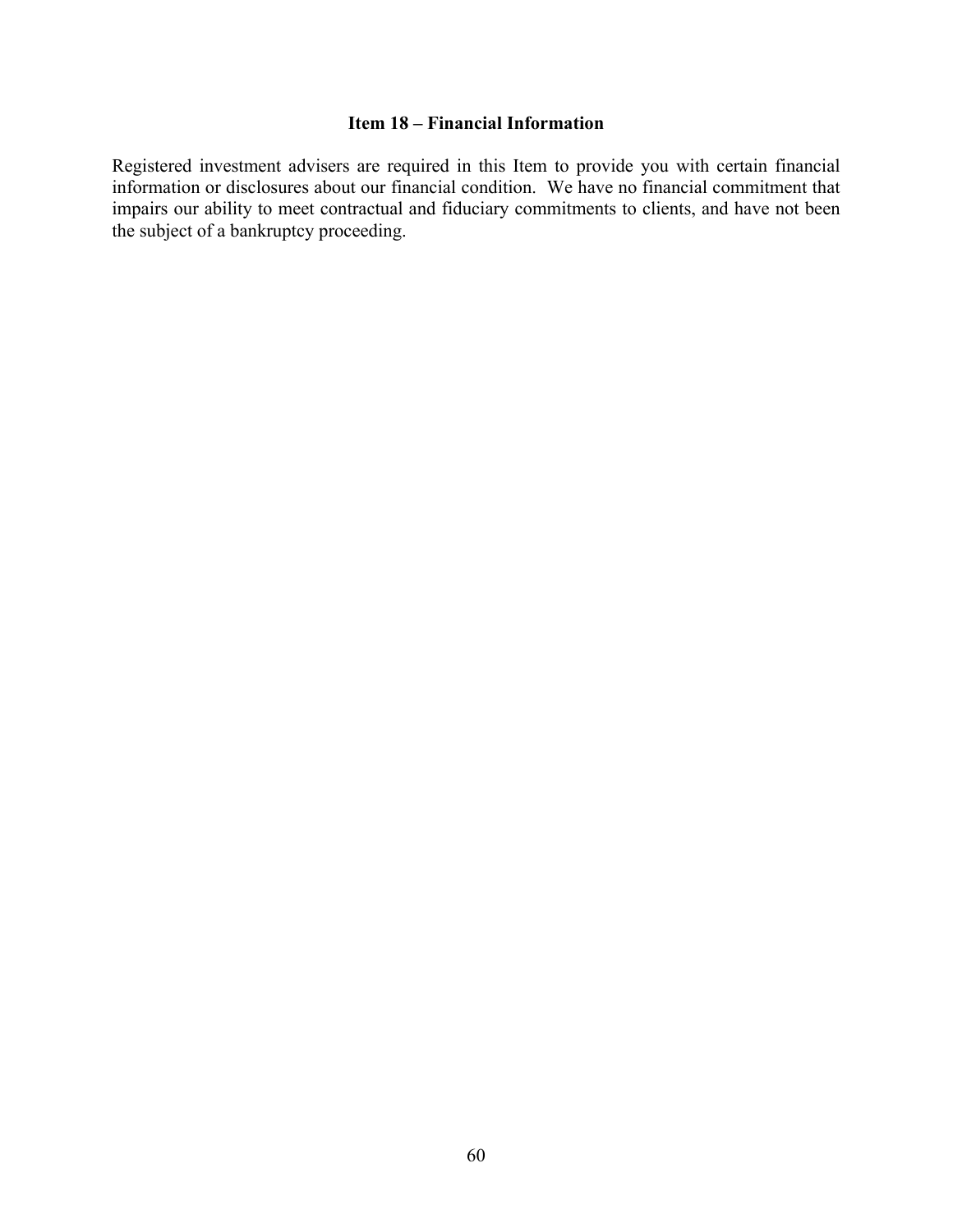# **MARINER, LLC**  d/b/a Mariner Wealth Advisors d/b/a AdvicePeriod **PRIVACY POLICY NOTICE**

#### Our Commitment to your Privacy

As a client or prospective client of Mariner, LLC d/b/a Mariner Wealth Advisors and d/b/a AdvicePeriod (the "Firm"), you share both personal and financial information with us. Your privacy is important to us, and we are dedicated to safeguarding your personal and financial information.

#### Information Provided

In the normal course of business, we typically obtain nonpublic personal information about our prospective and current clients, which may include but is not limited to:

- Personal identity such as name, address and social security number;
- Information regarding securities transactions effected by us or others;
- Information reported on applications or other forms provided by the client, including but not limited to net worth, assets, income, accounts and balances;
- Information developed as part of financial plans, analysis and other advisory services.

How We Manage and Protect Your Personal Information

In order to protect current, prospective and former clients' nonpublic, personal information, we maintain physical, electronic and procedural safeguards. The Firm also limits access to personal information to individuals who need to know that information in order to service your account.

Our Privacy Policy restricts the use of your information and requires that it be held in strict confidence. Specifically:

- We do not share any of the above referenced non-public personal information about current, prospective and/or former clients to third parties, other than to our affiliates, nor is it our practice to disclose such information to third parties unless necessary to administer, manage, service, and provide related services for client accounts or as permitted to do so by law.
- In the event we deem it necessary to share information with outside companies that perform administrative services for the Firm, our contractual arrangements with these service providers require them to treat current, prospective and/or former client information as confidential.
- Except as otherwise stated above, we will only release non-public personal information if a client or client representative directs us to do so, or if we are compelled by law to disclose personal information, such as to government entities, credit bureaus or in response to subpoenas.